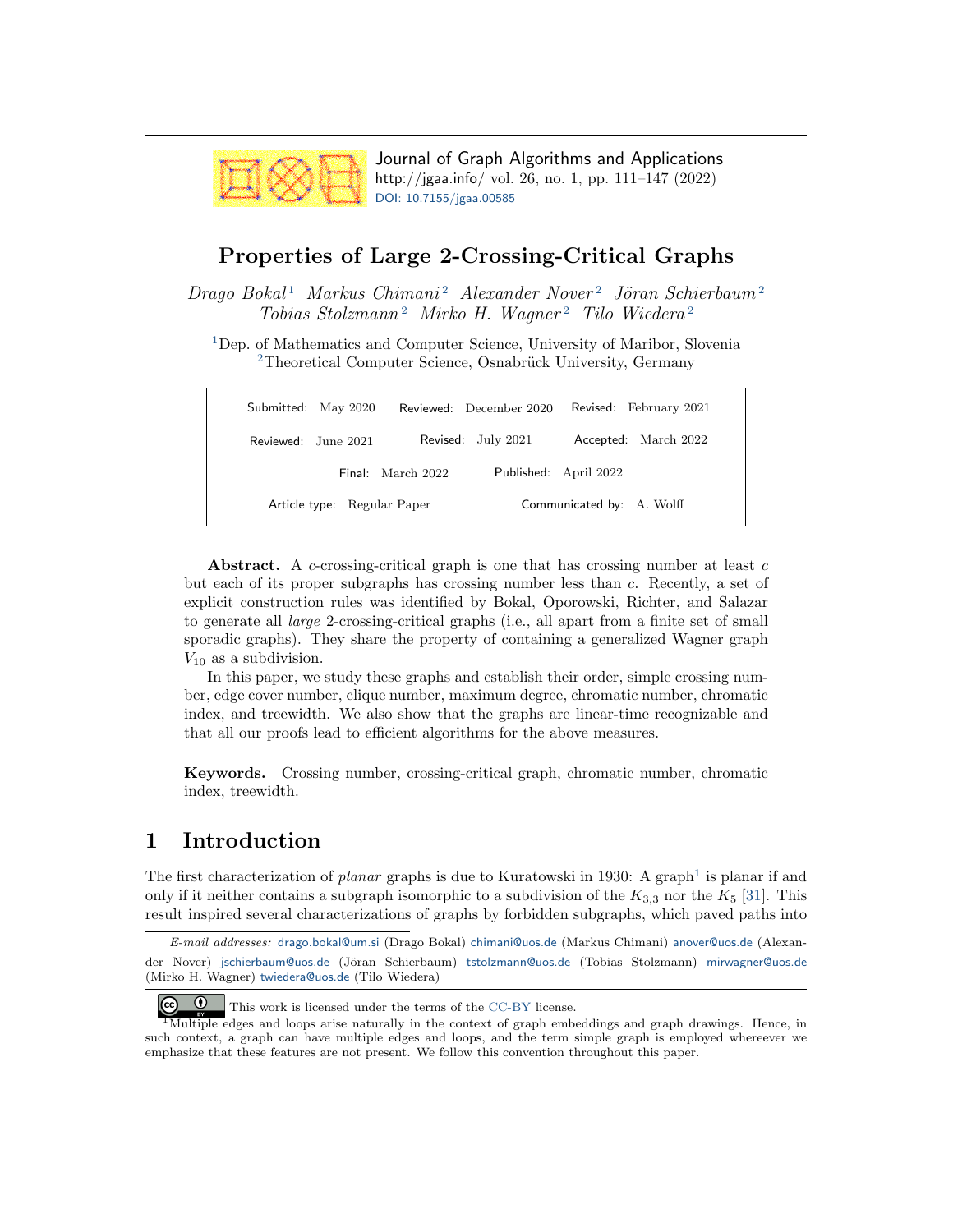significantly different areas of graph theory. Extremal graph theory is concerned with forbidding any subgraph isomorphic to a given graph [\[11\]](#page-25-0) and maximizing the number of edges under this constraint. Significant structural theory was developed when forbidden induced subgraphs were considered instead, for instance several characterizations of Trotter and Moore [\[49\]](#page-27-0) and the remarkable weak and strong perfect graph theorems [\[33,](#page-26-1)[38\]](#page-27-1). Wagner coined graph minor theory as another means of characterizing planar graphs [\[51\]](#page-28-0). It was later used to extend Kuratowski's theorem to higher surfaces: A seminal result by Robertson and Seymour states that all graphs embeddable into any prescribed surface are characterized by a finite set of forbidden minors [\[41\]](#page-27-2). While these minors are known for the projective plane [\[2\]](#page-24-0), already on the torus, the number of forbidden minors reaches into tens of thousands and is as of now unknown [\[20\]](#page-26-2). Still, Mohar devised an algorithm to embed graphs on surfaces in linear time [\[35\]](#page-27-3), that was later improved by Kawarabayashi, Mohar, and Reed [\[28\]](#page-26-3). Characterizations of graph classes by subdivisions received somewhat less renowned attention. Early on the above path, Chartrand, Geller, and Hedetniemi pointed at some common generalizations of forbidding a small complete graph and a corresponding complete bipartite subgraph as a subdivision, resulting in trees, outerplanar, and planar graphs [\[15\]](#page-25-1). More recently, Dvořák achieved a characterization of several other graph classes using forbidden subdivisions [\[19\]](#page-25-2).

Another direction to generalize Kuratowski's theorem is the notion of *c-crossing critical* graphs, i.e., graphs that require at least  $c \in \mathbb{N}$  crossings when drawn in the plane, but each of their subgraphs requires strictly less than  $c$  crossings. Allowing crossings in order to increase the degree of freedom rather than adding handles to the surface exhibits a richer structure compared to forbidden minors for embeddability on surfaces. Unlike the latter, it allows infinite families of topologically-minimal obstruction graphs, as first demonstrated by  $\text{Siráñ}$  [[48\]](#page-27-4), who constructed an infinite family of 3-connected c-crossing-critical graphs for each  $c > 2$ . Kochol extended this result to simple, 3-connected graphs [\[30\]](#page-26-4), for each  $c > 1$ , thus producing the first family of (simple) large 3-connected 2-crossing-critical graphs. Most importantly for our research is Bokal, Oporowski, Salazar, and Richter's [\[10\]](#page-25-3) characterization of the complete list of minimal forbidden subdivisions for a graph to be realizable in the plane with only one crossing; that is, precisely the 2-crossingcritical graphs. Bokal, Bračič, Dernar, and Hliněný characterized average degrees for infinite families of 2-crossing-critical graphs w.r.t. constraining the vertex-degrees that appear arbitrarily often  $[7]$ . For each restriction, the resulting average degrees form an interval. Hliněný and Korbela showed that if all degrees are prescribed, instead of just the frequent ones, the attainable average degrees are no longer intervals, but dense subsets of intervals [\[26\]](#page-26-5). Based upon [\[10\]](#page-25-3), Bokal, Vegi-Kalamar, and Zerak defined a simple regular grammar describing *large* 2-crossing-critical graphsi.e., all 3-connected 2-crossing-critical graphs except for a finite set of (small) sporadic graphs—and used it for counting Hamiltonian cycles in these graphs [\[9\]](#page-25-5). We build upon this grammar to study the graph theoretic properties of large 2-crossing-critical graphs.

We also briefly discuss recognizing c-crossing-critical graphs. 1-crossing critical graphs are precisely subdivisions of a  $K_5$  or a  $K_{3,3}$ ; they are thus trivial to recognize. For general  $c \geq 2$ , the problem is fixed-parameter tractable (FPT) w.r.t. c: Grohe [\[22\]](#page-26-6) first showed that there is an algorithm to recognize graphs with  $cr(G) \leq c$  in time  $\mathcal{O}(poly(|V(G)|) \cdot f(c))$  for some (at least doubly exponential but computable) function  $f$ . Kawarabayashi and Reed [\[29\]](#page-26-7) improved this FPT-algorithm to an only linear dependency on  $|V(G)|$ . Despite the fact that these algorithms are infeasible in practice, they can theoretically be used as a building block to verify  $cr(G) \geq c$ and  $cr(G - e) < c$ , for each  $e \in E(G)$ . Thus c-crossing-critical graphs can be recognized in FPTtime  $\mathcal{O}(|V(G)| \cdot |E(G)| \cdot f(c))$ , for some computable function f. We do not know of any further algorithmic results regarding the recognition problem.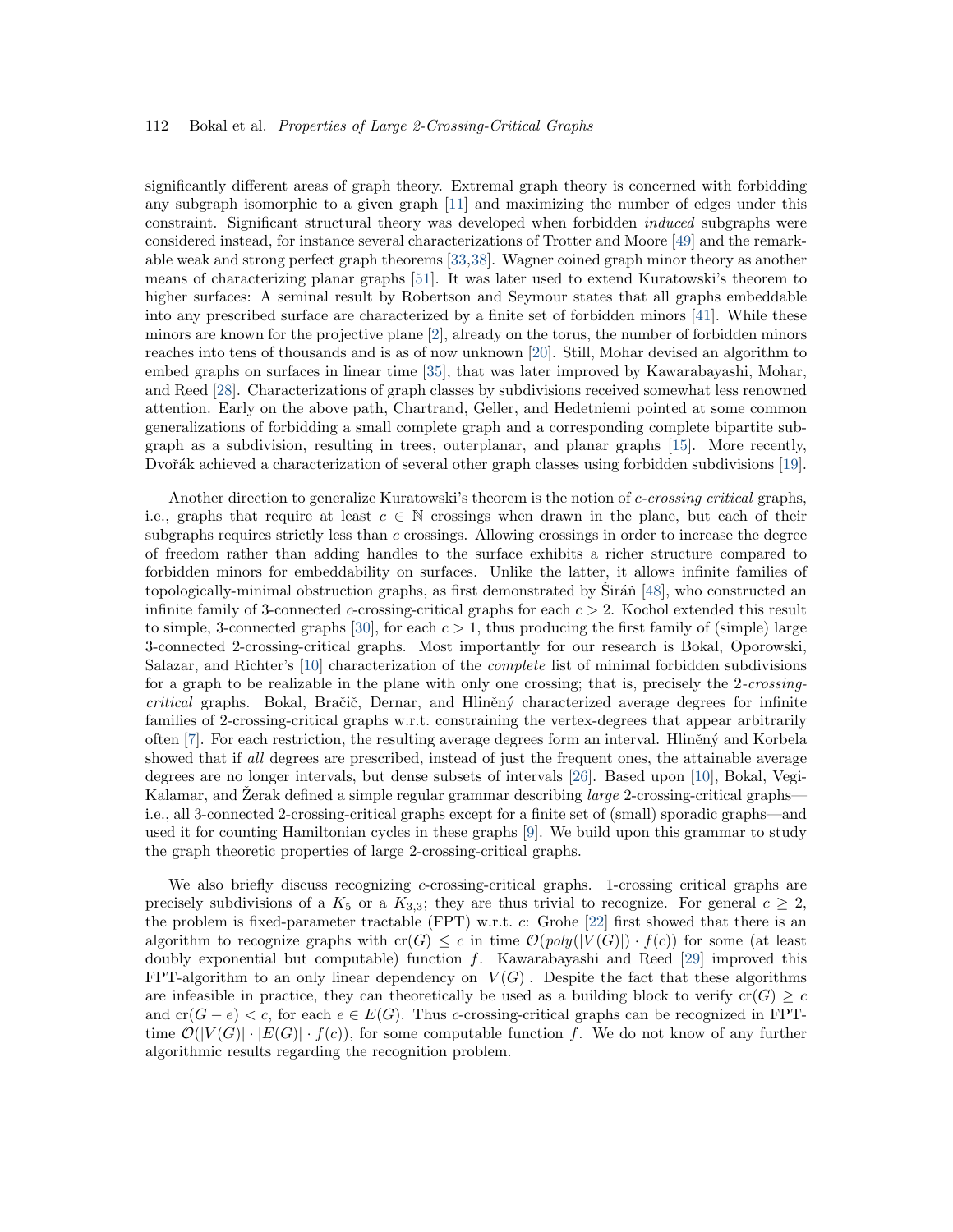| property               | characterization | values                  | see                   |
|------------------------|------------------|-------------------------|-----------------------|
| graph size             | complete         |                         | Observation 3.1       |
| maximum degree         | complete         | 4, 5, 6                 | Observation 3.2       |
| clique number          | complete         | 2.3                     | Corollary 3.5         |
| edge cover number      | complete         | $\lceil  V(G) /2\rceil$ | Observation 3.7       |
| simple crossing number | complete         | $\overline{2}$          | Theorem 4.2           |
| chromatic number       | partial          | 2, 3, 4                 | Theorems 5.5 $\&$ 5.6 |
| chromatic index        | $complete*$      | $\Delta(G)$             | Theorem 6.5           |
| treewidth              | complete*        | 4, 5                    | Corollary 7.9         |

<span id="page-2-1"></span>Table 1: Overview on the properties of large 2-crossing-critical graphs studied in this paper.

<sup>∗</sup> few (finitely many) graphs on only 3 elementary tiles can attain smaller (resp. larger) values for treewidth (resp. chromatic index). See corresponding sections.

Our Contribution. In Section [2,](#page-2-0) we recall the formal definition of large 2-crossing-critical graphs, their construction, and the recently proposed grammar to chiefly describe them. In Section [3,](#page-7-2) we proceed to determine some of their elementary properties, such as order, maximum degree, clique, and matching number. We also show that large 2-crossing-critical graphs are lineartime recognizable.

In Section [4,](#page-10-0) we establish that their *simple* crossing number is indeed also 2. We propose sufficient sets of color propagations (defined later) to find their chromatic number and index in Sections [5](#page-12-0) and [6,](#page-17-0) respectively. Finally, in Section [7,](#page-20-0) we characterize the graphs' treewidth via the appearance of a single minor. Further, in each section, we propose natural linear time algorithms to compute the respective measures on any given large 2-crossing-critical graph.

Although the graphs under consideration form a structurally rich, yet countable infinite family, our results underline their structural cohesiveness: all investigated measures reside in a small range, some are even constant over all such graphs. Table [1](#page-2-1) summarizes all considered properties and our results.

### <span id="page-2-0"></span>2 Large 2-Crossing-Critical Graphs

For standard graph theory terminology, such as (induced) subgraphs and graph minors, we refer to [\[17,](#page-25-6) [46\]](#page-27-5). A *drawing* of a graph G in the plane consists of two injective maps: One assigning each vertex  $v \in V(G)$  to a point in  $\mathbb{R}^2$ , the other each edge  $uv \in E(G)$  to a Jordan curve from u to v in  $\mathbb{R}^2$  such that no curve has a vertex in its interior. In the context of crossing numbers, we typically restrict ourselves to good drawings: Each pair of curves has at most one interior point in common (if it exists, it is the crossing of this pair), adjacent curves have no common crossing, and the intersection of any three non-adjacent curves is empty.

**Definition 2.1** The crossing number  $cr(G)$  of a graph G is the smallest number of crossings over all of its drawings in the plane. Further, G is c-crossing-critical for some  $c \in \mathbb{N}$ , if  $cr(G) \geq c$ , but every proper subgraph  $H \subset G$  has  $cr(H) < c$ .

Following this definition, we feel that some intuitive explanation of the context is in place before we formalize the details in the rest of this section. Note that the above definition defines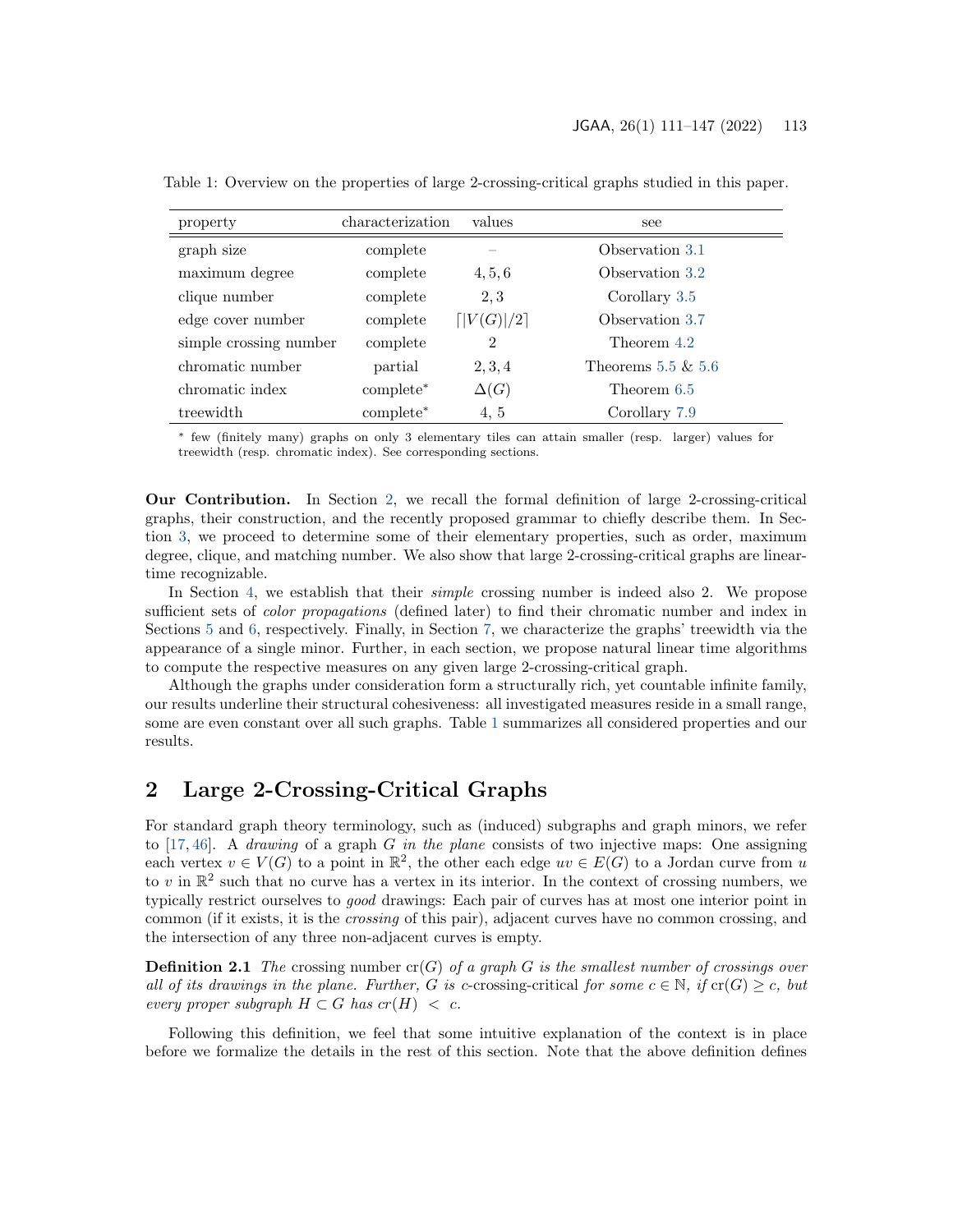2-crossing-critical graphs, but does not say anything about how they actually look like. For 1 crossing-critical graphs, this was resolved by Kuratowski's theorem, which exposed  $K_5$  and  $K_{3,3}$  as the only two 3-connected 1-crossing-critical graphs, and all other 1-crossing-critical graphs as their subdivisions. As mentioned in the introduction, already 2-crossing-critical graphs—the next step beyond Kuratowski's Theorem—exhibit a significantly richer structure, and allow for an infinite family of 3-connected 2-crossing-critical graphs [\[30,](#page-26-4)[48\]](#page-27-4). However, despite being infinite, this family has a tightly defined structure. The purpose of this section is to describe this structure, i.e., to use the characterization results of [\[10\]](#page-25-3) to explain how (almost all) 3-connected 2-crossing-critical graphs actually look like. All 3-connected 2-crossing-critical graphs with sufficiently many vertices exhibit this structure; only finitely many do not (the Petersen graph being the most prominent example). Thus we call the graphs having this structure *large 2-crossing-critical graphs*.

Let us formally define the construction rules that generate the set of 2-crossing-critical graphs and give a brief overview of their history. The concept of tiles (to be defined in this section) was introduced by Pinontoan and Richter to answer a question of Salazar about average degrees of large families of c-crossing-critical graphs [\[37,](#page-27-6) [43\]](#page-27-7). Over a series of papers, it turned out to be a tool that gives surprisingly precise lower bounds on crossing numbers of several "tiled" graphs, see [\[8\]](#page-25-7). Dvořák, Hliněný, and Mohar showed that tiles form an essential ingredient of large  $c$ -crossingcritical graphs for every  $c \ge 2$  [\[18\]](#page-25-8). In general, further structures (so-called *belts* and *wedges*) may also appear arbitrarily often, together with a bounded small graph that connects them [\[8\]](#page-25-7). For  $c = 2$ , however, Bokal, Oporowski, Richter, and Salazar proved that tiles are sufficient to describe almost all (i.e., all but finitely many) 2-crossing-critical graphs [\[10\]](#page-25-3). In fact, belts appear if and only if  $c \geq 3$  and wedges if and only if  $c \geq 13$  [\[8,](#page-25-7) [24\]](#page-26-8).

Intuitively, tiles are prespecified small graphs with vertex subsets at which we can glue (pairs of) tiles together. A tiled graph is a graph arising from cyclically glueing tiles together. Formally, we adopt the following notation from [\[43\]](#page-27-7), which is illustrated in Figure 3:

**Definition 2.2** A tile is a triple  $T = (G, x, y)$ , consisting of a graph G and two non-empty sequences  $x = \langle x_1, x_2, \ldots, x_k \rangle$  and  $y = \langle y_1, y_2, \ldots, y_l \rangle$  of distinct vertices of G, with no vertex appearing in both x and y. The sequence x (sequence y) is T's left wall (right wall, resp.). If  $|x| = |y| = k$ , T is a k-tile.

<span id="page-3-0"></span>Definition 2.3 Tiled graphs are joins of cyclic sequences of tiles. We formalize this as follows:

- 1. A tile  $T = (G, x, y)$  is compatible with a tile  $T' = (G', x', y')$  if  $|y| = |x'|$ . Their join  $T \otimes$  $T' := (G^*, x, y')$  is a new tile, where  $G^*$  is obtained from the disjoint union of G and G' by *identifying*  $y_i$  with  $x'_i$  for each  $i = 1, ..., |y|$ .
- 2. A sequence  $\mathcal{T} = \langle T_0, T_1, \ldots, T_m \rangle$  of tiles is compatible if  $T_{i-1}$  is compatible with  $T_i$  for each  $i = 1, 2, \ldots, m$ . The join  $\otimes \mathcal{T}$  of a compatible sequence  $\mathcal{T}$  is  $T_0 \otimes T_1 \otimes \cdots \otimes T_m$ .
- 3. For a k-tile  $T = (G, x, y)$ , the cyclization of T is the graph  $\bigcirc T$  obtained from G by identifying  $x_i$  with  $y_i$  for each  $i = 1, \ldots, k$ . (Observe that in general, T may itself have arisen from a join of a compatible sequence.)

With these tools, we are now ready to recall the constructive characterization of 2-crossingcritical graphs by tiles [\[10\]](#page-25-3). Thereby, we focus only on the graphs that belong to the theoretically relevant infinite family of these graphs. We disregard some finite set of special cases as well as graphs that are not 3-connected, as they add no relevant structural information. The latter ones can be trivially obtained from the 3-connected ones, and 3-connectivity is a typical restriction when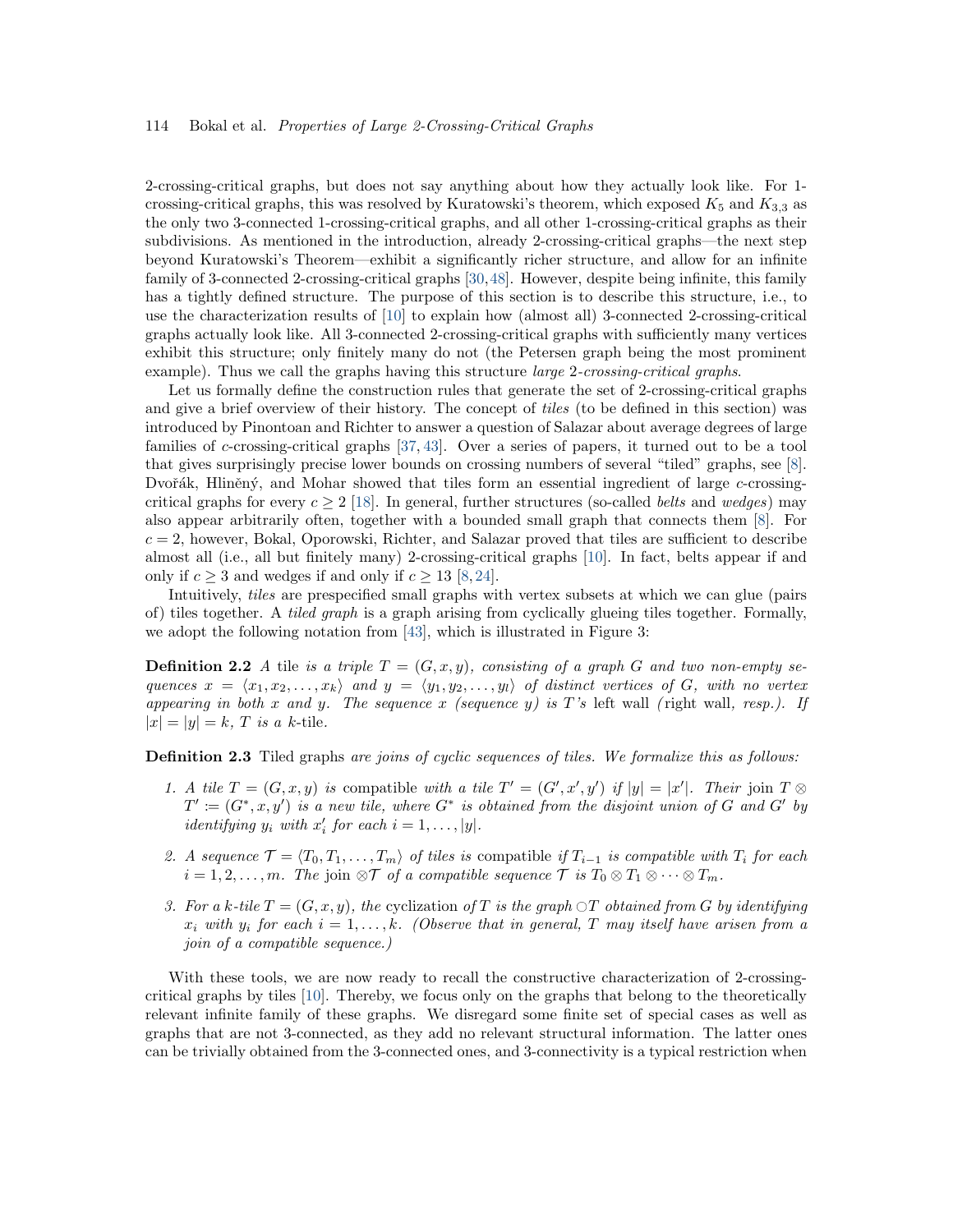<span id="page-4-0"></span>



(a)  $V_{10}$  drawn as Möbius ladder. (b)  $V_{10}$  drawn according to definition.

Figure 1: The generalized Wagner graph  $V_{10}$ .

studying graphs from a topological perspective, such as crossing numbers. Put chiefly, we provide the characterization of all (except for finitely many) 3-connected 2-crossing-critical graphs, called large 2-crossing-critical graphs. In the course of this, we will also describe these graphs' alphabetic description [\[9\]](#page-25-5), which associates unique and coherent names to each such graph.

Again, before we formally define the set  $\mathcal C$  of large 2-crossing-critical graphs, we may give an intuitive definition. There are 42 planar 2-tiles  $S$  to choose from (to be described later). Each graph in  $\mathcal C$  is a cyclization of a sequence of an odd number of these tiles. But thereby, every second tile will be used flipped top-to-bottom (which is not so important right now), and we reverse the order of the final right wall vertices prior to the cyclization. Without this final twist, the resulting graph would resemble a cyclic planar strip of tiles; due to the twist, the resulting graph becomes non-planar but can be embedded on the Möbius strip.

Figure [1](#page-4-0) shows the general graph structure exhibited by this process: assume each tile is drawn within a square region, then Figure [1a](#page-4-0) represents the resulting Möbius strip, where one of the squares is twisted. The graph that is depicted is in fact a generalized Möbius ladder, also known as generalized Wagner graph, and it is instrumental in understanding 2-crossing-critical graphs. Formally, it is defined as the graph  $V_{2n}$ ,  $3 \leq n \in \mathbb{N}$ , obtained from the cycle  $C_{2n}$  in which each pair of antipodal vertices is connected via an additional edge (a spoke of  $V_{2n}$ ), see Figure [1b.](#page-4-0) The smallest Wagner graph  $V_6$  is isomorphic to  $K_{3,3}$ .

Based on this structure, assuming each tile  $T_i$  in the sequence has some unique string  $s_i$  as its name, it is straight-forward to use the concatenation  $s_1s_2 \ldots$  to describe the resulting graph. We call these strings signatures. The join of our tiles can also be understood such that we cyclically join tiles (without vertical flipping) by always reversing the order of the right wall vertices. While this understanding is not very helpful in terms of drawings with low crossing number, it shows that the graph-defining tile sequence is intrinsically cylic; consequently each graph's signature can be cyclically rotated as well, and for a graph with  $k$  tiles we obtain  $k$  potentially different signatures.

It remains to discuss the fundamental 42 planar 2-tiles themselves, as they are highly structured. Each tile can be understood to be composed of a frame and a picture within that frame. Formally, these are graphs, enriched with vertex markings. There are two different frames (Figure [2a\)](#page-5-0), and 21 different pictures (Figure [2b\)](#page-5-0). We will hence compose the signature of a tile as the concatenation of signatures of its picture and its frame. The names of the pictures arise from the graph structures along the top and bottom border of the tile (top path and bottom path, respectively) and their rough similarity to letters; see Figure [2c.](#page-5-0)

The example graph on five tiles in Figure [3](#page-6-0) completes the informal definition of the construction of large 2-crossing-critical graphs. We will revisit this example graph in later sections to showcase the investigated properties. We are now ready to formally define our graph class.

<span id="page-4-1"></span>**Definition 2.4 (based on** [\[10\]](#page-25-3)) Large 2-crossing-critical graphs are defined as the set C in the following way: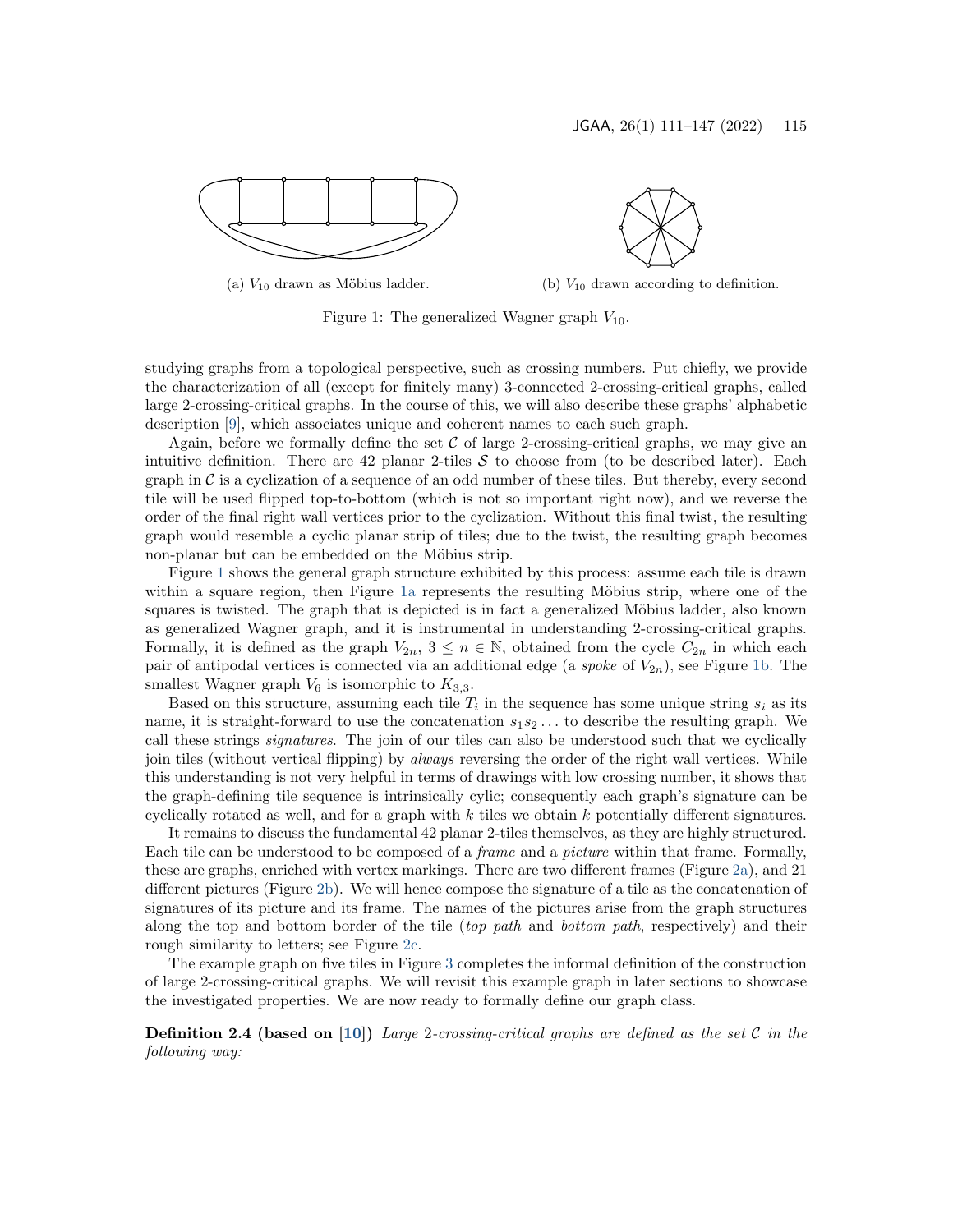<span id="page-5-0"></span>

(a) The two frames and their names. Left wall vertices of the tiles obtained from these frames are  $x_1, x_2$ and right wall vertices are  $y_1, y_2$ .



(b) The 21 pictures and their names. The black vertices of the pictures are identified with black vertices of the frames (without additional rotation) to yield tiles in the set  $S$ .



(c) Explanation for the names of the pictures (except for H where the basis for the name is evident): We show the top path of the pictures, together with their names. Bottom paths are referred to equivalently but rotated by 180°. The amalgamation of these names yield the signatures of the pictures, using the additional letter I, if a vertex of the top path becomes identified with one of the bottom part.

Figure 2: Composition of tiles by pasting pictures into frames. The black vertices are identified when inserting a picture into a frame at the gray square. The tile's wall vertices are labeled.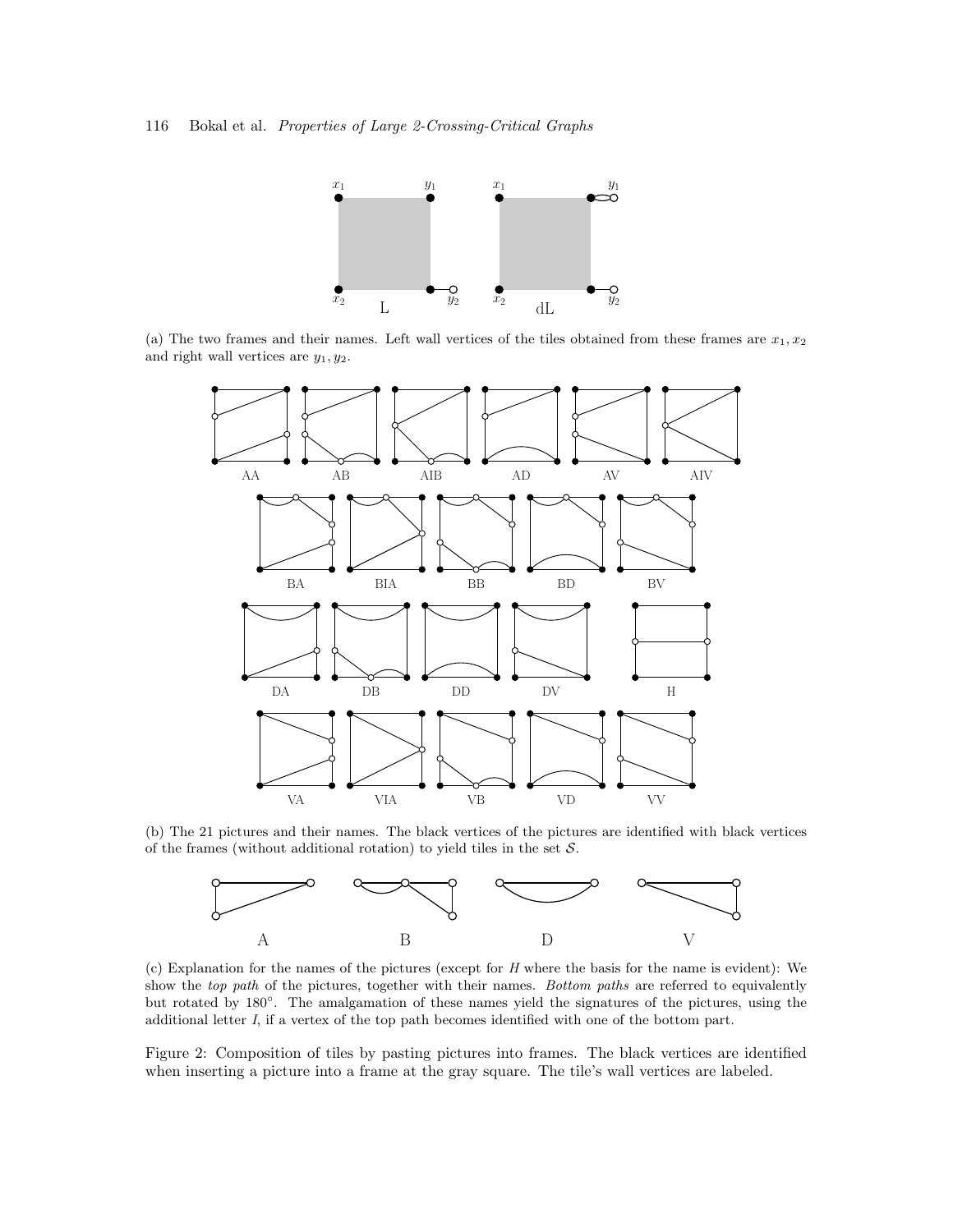<span id="page-6-0"></span>

Figure 3: An example of a large 2-crossing-critical graph; its signature is VIAdL AAL AAL DBL HdL; colors represent the individual elementary tiles. On the top, the graph is drawn on the projective plane, where the labeled vertices are identified according to their names. On the bottom, the same graph is drawn equivalently but in the plane, resulting in two explicit crossings when twisting the dark blue HdL-tile.

- 1. For a sequence x, let  $\bar{x}$  denote the reversed sequence. The right-inverted (left-inverted) tile of a tile  $T = (G, x, y)$  is the tile  $T^{\updownarrow} := (G, x, \overline{y})$  (and  $^{\updownarrow}T := (G, \overline{x}, y)$ , respectively).
- 2. Let  $S$  be the set of tiles obtained as combinations of one of the two frames and one of the 21 pictures, shown in Figure [2,](#page-5-0) in such a way that a picture is inserted into a frame by identifying the gray area with it; the picture may not be rotated. While disregarding whether any wall order is reversed, we may call the tiles of  $S$  elementary tiles.
- 3. Let C denote the set of all graphs of the form  $\mathcal{O}(T_0^{\updownarrow} \otimes T_1^{\updownarrow} \otimes \ldots \otimes T_{2m}^{\updownarrow})$  with  $m \geq 1$  and each  $T_i \in \mathcal{S}$ .
- 4. The signature  $sig(T)$  of a tile  $T \in S$  is the concatenation of the names of its picture and its frame. A signature of a graph G is based on its tile construction:  $sig(G) :=$  $sig(T_0)sig(T_1)...sig(T_{2m-1})sig(T_{2m}).$

Observe that, by cyclic symmetry, the signature of a graph in  $C$  is not unique. Given two tiles  $T_a, T_b$ , also observe that  $T_a^{\updownarrow} \otimes T_b$  is isomorphic to  $T_a \otimes {}^{\updownarrow}T_b$ . Thus we can rewrite  $\bigcirc(T_0^{\updownarrow} \otimes T_1^{\updownarrow} \otimes \ldots \otimes T_b^{\updownarrow} \otimes T_b^{\updownarrow} \otimes T_b$  $T_{2m}^{\updownarrow}) = \bigcirc((T_0 \otimes \mathbb{1}T_1^{\updownarrow} \otimes T_2 \otimes \ldots \otimes \mathbb{1}T_{2m-1}^{\updownarrow} \otimes T_{2m})^{\updownarrow}).$  While the former is formally more appealing and highlights the intrinsic symmetry, the latter implicitly tells us how to draw the graph with only 2 crossings: vertically flip every second tile to avoid all crossings until the last tile, where we require a simple twist.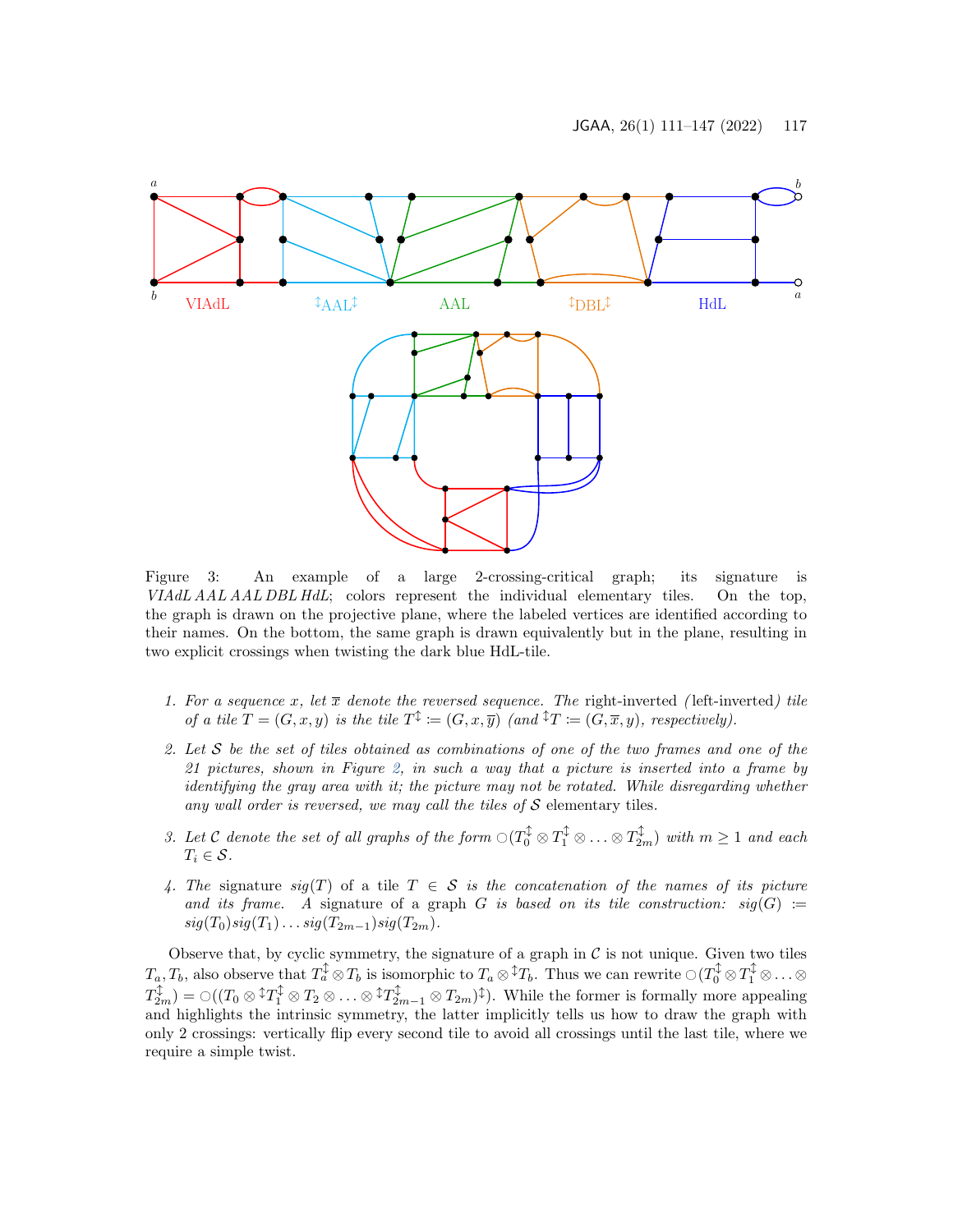Note that Definition [2.4](#page-4-1) does not imply that these graphs are actually 2-crossing-critical, but the following theorem does:

Theorem 2.5 (Characterization by tiles [\[10,](#page-25-3) Theorems 2.18 & 2.19]) Each element of C is 3-connected and 2-crossing-critical. Furthermore, all but finitely many 3-connected 2-crossingcritical graphs are contained in  $\mathcal{C}$ , and the set  $\mathcal{C}$  contains all the 2-crossing-critical graphs that contain a  $V_{10}$  subdivision.

Note that there may be small graphs of  $C$  that are 3-connected 2-crossing-critical, but do not have a  $V_{10}$  subdivision. Although this is a rather technical challenge, understanding it may simplify some approaches and the definition of  $C$ , hence we pose it as an open problem:

**Question 2.6** List graphs of C with smallest number of vertices and edges. List graphs in C that do not contain a  $V_{10}$  subdivision or show that there are none.

We denote the number of occurrences of a given symbol  $X \in \{A, V, D, B, H, I\}$  in the signature of a 2-crossing-critical graph G by  $\#X(G)$ . We may omit the parameter G if it is clear from the context. It is trivial to test in linear time whether a supposed signature indeed describes a large 2-crossing-critical graph.

# <span id="page-7-2"></span>3 Elementary Properties

Given the characterization of large 2-crossing-critical graphs, we start our study by analyzing their elementary properties. We will later use these results to facilitate the study of more involved measures.

<span id="page-7-0"></span>**Observation 3.1** The number of vertices and edges of a large 2-crossing-critical graph  $G$  is obtained using the following matrix-vector multiplication:

| (G)<br> G) <br>E | 3<br>0<br>2<br>$\overline{2}$ | $\overline{5}$<br>$\overline{2}$<br>2<br>$\overline{2}$<br>1<br>3<br>4 | т<br>٠ | #L<br>#d<br>#<br>Б |  |
|------------------|-------------------------------|------------------------------------------------------------------------|--------|--------------------|--|
|------------------|-------------------------------|------------------------------------------------------------------------|--------|--------------------|--|

**Proof:** Considering each elementary tile, we count its number of vertices and edges. Since joining two tiles reduces the number of vertices by 2, we reduce the number of vertices for each tile by 2 (recall that this join is cyclic). It is straightforward to verify that each tile's signature generates the correct number of vertices and edges.  $\Box$ 

<span id="page-7-1"></span>Our example graph in Figure [3](#page-6-0) with  $sig(G) = VIAdLAALAALDBLHdL$  yields the graphdependent vector  $[5, 2, 5, 1, 1, 1, 1, 1]$ <sup>T</sup>. Thus  $[|V(G)|, |E(G)|]$ <sup>T</sup> =  $[3 \cdot 5 + 1 \cdot 2 + 1 \cdot 5 + 1 \cdot 1 + 0 \cdot 1 +$  $2 \cdot 1 + 2 \cdot 1 - 1 \cdot 1, 5 \cdot 5 + 2 \cdot 2 + 2 \cdot 5 + 2 \cdot 1 + 1 \cdot 1 + 3 \cdot 1 + 4 \cdot 1 - 1 \cdot 1]$ <sup>T</sup> = [26, 48]<sup>T</sup>.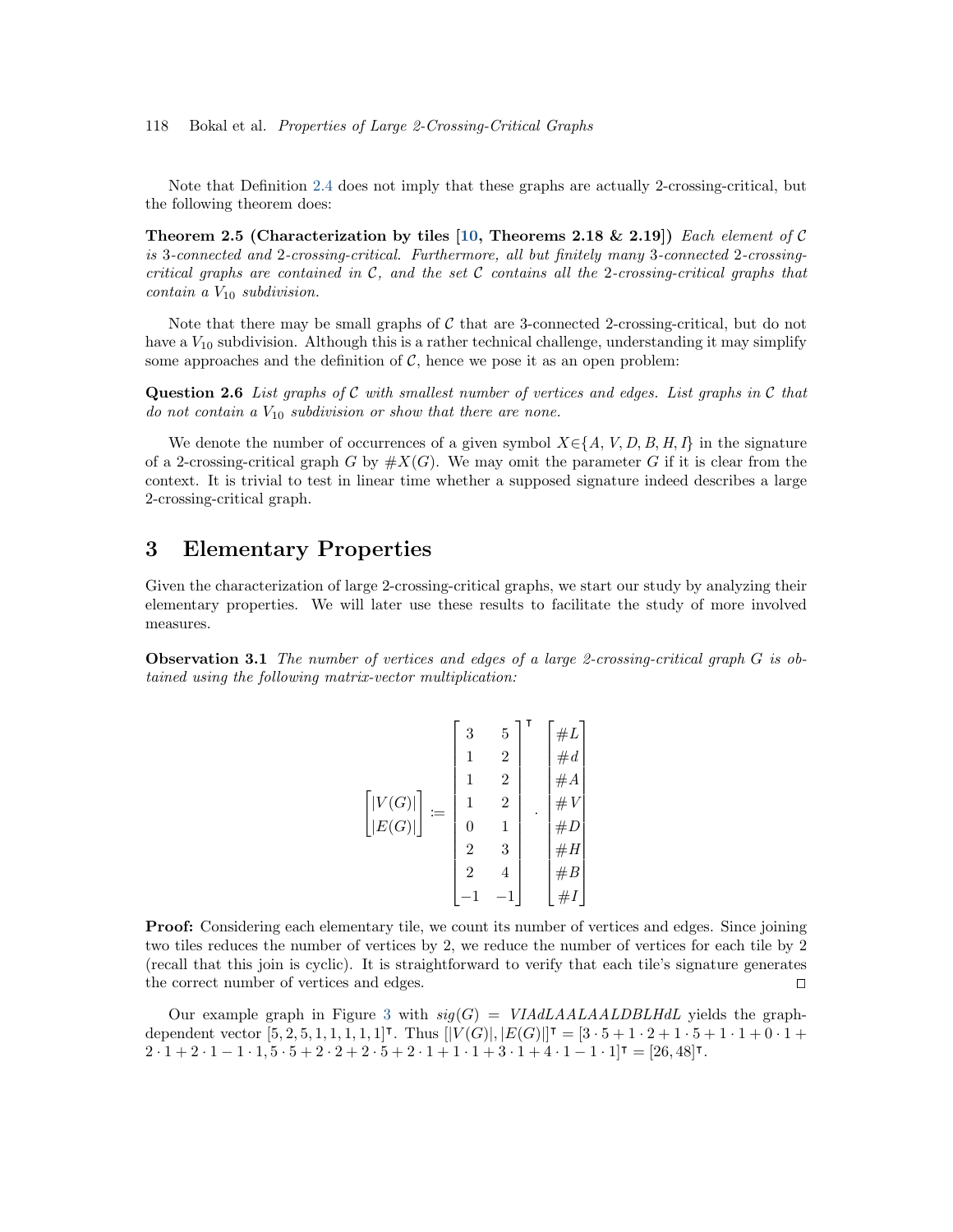Observation 3.2 The maximum degree  $\Delta$  of a large 2-crossing-critical graph G satisfies  $4 \leq \Delta \leq$ 6. In particular:

- $\Delta(G) = 6$  if and only if there are two consecutive elementary tiles  $T_1, T_2$ , such that  $T_1$ 's frame is L, its top path is A or D, as is the bottom path of  $T_2$  (these paths are not necessarily equal).
- $\blacktriangle$   $\Delta(G) = 5$  if and only if  $\Delta(G) \neq 6$  and  $\#A + \#D > 0$ .
- $\Delta(G) = 4$  if and only if  $#A + #D = 0$ .

**Proof:** All elementary tiles with a dL-frame have a vertex of degree at least 4 where the frame's double edge connects. All elementary tiles with an L-frame have a vertex of at least degree 2 in the "top right", which gets identified with a vertex of the next tile with degree at least 2. Therefore, our graphs always contain vertices of degree at least 4.

Any path of  $\{A, B, D, V, H\}$  increases the degree of vertices it connects to by at most 1. If a tile has top path A or D, its top right vertex has degree at least 5. The same applies to a tile's bottom left vertex, if it has bottom path A or D. Only by having a tile with an  $L$  frame and an upper path A or D followed by a tile with bottom path A or D, the identified vertex's degree becomes 6.  $\square$ 

A clique in a graph  $G$  is a subgraph of  $G$  that is complete. The clique number of  $G$  is the order of the maximum clique.

<span id="page-8-2"></span>**Observation 3.3** An elementary tile contains a triangle if and only if its signature contains  $A, V$ , or B (cf. Figure [2\)](#page-5-0). Moreover, each triangle in a large 2-crossing-critical graph G whose signature does not contain A, V, or Bcorresponds to a DDLDD-subsequence of  $sig(G)$ .

In fact, this observation is sufficient to fully determine the clique number of a large 2-crossingcritical graph.

**Observation 3.4** A large 2-crossing-critical graph contains no  $K_4$ .

<span id="page-8-0"></span>**Corollary 3.5** A large 2-crossing-critical graph has clique number 2 if and only if all elementary tiles of G are one of DDL, DDdL, HL and HdL, and no subsequence DDLDD exists in  $sig(G)$ . Otherwise, its clique number is 3.

Corollary 3.6 Given the signature of a large 2-crossing-critical graph, its clique number can be determined in linear time.

A matching in a graph  $G$  is a subset of pairwise non-adjacent edges. It is *perfect* (near-perfect) if its cardinality is  $|V(G)|/2$  (( $|V(G)|-1$ )/2, resp.). From the fact that each large 2-crossing-critical graph contains a Hamiltonian cycle which can be computed in linear time [\[9\]](#page-25-5), we obtain:

<span id="page-8-1"></span>**Observation 3.7** Any large 2-crossing-critical graph G has a perfect matching if  $|V(G)|$  is even, and a near-perfect matching otherwise. In both cases, the matching can be computed in linear time by choosing every second edge of a Hamiltonian cycle.

**Definition 3.8** The edge covering number of a graph  $G$  is the minimal number of edges  $F$  in  $G$ such that each vertex  $v \in V(G)$  is incident to an edge in F.

Since a perfect matching yields a minimum edge cover, and a near-perfect matching requires only a single additional edge to become an edge cover, we have: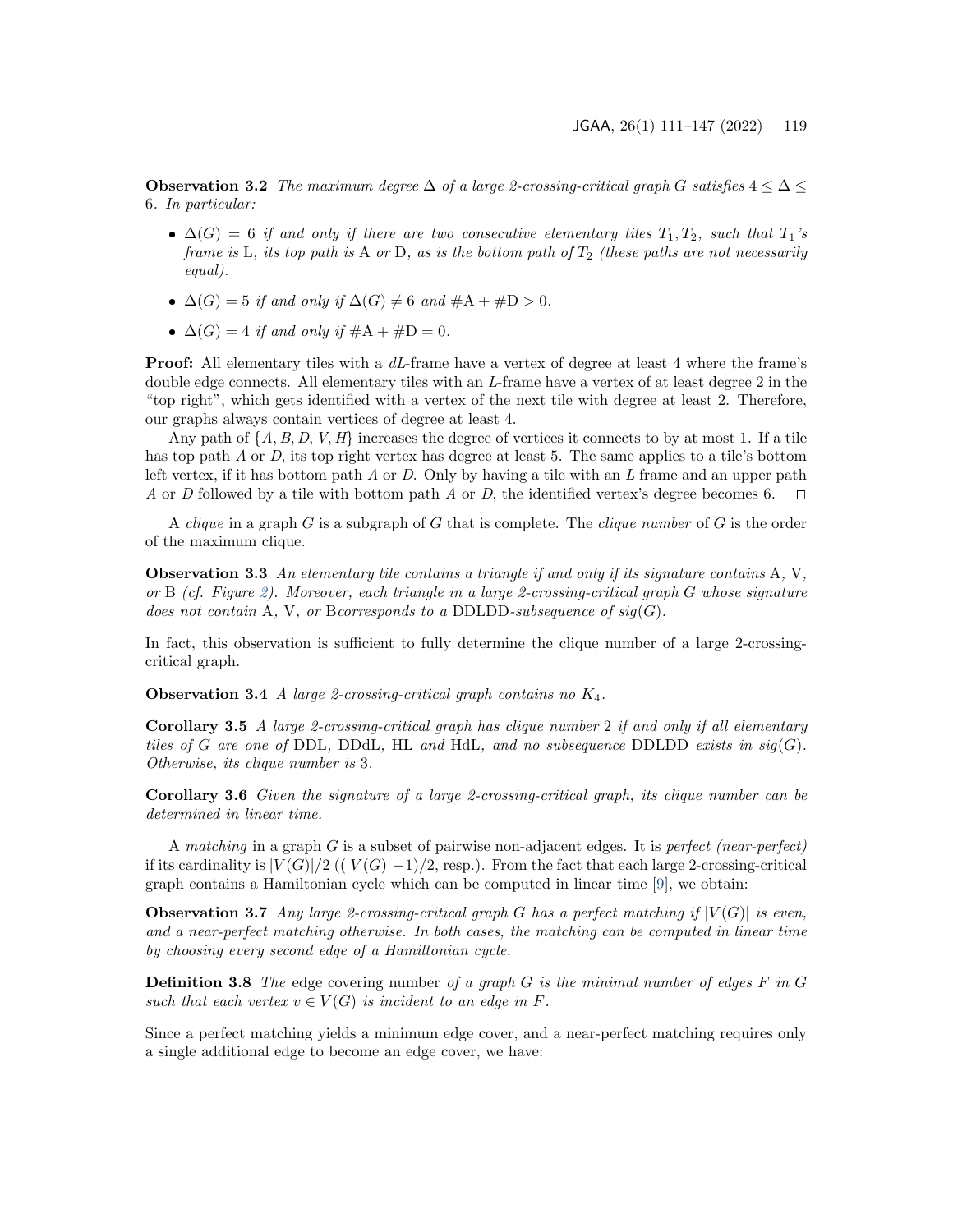Algorithm 1: Large 2-crossing-critical graph recognition algorithm, deducing the signature in the positive case.

|              | <b>Input:</b> graph $G$                                                                                                     |  |  |  |  |  |
|--------------|-----------------------------------------------------------------------------------------------------------------------------|--|--|--|--|--|
|              | <b>Output:</b> $sig(G)$ if G is a large 2-crossing-critical graph; $\emptyset$ otherwise                                    |  |  |  |  |  |
|              | <b>Define:</b> $G\downarrow^v_8$ is the subgraph of G marked by a breadth-first search of bounded depth 8                   |  |  |  |  |  |
|              | starting at vertex $v$ .                                                                                                    |  |  |  |  |  |
|              |                                                                                                                             |  |  |  |  |  |
|              | 1 if $\Delta(G) > 6$ then                                                                                                   |  |  |  |  |  |
| $\mathbf{2}$ | return $\varnothing$<br>$// G$ is not a large 2-crossing-critical graph                                                     |  |  |  |  |  |
|              | <b>3</b> choose any vertex $v \in V(G)$                                                                                     |  |  |  |  |  |
|              | 4 let $\mathcal{X} := \{ X \subseteq G \downarrow^v_s : X \text{ is tile-isomorphic to a tile in } \mathcal{S} \}$          |  |  |  |  |  |
|              | 5 foreach $X \in \mathcal{X}$ do                                                                                            |  |  |  |  |  |
| 6            | $sig(G) := sig(X)$                                                                                                          |  |  |  |  |  |
| 7            | $G^* := G$ without the edges and non-wall vertices of X                                                                     |  |  |  |  |  |
| 8            | $w_T, w_B :=$ the top and bottom right wall vertices of X                                                                   |  |  |  |  |  |
| 9            | loop                                                                                                                        |  |  |  |  |  |
| 10           | Search for a subgraph $Y \subseteq G^*\downarrow^{\mathcal{X}_1}_{8}$ that is tile-isomorphic to a tile in S using $w_B$ as |  |  |  |  |  |
|              | top left and $w_T$ as bottom left wall vertex (note the reversed order) and such that                                       |  |  |  |  |  |
|              | all edges incident to $w_B$ and $w_T$ in $G^*$ are in Y; prefer one with a dL-frame over                                    |  |  |  |  |  |
|              | one with an L-frame                                                                                                         |  |  |  |  |  |
| 11           | if $\sharp$ Y then break<br>// continue with next $X$                                                                       |  |  |  |  |  |
| 12           | append $sig(Y)$ to $sig(G)$                                                                                                 |  |  |  |  |  |
| 13           | $w_T, w_B :=$ the top and bottom right wall vertices of Y                                                                   |  |  |  |  |  |
| 14           | remove from $G^*$ all edges of Y and vertices of $V(Y) \setminus \{w_T, w_B\}$                                              |  |  |  |  |  |
| 15           | if $V(G^*) \setminus \{w_T, w_B\} = \emptyset$ then                                                                         |  |  |  |  |  |
| 16           | if $w_B, w_T$ are the top and bottom left wall vertices of X (note the reversed                                             |  |  |  |  |  |
|              | order) and $\#L(sign(G))$ is odd then                                                                                       |  |  |  |  |  |
| 17           | $// G is a large 2-crossing-critical graph$<br>return $sig(G)$                                                              |  |  |  |  |  |
| 18           | // continue with next X<br>else break                                                                                       |  |  |  |  |  |
|              | $// G$ is not a large 2-crossing-critical graph<br>19 return $\varnothing$                                                  |  |  |  |  |  |
|              |                                                                                                                             |  |  |  |  |  |

<span id="page-9-0"></span>**Observation 3.9** The edge covering number of any large 2-crossing-critical graph is  $\lceil |V(G)|/2 \rceil$ .

Most importantly, large 2-crossing-critical graph are linear time recognizable. The general idea of Algorithm [1](#page-9-0) is to restrict ourselves to a linear number of constantly sized graphs; in each of them, finding elementary tiles only requires constant time. In particular, this algorithms allows us to, in linear time, deduce the signature of a given graph if it belongs to the class; as such it will be the starting point for all subsequent algorithms to compute graph properties, as they can thus assume to be given the signature as input.

**Theorem 3.[1](#page-9-0)0** Algorithm 1 tests in linear-time whether a given graph  $G$  is a large 2-crossingcritical graph and, in the positive case, deduces a signature of G.

**Proof:** We can reject graphs with maximum degree  $\Delta(G) > 6$  in linear time (line 1). We say a subgraph H of G is tile-isomorphic to a tile T, if H is isomorphic to T, the non-wall vertices of H have no neighbors other than those described by  $T$ , and wall vertices from opposing walls of  $H$ are only adjacent if they are adjacent in T. We compute a subgraph  $G\downarrow^v_8$  via a breadth-first search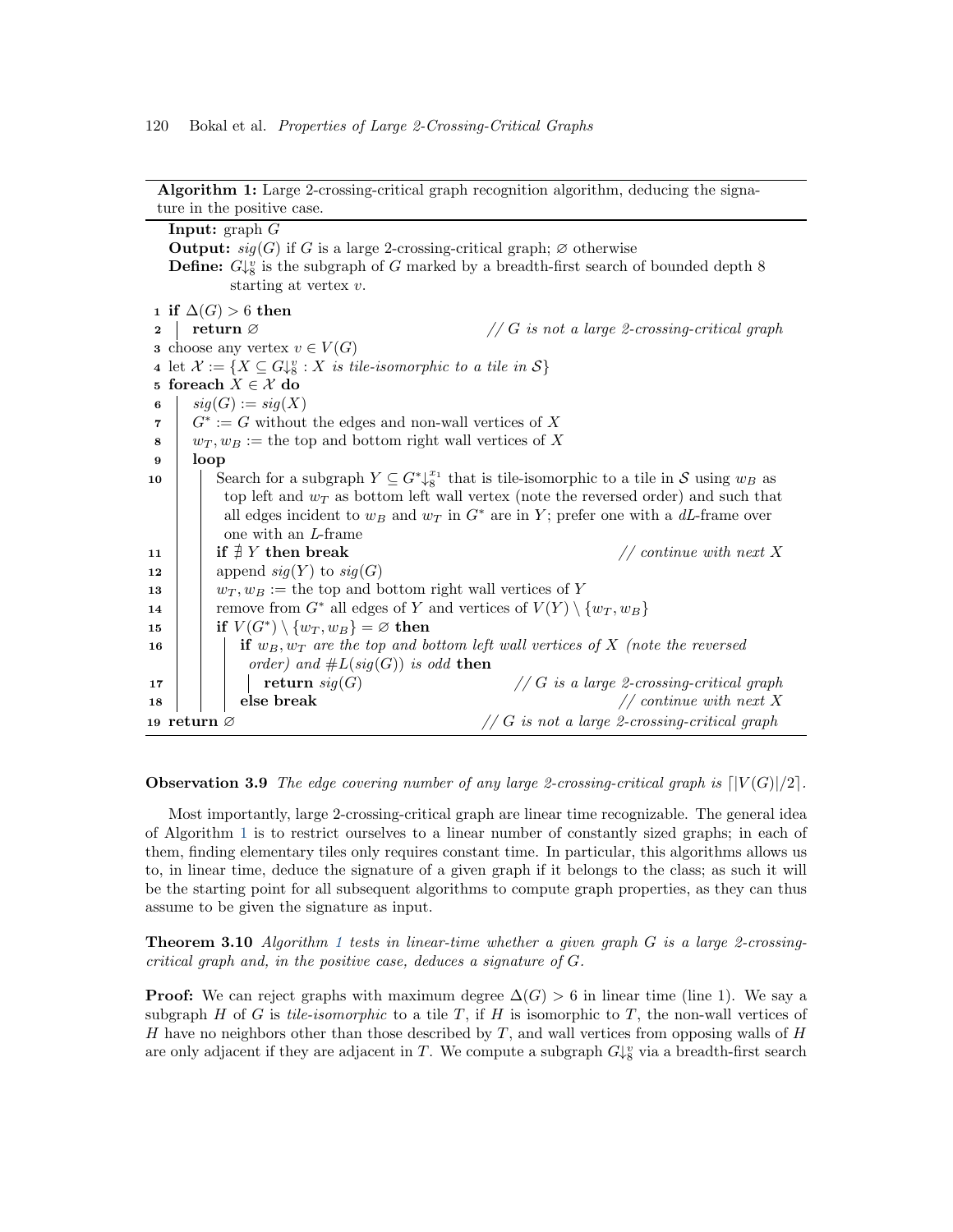of bounded depth 8 starting at some arbitrary vertex  $v$ . This subgraph has constant size and can be found in constant time since  $\Delta(G) \leq 6$ . Furthermore, as the number  $|\mathcal{S}|$  of possible tiles is constant, we can find the (constantly sized) set  $\mathcal X$  of all subgraphs of  $G\downarrow^v_8$  that are tile-isomorphic to a tile of S in constant time as well (line 4). The depth 8 is chosen so that, if G is a large 2-crossing-critical graph, it is guaranteed that  $G\downarrow^v_8$  contains some subgraph H is tile-isomorphic to a tile of S; thus  $H \in \mathcal{X}$ . The set X thus serves as a candidate list for T. We run the subsequent test (lines 6–18) for each  $X \in \mathcal{X}$  (for-loop starting at line 5):

We remove X, retaining its wall vertices, and look for the neighboring tile Y to the right. Thereby, all edges incident to the wall vertices shared between  $X$  and  $Y$  have to lie in either of these tiles (in order to not overlook any unwanted incidencies between far-apart wall vertices). Again, this search only requires constant effort (line 10). In the positive case, after removing all of Y except its right wall vertices, we can iterate this process to identify all subsequent neighboring tiles, until we reattach – after an overall odd number of tiles – to the left wall of the initial tile  $X$ . By definition, we have to assure that the subsequent tiles use the common wall vertices in reverse order. If this process fails at any point, we reject the starting tile  $X$  and proceed with the next iteration of the for-loop, i.e., the next candidate from  $\mathcal{X}$ . If no iteration of the for-loop succeeds, we reject G.

In each iteration of the inner loop (lines 9–18) we either terminate the current for-loop iteration or remove a constant number of edges. Thus, the inner loop runs at most a linear number of times, each of its iterations requiring only constant time. This establishes the overall linear running time.

It is easy to see that if the algorithm returns a non-empty signature  $s$ , the large 2-crossing-critical graph constructed from s as per Definition [2.4](#page-4-1) is isomorphic to  $G$ . On the other hand, suppose G is a large 2-crossing-critical graph and let s be a signature of G, such that v is in the first elementary tile  $T \in \mathcal{S}$  of s. From the definition of  $\mathcal{X}$ , it follows that  $T \in \mathcal{X}$ . We only need to focus on the for-loop iteration in which  $X = T$ . If a graph has an elementary tile with a dL-frame as a subgraph, it also has an elementary tile with the same picture but an  $L$ -frame as a subgraph, but the converse is not true. Also given two elementary tiles with distinct pictures, at most one of them can be a subgraph that can be a right neighbor of the previously identified tile. Thus, in line 10, we obtain a unique potential candidate by prefering the new neighboring tile  $Y$  to have a dL-frame if possible. Based on the structure that tiles are cleanly separated by wall vertices (see Def. [2.3](#page-3-0) and [2.4\)](#page-4-1), we consequently have that our algorithm will indeed find signature s.  $\Box$ 

### <span id="page-10-0"></span>4 Simple Crossing Number

In this section, we prove that the simple crossing number of each large 2-crossing-critical graph equals its crossing number. To this end, we provide some definitions and briefly discuss their history. The study of 1-*planar* graphs was initiated more than half a century ago by Ringel in the context of graph coloring [\[39\]](#page-27-8). Buchheim et al. introduced the simple crossing number, while engineering the first general exact algorithms for computing crossing numbers [\[12\]](#page-25-9).

**Definition 4.1** A 1-planar drawing of a graph  $G$  is a drawing of  $G$  in the plane such that each of its edges crosses at most one other edge. A graph that admits a 1-planar drawing is called 1-planar. The simple crossing number  $cr^*(G)$  of G is the minimal number of crossings over all 1-planar drawings of G; we define  $\mathrm{cr}^{\times}(G) = \infty$  if no such drawing exists.

Albeit this crossing number variant is also known as 1-planar crossing number, we prefer the term simple crossing number. This avoids confusion with the k-planar crossing number,  $k \in \mathbb{N}$ , as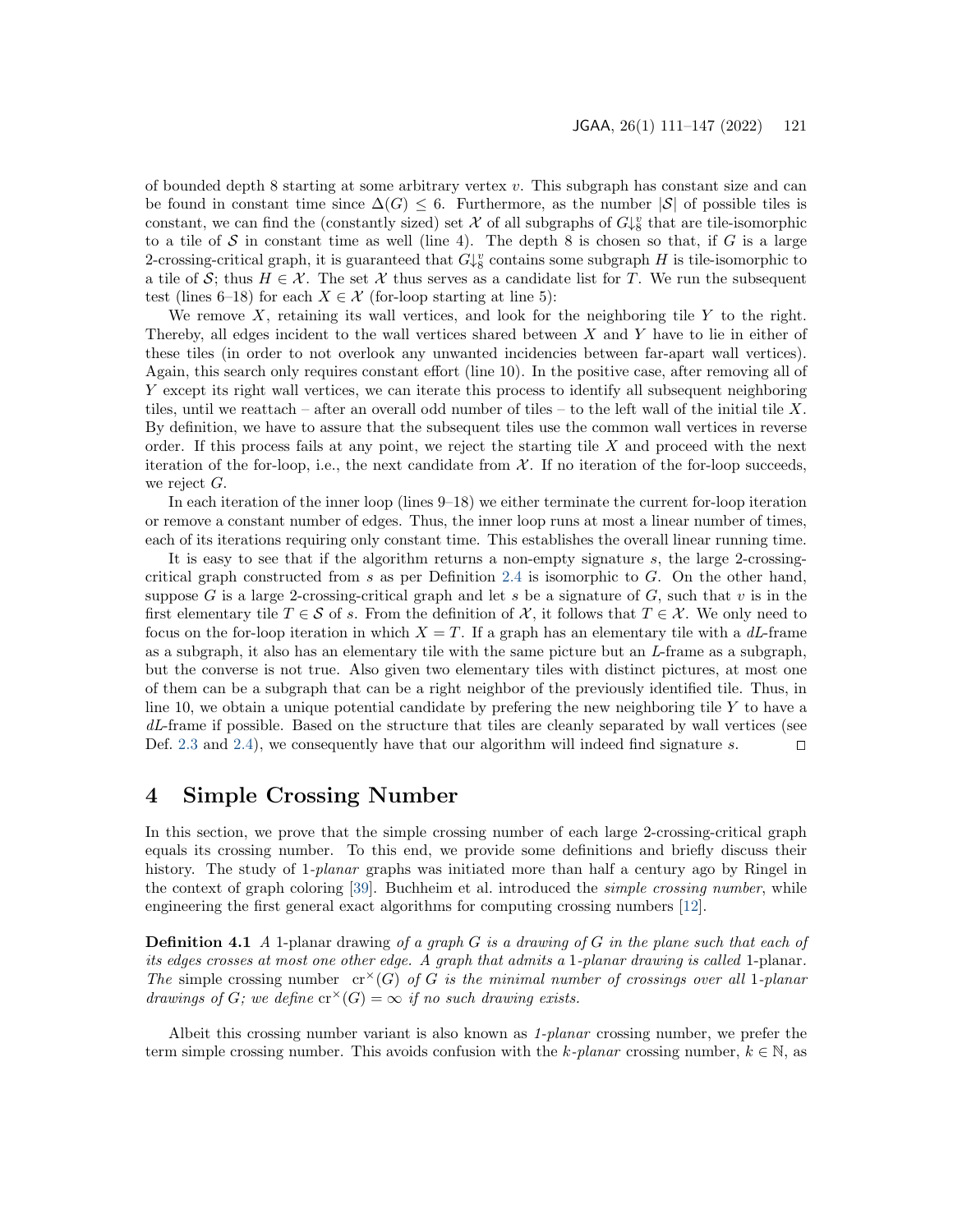<span id="page-11-1"></span>



(a)  $G$  still drawn as a Möbius strip but with the double crossing in the VIAdL-tile (red) instead of the HdL-tile (dark blue), to make it more similar to the figure to the right.

(b) A drawing showing  $cr^*(G) = 2$  by twisting the left AAL-tile (light blue), as schematized in Figure [5a.](#page-12-1) Figure [5b](#page-12-1) shows how redrawing e.g. the VIAdL-tile would look like.

Figure 4: The example graph G from Figure [3](#page-6-0) in the context of the simple crossing number.

defined by Owens (there, the graph is partitioned into  $k$  edge-sets and only the crossings in each set are counted) [\[36,](#page-27-9) [45\]](#page-27-10).

By definition,  $cr(G) \leq cr^{\times}(G)$ . We remark that in general,  $cr(G) \neq cr^{\times}(G)$  and there are graphs G with  $cr(G) = 2$  but  $cr^{(1)}(G) > 2$  even on as few as 16 vertices [\[12\]](#page-25-9). By definition  $\operatorname{cr}^{\times}(G) \in O(n^2)$ , but for example  $\operatorname{cr}(K_n) \in \Theta(n^4)$ ; in fact, already  $K_7$  is not 1-planar (see, e.g.,  $[45, 46]$  $[45, 46]$  $[45, 46]$ .

<span id="page-11-0"></span>**Theorem 4.2** Any large 2-crossing-critical graph G has  $\text{cr}^{\times}(G) = 2$ .

**Proof:** Since  $2 = \text{cr}(G) \leq \text{cr}^{\times}(G)$ , the claim follows if each G admits a 1-planar drawing with 2 crossings.

We achieve this by performing a *twist operation* at a single elementary tile  $X$ : In the natural drawing on the Möbius strip (cf. Figure [3\)](#page-6-0) each tile is drawn planarly but we cannot identify the left-most with the right-most wall vertices in a planar fashion. Twisting a tile  $X$  within this drawing means to invert the vertical order of its left or right wall vertices, thereby incurring some crossings within  $X$ . Given this twisted tile, all subsequent tiles can be planarly drawn and we can now identify the left-most and right-most wall vertices planarly (cf. Figure [4\)](#page-11-1). Thus we do not need any crossings except for those within  $X$ ; we will discuss them below.

First, we consider a twisted tile consisting of a  $dL$ -frame and a picture without I. Figure [5a](#page-12-1) gives an abstract sketch (as well as its twist) of such tiles where the gray area hides crossing-free picture details. Hence, the twisting of these tiles can be drawn 1-planarly with 2-crossings.

Next, we prove the claim for any twisted tile consisting of a dL-frame and a picture with identification. To this end, recall that there are only four pictures with identification: VIA, BIA, AIV, and AIB. We give 1-planar drawings of a twisted VIAdL-tile and a twisted BIAdL-tile in Figures [5b](#page-12-1) and [5c.](#page-12-1) The solutions for AIVdL- and AIBdL-tiles are identical up to mirroring. Contracting the double edges  $(3, 4)$  and/or  $(7, 8)$  in the given drawings maintains 1-planarity and the simple crossing number. Hence, the given drawings can be transformed to tiles with an L-frame.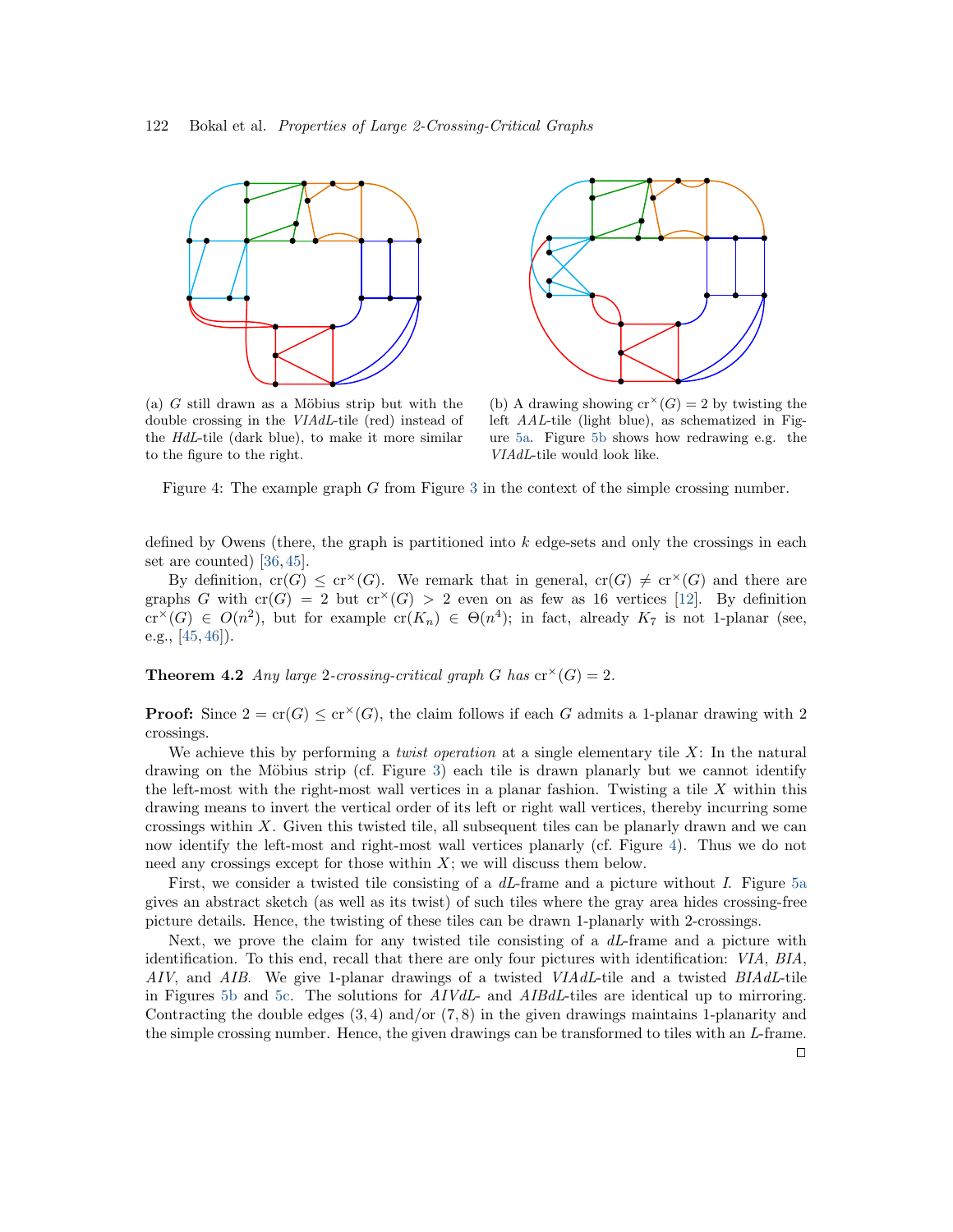<span id="page-12-1"></span>

Figure 5: Twisting a tile.

### <span id="page-12-0"></span>5 Chromatic Number

The question whether four colors are sufficient to color a map (in the sense of a separation of the plane into contiguous regions) such that no two adjacent regions (e.g., countries in a visual representation of national territories) are colored the same, plagued mathematicians and many other researchers since the late 19th century. It was finally, but not uncontroversially, positively answered in 1976 facilitating a computer-assisted proof [\[1\]](#page-24-1). Consequently, any planar graph has a vertex coloring that uses at most four colors. For general graphs however, it is NP-hard to decide whether a given number  $k \geq 3$  of colors suffices (the smallest such k is the graph's *chromatic*  $number$ ) [\[21\]](#page-26-9) and even constant-factor approximations in polynomial time are impossible (unless  $P=NP$ ) [\[52\]](#page-28-1). The chromatic number of graphs is of interest in applications like scheduling, register allocation, and pattern matching [\[14,](#page-25-10) [32,](#page-26-10) [34\]](#page-26-11). Ringel proved that 1-planar graphs can be colored using at most seven colors [\[39\]](#page-27-8).

In this section, we study the chromatic number of large 2-crossing-critical graphs. We start by a characterization of bipartite, i.e., 2-colorable, such graphs in Theorem [5.5](#page-15-0) and proceed to improve on Ringel's result by proving that each large 2-crossing-critical graph is 4-colorable, cf. Theorem [5.6.](#page-15-1) To show that this bound is tight (at least in some cases), we present an infinite family of large 2-crossing-critical graphs that are not 3-colorable. Finally, this is complemented by an infinite family of large 2-crossing-critical graphs with chromatic number 3.

**Definition 5.1** A (vertex) coloring of a graph G is a function  $c: V(G) \to \mathbb{N}^+$ , such that  $c(v) \neq$  $c(w)$  for every edge vw  $\in E(G)$ . Graph G is k-colorable if it admits a coloring using at most k colors and we call such a coloring a k-coloring. The chromatic number of  $G$  is the smallest k such that G is k-colorable.

In Figure [6a](#page-13-0) we can see that each elementary tile of the example graph from Figure [3](#page-6-0) can be colored with at most 3 colors on its own. But if we were to use these exact colorings in the full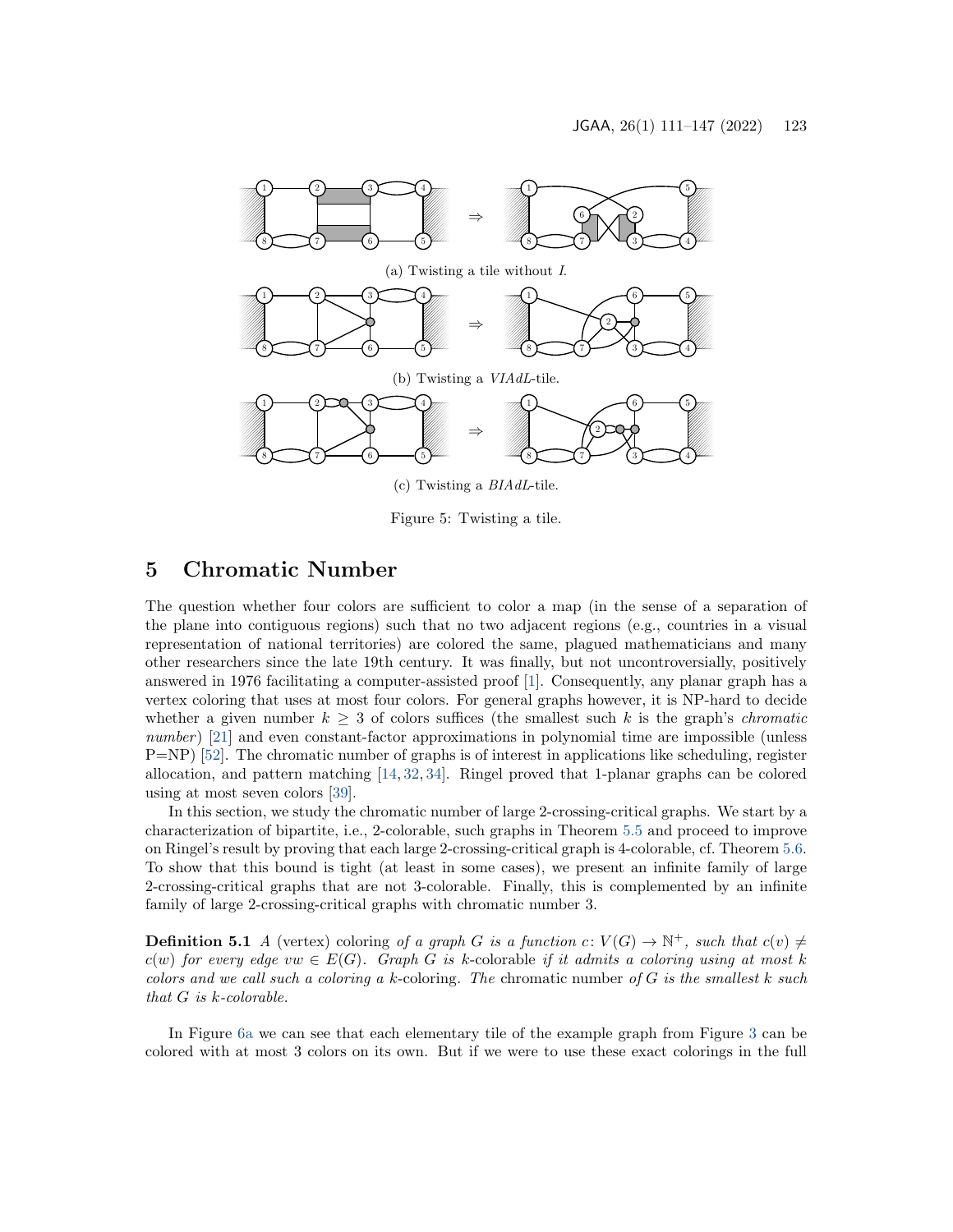<span id="page-13-0"></span>

(a) Individual 3-colorings of each elementary tile in the graph. While they are not compatible to each other as is, they can be thought of as propagations, see text.



(b) A 3-coloring of the example graph from Figure [3,](#page-6-0) based on the above propagations.

Figure 6: Using propagations to color a graph.

graph, the colorings of the wall nodes would clash. In the following, while we formally construct the graphs by joining tiles whose right wall is inverted (see Definition [2.4\)](#page-4-1), it will be helpful to take the viewpoint already discussed following that definition, that we may vertically invert every second tile completely. This allows us to (mentally and in the figures) visualize each tile planarly.

We view every coloring of Figure [6a](#page-13-0) as a 2-*propagation* (to be formally defined below), and substitute explicit colors as needed. Intuitively (cf. Figure [6b\)](#page-13-0), start with coloring the VIAdL-tile as proposed by its individual coloring. As its right wall vertices (with now fixed colors) are the left wall vertices of the neighboring AAL-tile, we cannot directly color the latter tile as desired by its individual coloring. Let  $x_1, x_2$  and  $y_1, y_2$  denote the two left and right wall vertices of this AAL-tile (observe that it is drawn as  $\lambda A L^{\updownarrow}$  in G), respectively. We are only interested in the following properties of the AAL-coloring in Figure [6a:](#page-13-0)  $c(y_1)$  is distinct from  $c(x_1)$  and  $c(x_2)$ , and  $c(y_2) = c(x_2)$ . This allows us to substitute the color classes within this tile accordingly and proceed with the next tile. Put chiefly, a 2-propagation is the notion that, given a coloring of its left wall vertices, we know about the existence of a tile-coloring yielding certain coloring-properties on its right wall vertices. This concept can be formalized as follows:

**Definition 5.2** Let  $T = (G, x, y)$  be a 2-tile. Consider a vertex coloring c of G. The colors of  $x_1, x_2 \ (y_1, y_2)$  are the input colors (output colors, respectively; each in that order) of T. Two k-colorings c, c' of T are equivalent, if  $(c(v) = c(w)) \Leftrightarrow (c'(v) = c'(w))$  for each pair of wall vertices  $v, w \in \{x_1, x_2, y_1, y_2\}$ . We call the induced equivalence classes (vertex-coloring-)propagations and denote them by

$$
\begin{array}{c}c(x_1)\\c(x_2)\end{array}\n\leadsto \begin{array}{c}c(y_1)\\c(y_2)\end{array},
$$

using some representative coloring c. We may use the term  $k$ -propagation to specify that c is a k-coloring.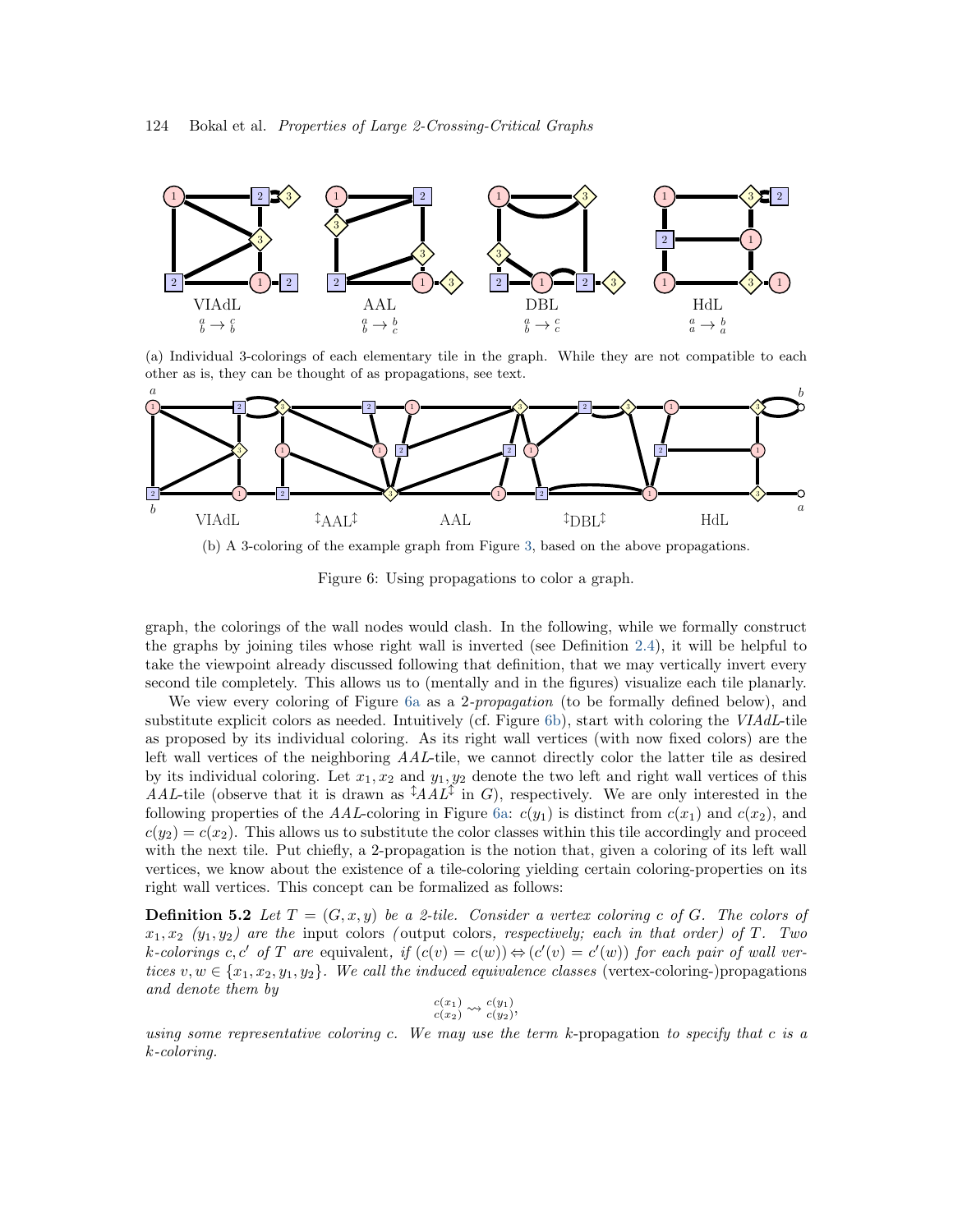<span id="page-14-0"></span>

Figure 7: 2-vertex-colorings  $P_L^{DD}$  for DDL,  $P_{dL}^{DD}$  for DDdL,  $P_L^H$  for HL, and  $P_{dL}^H$  for HdL.

To aid comprehensibility, whenever we state propagations, we will denote each color by a unique letter from  $\{a, b, c, d\}$  instead of a number. Observe that, while elementary tiles will yield the base cases of our propagations, the joins of tiles yield again tiles; therefore we may naturally concatenate propagations when joining two tiles, requiring only simple color substitutions in the second tile. Consider the first two tiles in the example graph Figure [6b:](#page-13-0) their propagations  $\frac{a}{b} \leadsto \frac{c}{d}$  and  $\frac{a}{b} \leadsto \frac{c}{d}$ lead to  $\frac{a}{b} \leadsto \frac{c}{d} \leadsto \frac{a}{b}$  and thus the propagation  $\frac{a}{b} \leadsto \frac{a}{b}$  over the first two tiles.

We first consider small odd cycles that arise already when joining two elementary tiles.

<span id="page-14-1"></span>**Lemma 5.3** Let  $sig(G) = sig(T_0) \dots sig(T_{2m})$  be a signature of a large 2-crossing-critical graph G. Then G is not bipartite if  $sig(T_{2m})sig(G)$  contains an element of {DDdL H, DDL DD, HdL DD, HL H} as a substring.

**Proof:** The subgraph corresponding to *DDL DD* contains a triangle and the subgraphs corresponding to  $HLH$ ,  $DDdLH$ , and  $HdL$  DD each contain a 5-cycle.

Recall that by Observation [3.3](#page-8-2) every tile whose signature contains  $A$ ,  $V$ , or  $B$  has a triangle and is therefore not bipartite.

Let us now consider the last "global" tile  $T$  whose cyclization yields a large 2-crossing-critical graph. We proceed to show that it is bipartite if none of the above local obstructions are present. Note that in the following lemma, we do not consider the final cyclization just yet.

<span id="page-14-2"></span>**Lemma 5.4** Let  $T = T_0^{\uparrow} \otimes T_1^{\uparrow} \otimes \ldots \otimes T_{2m}^{\uparrow}$  where  $T_i \in \mathcal{S}$ . The tile T is bipartite if  $sig(T_i)sig(T_{(i+1) \text{ mod } (2m+1)})$ starts with DDdL DD, DDL H, HdL H, or HL DD for each  $i \in \mathbb{N}$  with  $0 \le i \le 2m$ .

**Proof:** Figure [7](#page-14-0) shows the existence of the following 2-propagations:

$$
P_L^{DD} := \frac{a}{b} \leadsto \frac{b}{b}
$$
, for *DDL*-tiles,  
\n
$$
P_{dL}^{DD} := \frac{a}{b} \leadsto \frac{a}{b}
$$
, for *DDdL*-tiles,  
\n
$$
P_L^H := \frac{a}{a} \leadsto \frac{b}{a}
$$
, for *HL*-tiles,  
\n
$$
P_{dL}^H := \frac{a}{a} \leadsto \frac{a}{a}
$$
, for *HdL*-tiles.

By assumption each elementary tile is from  $\{DDL, DDL, HLL, HdL\}$  and  $sig(T)$  is a subsequence of  $((DDdL)^* DDL(HdL)^* HL)^+$  (using standard notation of regular expressions).

First we will look only at the case where each elementary tile of T is either DDL or HL. Then  $sig(T)$  is a subsequence of  $(DDL HL)^+$ . Every subsequence DDL HL of the latter admits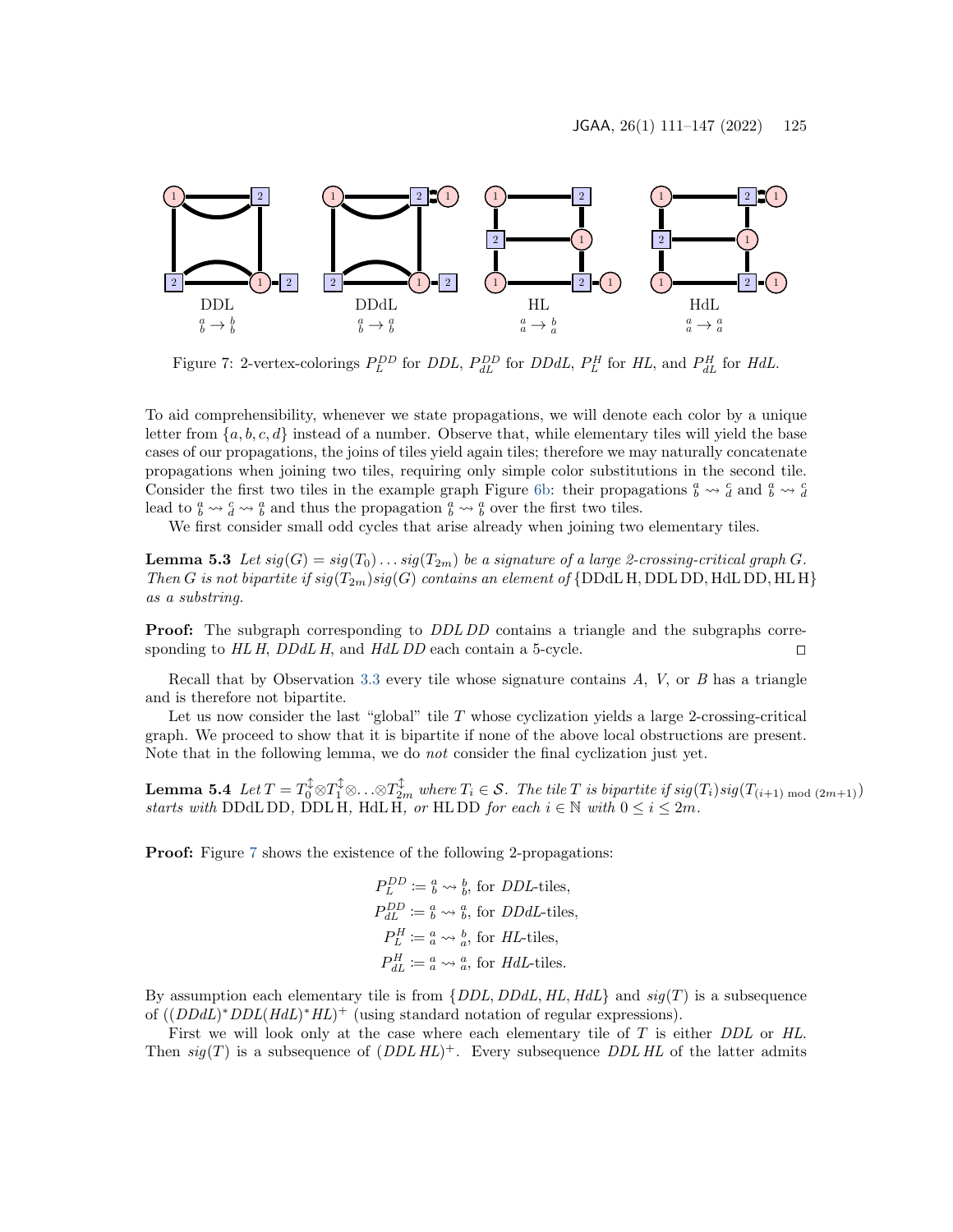the propagation  $\frac{a}{b} \leadsto \frac{b}{a}$  by using  $P_L^H$  and  $P_L^{DD}$  (observe that the vertical order reverses in the second propagation as this tile is vertically inverted w.r.t. the first). Iterating these propagations yields a 2-coloring.

If we now also allow  $HdL$ -tiles, we see that each maximal  $(HdL)^+$ -subsequence admits the propagation  $\frac{a}{a} \leadsto \frac{a}{a}$  by repeatedly using  $P_{dL}^H$ . Therefore each subsequence  $(HdL)^+HL$  admits the same overall propagation as an individual  $HL$ -tile. Similarly, any  $(DDdL)^+$ -subsequence admits the propagation  $\frac{a}{b} \leadsto \frac{a}{b}$  by repeatedly using  $P_{dL}^H$ , and thus  $(DDdL)^+ DDL$  admits the same overall propagation as an individual DDL-tile. Thus T is 2-colorable.

<span id="page-15-0"></span> $\Box$ 

Finally, we can fully characterize bipartite large 2-crossing-critical graphs.

**Theorem 5.5** A large 2-crossing-critical graph  $G$  is 2-colorable if and only if its signature can be written as  $sig(G) = sig(T_0) \dots sig(T_{2m})$ , where  $T_i$  is an elementary tile for  $0 \leq i \leq 2m$ , such that:

- (i) tile  $T_0$  contains an H-picture (defined in Figure [2b\)](#page-5-0), and
- (ii) each  $sig(T_i)sig(T_{(i+1) \text{ mod } (2m+1)})$  starts with DDdL DD, DDL H, HdL H, or HL DD for  $0 \le$  $i \leq 2m + 1$ ; and
- (iii) the number of L frames in  ${T_{2i}}_{0 \leq i \leq m}$  is odd.

Proof: By Observation [3.3](#page-8-2) and Lemma [5.3](#page-14-1) each bipartite large 2-crossing-critical graph satisfies (ii). Moreover, since  $(DDdL)^k$  for odd k is not bipartite, each bipartite large 2-crossing-critical graph contains an H-picture, implying (i).

Hence, it only remains to prove that a large 2-crossing-critical graph satisfying (i) and (ii) is bipartite if and only if it also satisfies (iii). To this end, assume  $G$  satisfies (i) and (ii).

By Lemma [5.4,](#page-14-2)  $(G', \langle x_1, x_2 \rangle, \langle y_2, y_1 \rangle) := T_0^{\updownarrow} \otimes T_1^{\updownarrow} \otimes \ldots \otimes T_{2m}^{\updownarrow}$  admits a 2-coloring c. Since such a coloring is unique (up to isomorphism and relabeling of colors),  $G$  is bipartite if and only if  $c$ induces a 2-coloring on G, i.e.  $c(x_1) = c(y_1)$  and  $c(x_2) = c(y_2)$ .

It follows from (i) that  $c(x_1) = c(x_2)$ ; by (i) and (ii) we have  $c(y_1) = c(y_2)$ . Thus, c induces a 2-coloring on G if and only if  $c(x_1) = c(y_1)$ . To this end we look at the parity of a path between  $x_1$  and  $y_1$ . As G' is bipartite every such path has the same parity. Our path consists of the direct path between the (non-inverted) top wall nodes for tiles  $T_{2i}$  for  $0 \leq i \leq m$  and the direct path between the (non-inverted) bottom wall nodes of tiles  $T_{2i+1}$  for  $0 \leq i \leq m$ . We notice that the (edgewise) distance between the bottom wall nodes of each of our four elementary tiles is always 2. The same is the case for the distance between the top wall nodes for dL-framed elementary tiles but for L-framed elementary tiles the distance between the top wall nodes is 1. Therefore if and only if property (iii) holds, the distance between  $x_1$  and  $y_1$  is even and therefore c induces a 2-coloring on  $G$ .

In Figure [6,](#page-13-0) we have already seen a 3-coloring of the example graph. Let us now generalize this way of coloring to show that, like any planar graph, indeed every large 2-crossing-critical graph requires at most 4 colors.

#### <span id="page-15-1"></span>Theorem 5.6 Every large 2-crossing-critical graph is 4-colorable.

**Proof:** It is easy to verify that every elementary tile admits a 4-propagation  $\frac{a}{b} \rightsquigarrow \frac{c}{d}$ ; we list all these propagations explicitly in Figures [13](#page-29-0) and [14](#page-31-0) in the appendix. Thus, any tile that consists of two joined elementary tiles, admits the 4-propagation  $\frac{a}{b} \leadsto \frac{a}{b}$ . We use  $\frac{a}{b} \leadsto \frac{a}{b}$  on all but 3 consecutive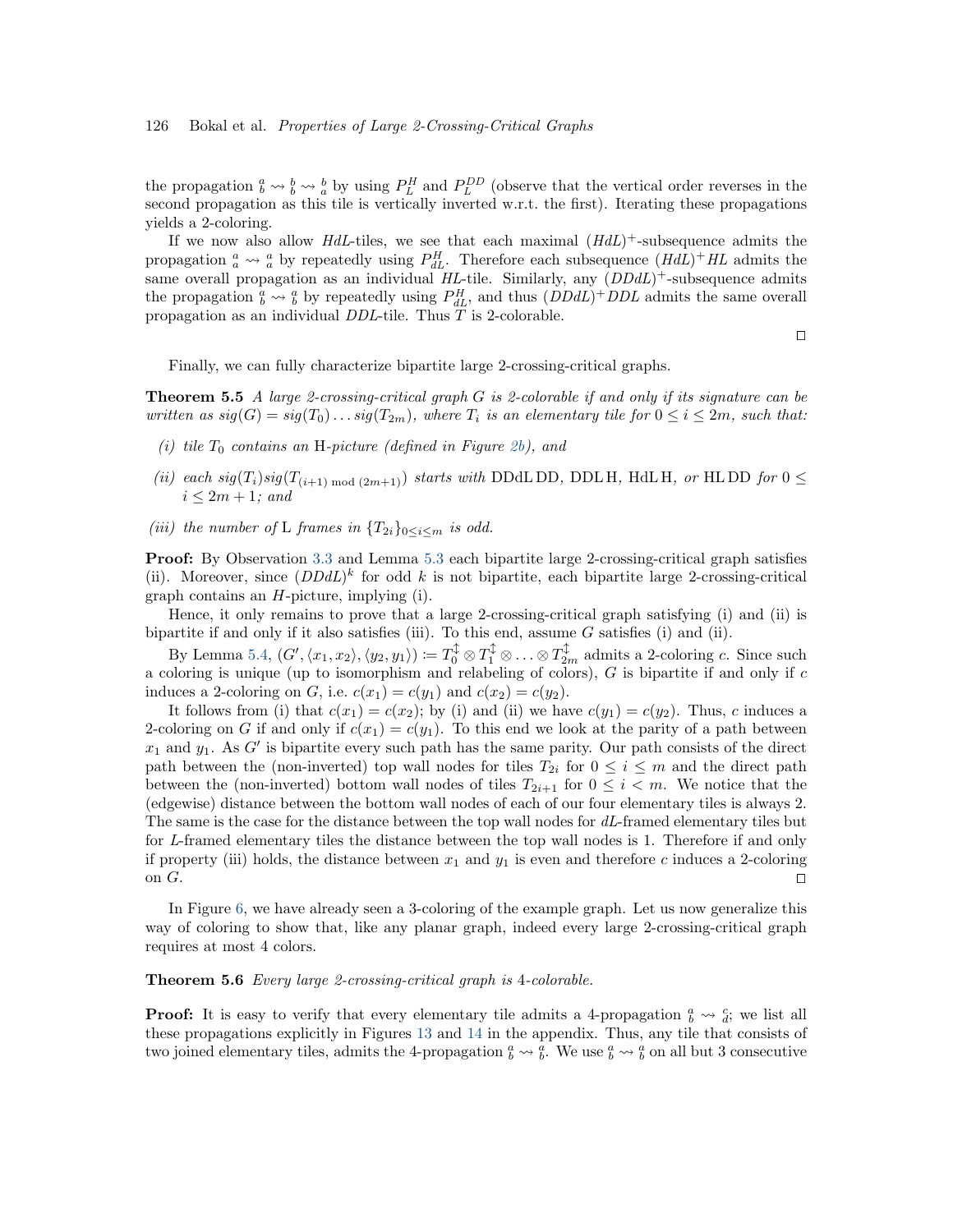<span id="page-16-0"></span>

Figure 8: The unique 3-coloring of an AIVL-tile (up to color-substitution and the free choice for  $x \neq 1$ .



Figure 9: A 3-propagation  $\frac{a}{a} \leadsto \frac{a}{a}$ of a BBL-tile.

elementary tiles and show that the join of these 3 tiles has an  $\frac{a}{b} \leadsto \frac{b}{a}$  propagation: As also shown in Figures [13](#page-29-0) and [14,](#page-31-0) each elementary tile also admits the 4-propagation  $\frac{a}{b} \leadsto \frac{c}{b}$ . Thus, three such tiles admit the required 4-propagation (recall that the tile in the middle is drawn vertically inverted w.r.t. the other two):

$$
\frac{a}{b} \leadsto \frac{c}{b} \leadsto \frac{c}{a} \leadsto \frac{b}{a}.
$$

 $\Box$ 

Next, we present a class of large 2-crossing-critical graphs that are not 3-colorable. This shows that the bound presented above is tight for an infinite number of cases.

Observation 5.7 Every large 2-crossing-critical graph where every elementary tile is an AIVL-tile is not 3-colorable.

**Proof:** With Figure [8](#page-16-0) it is straightforward to verify that each 3-propagation of an *AIVL*-tile is either  $P_1 = \frac{a}{b} \leadsto \frac{b}{c}$  or  $P_2 = \frac{a}{b} \leadsto \frac{b}{b}$ . Since the two vertices on the left wall of an AIVL-tile have to be colored differently, each elementary tile uses propagation  $P_1$ . Thus, any join of an even number of elementary tiles propagates  $\frac{a}{b} \leadsto \frac{a}{b}$ . But then the last tile would have to propagate  $\frac{a}{b} \leadsto \frac{b}{a} \neq P_1$ .

Complementing this, there are also infinitely many large 2-crossing-critical graphs with chromatic number 3.

Observation 5.8 Every large 2-crossing-critical graph G where every elementary tile is a BBL-tile has chromatic number 3.

**Proof:** By Theorem [5.5,](#page-15-0) G is not bipartite. On the other hand, Figure [9](#page-16-0) shows that a BBL-tile admits a 3-propagation  $\frac{a}{a} \leadsto \frac{a}{a}$  that we may use on all tiles.

<span id="page-16-1"></span>The previous observations point to the following open problem:

Question 5.9 What is the full characterization of 3-colorable large 2-crossing-critical graphs?

Although a graph-theoretic characterization of 3-colorable large 2-crossing-critical graphs is an open question, we can efficiently decide 3-colorability algorithmically:

Observation 5.10 Using the fact that large 2-crossing-critical graphs have bounded treewidth (see Corollary [7.9](#page-23-0) below), Courcelle's theorem [\[16\]](#page-25-11) yields a linear-time algorithm to decide whether a given large 2-crossing-critical graph is 3-colorable.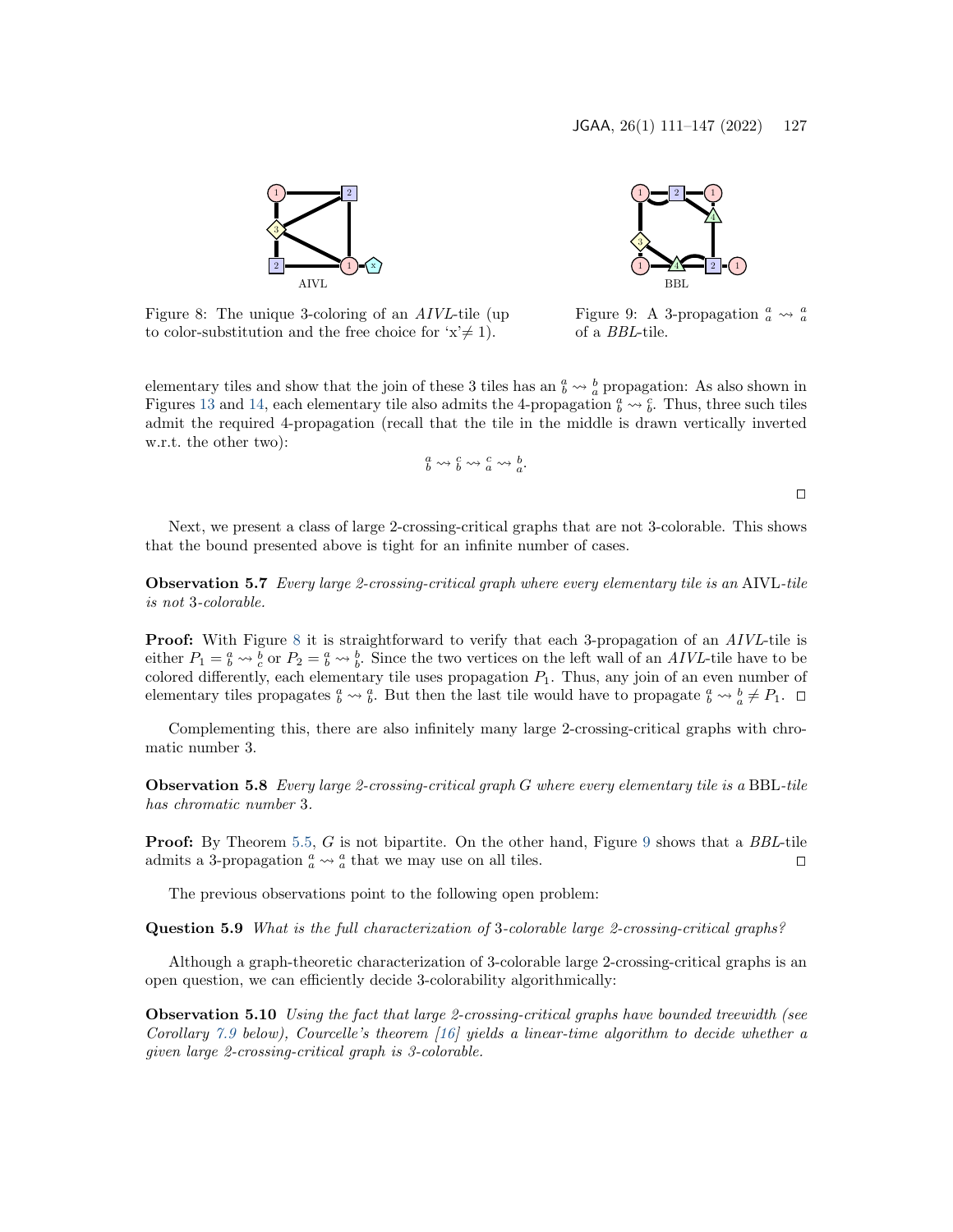### <span id="page-17-0"></span>6 Chromatic Index

In this section, we investigate the chromatic index of large 2-crossing-critical graphs. The chromatic index is the minimum number of colors necessary to color edges of a graph, such that no two edges incident to the same vertex share a color. A trivial lower bound for the chromatic index is the maximum degree of the graph. Determining the chromatic index of a general graph is NP-hard [\[27\]](#page-26-12). However, there are classes of graphs for which the chromatic index can be shown to be close to the trivial lower bound. Simple graphs are said to be class 1 if their chromatic index equals the maximum degree, and class 2 otherwise, see e.g. [\[13\]](#page-25-12). However, the situation is more complicated for graphs that are not simple, as the graph's density (i.e., maximum ratio between the number of edges and vertices, over all induced subgraphs) is also a natural lower bound for the graph's chromatic index. This motivates the following slightly different definition [\[13\]](#page-25-12): a graph is first class when its chromatic index matches the lower bound given by the maximum degree or the density, and second class otherwise.

By construction, the density of large 2-crossing-critical graphs is low. In fact, we show that all large 2-crossing-critical graphs are first class by showing that they require only as many edge colors as their maximum degree. To this end, we exhibit such edge colorings for elementary tiles and combine them to a coloring of the full graph.

**Definition 6.1** An edge coloring of a graph G is a function  $c: E(G) \to \mathbb{N}^+$  such that  $c(e) \neq c(f)$ for each pair  $e, f \in E(G)$  of adjacent edges. A k-edge-coloring is an edge coloring that uses at most k colors. The chromatic index of G is the smallest k such that a k-edge-coloring of G exists. In particular, if G admits a  $\Delta(G)$ -edge-coloring, G is said to be first class.

Similarly to our findings on chromatic numbers, we will use color propagations to investigate edge colorings. An example can be seen in Figure [10.](#page-18-0) Figure [10a](#page-18-0) shows five edge color propagations, one for each tile. Consider two neighboring tiles  $T_1, T_2$  ( $T_1$  left of  $T_2$ ). For edge color propagations, the edges in  $T_1$  incident to  $T_1$ 's right wall are of interest, as they form restrictions for the edges in  $T_2$  that are incident to  $T_2$ 's left wall vertices. Thus, when showing a propagation for tile  $T_2$ , we also need to show these incident  $T_1$ -edges (the *input edges* of  $T_2$ ), to the left of the wall vertices. The  $T_2$ -edges incident to  $T_2$ 's right wall form the *output edges* of  $T_2$ . By substituting colors, we can now again assign these propagations to a list of joined tiles such that their colors match. Note that in our example graph we have two distinct color propagations for the two AAL-tiles, since in the full graph (Figure [10b\)](#page-18-0) their left wall vertex  $y_2$  becomes a vertex of degree 6 in the first, and degree 5 in the second case.

Let  $T = (G, x, y)$  be a tile. The edges of T that are incident to vertices on T's right wall are the *output edges* of T. We observe that each tile T of a large 2-crossing-critical graph has either three or four output edges, where all but one edge  $e$  are pairwise adjacent. We call this edge  $e$ , which is the unique edge incident to the degree-1 vertex of the frame, the *single edge* of  $T$ . Consider an edge coloring of  $G$ , the colors of the output edges of  $T$  are its *output colors*. We denote output colors by  $b^a_{cd}$ , where a refers to the color of the single edge and  $b, c, d$  are the colors of the three adjacent edges (in no particular order). For those tiles that have only two instead of three adjacent such edges, we instead write  $\frac{a}{bc}$ . For a cyclic sequence of tiles that contains T, the output edges (output colors) of T's predecessor are the *input edges (input colors*, respectively) of T. We employ the same notation for input and output colors.

**Definition 6.2** Two k-edge-colorings c, c' of a tile T and its input edges are equivalent if  $c(e)$  $c(f) \iff c'(e) = c'(f)$  for each pair  $e, f \in X$ , where X is the set of input and output edges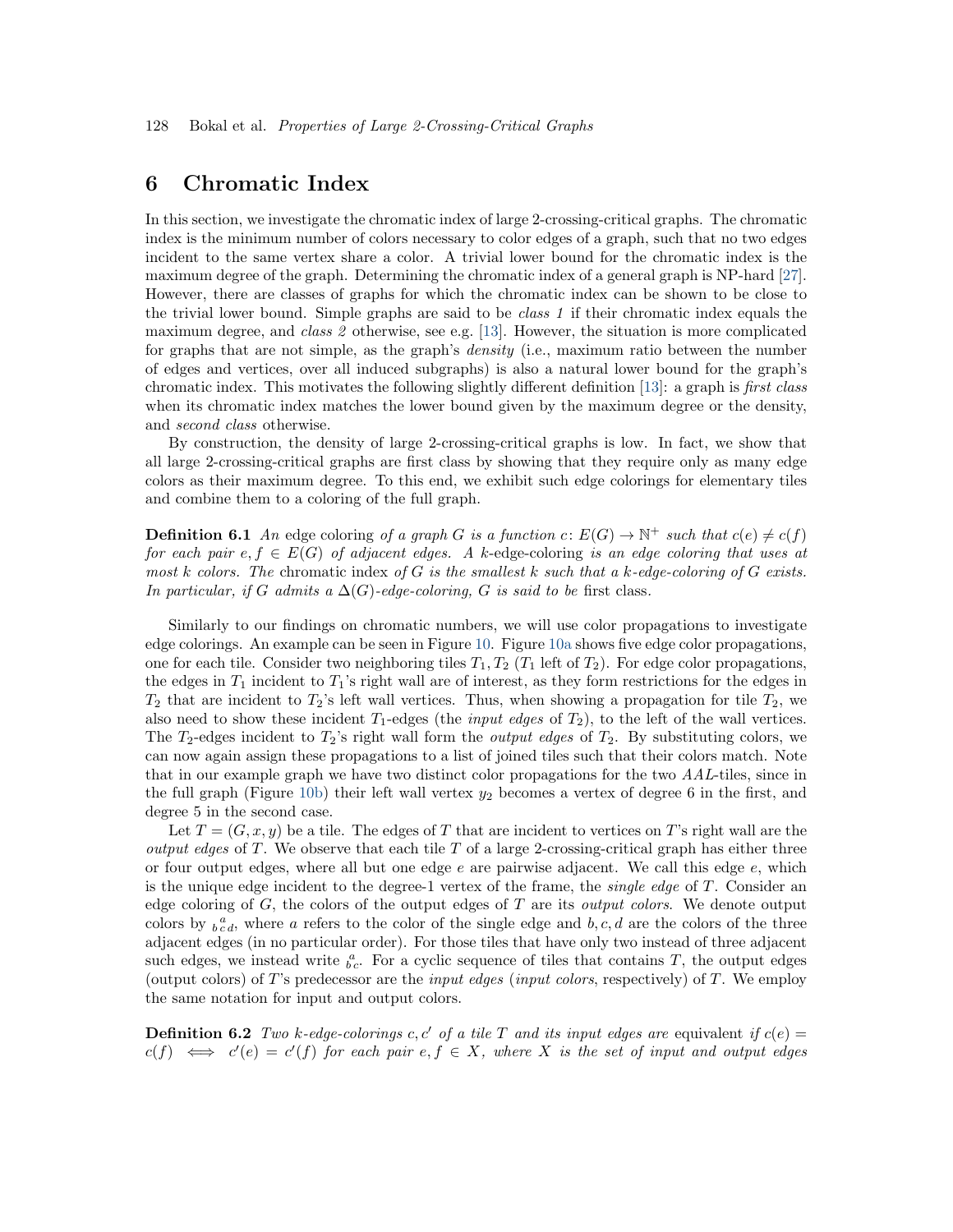<span id="page-18-0"></span>

(b) A full edge coloring of maximum vertex degree of the example graph.

Figure 10: Edge color propagations in use.

of T. We call the induced equivalence classes (edge-coloring-k-)propagations and denote them by  $A \longrightarrow B$ , where A (B) are the input colors (output colors, respectively) of T.

A tile (in a sequence) that has  $k + 1$  input and  $\ell + 1$  output colors, is a  $k$ - $\ell$ -tile. We observe that any large 2-crossing-critical graph is a cyclic sequence of elementary 2-2-, 2-3-, 3-3- and 3-2 tiles. Given a tile T in a large 2-crossing-critical graph  $G$ , we denote its maximum degree in G by  $\Delta_G(T) = \max_{v \in V(T)} |\{e \in E(G) \mid v \in e\}|.$ 

We know from Observation [3.2](#page-7-1) that the maximum degree of a large 2-crossing-critical graph is  $4 \leq \Delta(G) \leq 6$ . In order to show that all large 2-crossing-critical graphs are first class, we will first restrict ourselves to those with  $\Delta(G) \geq 5$ ; thereafter, we will also consider the case  $\Delta(G) = 4$ .

Lemma 6.3 Consider a (cyclic) sequence Q of elementary tiles corresponding to a large 2-crossingcritical graph G with maximum degree  $\Delta(G) \geq 5$ . Each 2-2-tile of Q admits the following propagation that uses 5 colors:

$$
P_2 \coloneqq \mathbf{1}_2 \longrightarrow \mathbf{1}_2.
$$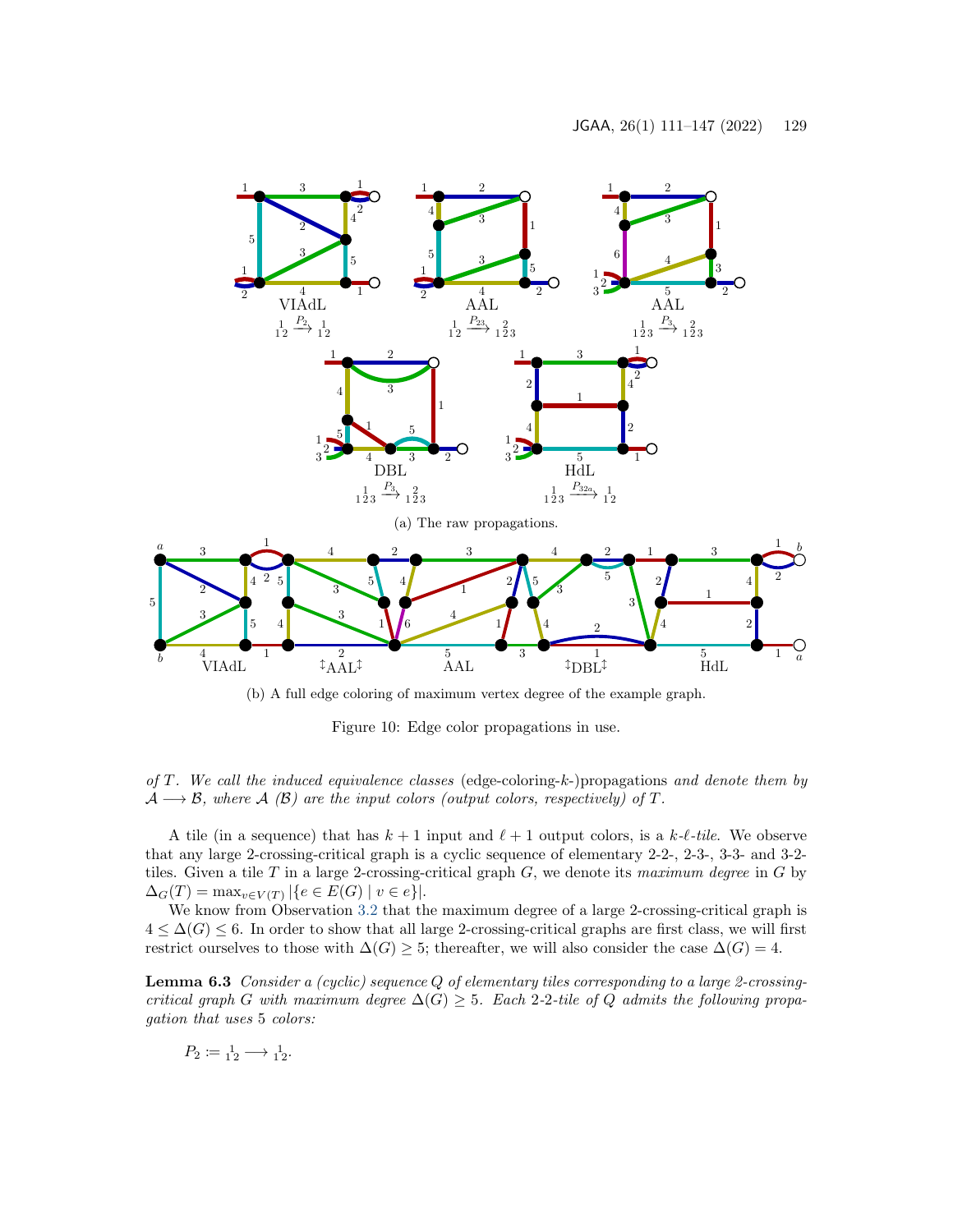Each other tile T of Q has the below propagations, using at most  $\Delta_G(T)$  colors:

$$
P_{23} := \frac{1}{12} \longrightarrow \frac{2}{123} \text{ for 2-3-tiles}, \quad P_3 := \frac{1}{123} \longrightarrow \frac{2}{123} \text{ for 3-3-tiles},
$$
  

$$
P_{32b} := \frac{1}{123} \longrightarrow \frac{2}{12} \text{ for 3-2-tiles}, \quad P_{32a} := \frac{1}{123} \longrightarrow \frac{1}{12} \text{ for 3-2-tiles}.
$$

**Proof:** This can (easily but tediously) be shown by demonstrating corresponding colorings for each elementary tile. Figures [15](#page-30-0) to [19](#page-35-0) list all cases in the appendix.  $\Box$ 

Note that each elementary tile admits several propagations. In the example graph of Figure [10,](#page-18-0) there are two occurrences of  $AAL$ . They differ in that their left wall vertex  $y_2$  has a degree of 5 or 6. We differentiate them by referring to the first one as a 2-3-tile, and the second as a 3-3-tile.by referring to the first one as a 2-3-tile, and the second as a 3-3-tile. The full sequence of propagations used is  $\frac{1}{12} \xrightarrow{P_2} \frac{1}{12} \xrightarrow{P_{33}} \frac{1}{123} \xrightarrow{P_3} \frac{1}{123} \xrightarrow{P_{32a}} \frac{1}{12}$ . This coloring uses  $\Delta(G) = 6$  colors.

We will now use these propagations to obtain an edge coloring of arbitrary large 2-crossingcritical graphs with  $\Delta(G) \geq 5$  and show that they are indeed first class.

#### <span id="page-19-1"></span>**Lemma 6.4** Large 2-crossing-critical graphs G with  $\Delta(G) \geq 5$  are first class.

Proof: Throughout this proof, we only consider propagations using 5 colors for elementary 2-2 tiles and propagations using at most  $\Delta(T)$  colors for each other elementary tile T.

First, assume G does not decompose into elementary 3-3-tiles only. Then, we prove the claim by decomposing G into (not necessarily elementary) tiles admitting a  $1/2 \rightarrow 1/2$  propagation. We decompose G into elementary 2-2-tiles (which allow these via  $P_2$ ) and tiles of the form  $T =$ ⊗ $(T_0, \ldots, T_k)$  where  $T_0$  is a 2-3-tile,  $T_k$  is a 3-2-tile,  $T_1, \ldots, T_{k-1}$  are 3-3-tiles, and each  $T_i$  is elementary. We only have to show that such a tile T admits a  $1 \text{ N} \longrightarrow 1 \text{ N}$ -propagation.

Iteratively applying  $P_3$  to  $T_1 \ldots T_{k-1}$  yields a  $P_0 := \frac{1}{123} \longrightarrow \frac{2}{123}$ -propagation if k is even and a  $P_e \coloneqq \frac{1}{123} \longrightarrow \frac{1}{123}$ -propagation otherwise. We obtain the following propagations for T:

$$
1_2 \xrightarrow{P_{23}} 1_2^2 3 \xrightarrow{P_0} 1_2^1 3 \xrightarrow{P_{32a}} 1_2
$$
 and  $1_2 \xrightarrow{P_{23}} 1_2^2 3 \xrightarrow{P_e} 1_2^2 3 \xrightarrow{P_{32b}} 1_2^1$ , respectively.

Next, assume that G consists of elementary 3-3-tiles only. Note that using  $P_3$ , two subsequent such tiles admit the propagation  $P_3^2 := \frac{1}{2} \cdot \frac{1}{3} \rightarrow \frac{1}{2} \cdot \frac{1}{3} \rightarrow \frac{1}{1} \cdot \frac{1}{2} \cdot \frac{1}{3}$ ; and three subsequent such tiles admit the propagation  $P_3^3 := \frac{1}{123} \longrightarrow \frac{2}{123} \longrightarrow \frac{3}{123} \longrightarrow \frac{1}{23}$ . Since there is an odd number of elementary tiles, we can use  $P_3^3$  for three subsequent elementary tiles and  $P_3^2$  for the remaining pairs, obtaining a  $\Delta(G)$ -edge-coloring of G.

Now that we have shown that large 2-crossing-critical graphs with  $\Delta(G) \geq 5$  are first class, it remains to prove that those with  $\Delta(G) = 4$  are also first class. There is only a constant number of 2-crossing-critical graphs with 3 elementary tiles with potentially sporadic behavior; we are interested in the remaining infinite class.

#### <span id="page-19-0"></span>**Theorem 6.5** Large 2-crossing-critical graphs  $G$  with at least 5 elementary tiles are first class.

**Proof:** By Lemma [6.4,](#page-19-1) it remains to consider  $\Delta(G) = 4$ . Let G consist of the elementary tile  $T_0, \ldots, T_{2m}$  in this order. Throughout this proof, we only consider propagations using 4 colors and assume  $m \geq 2$ .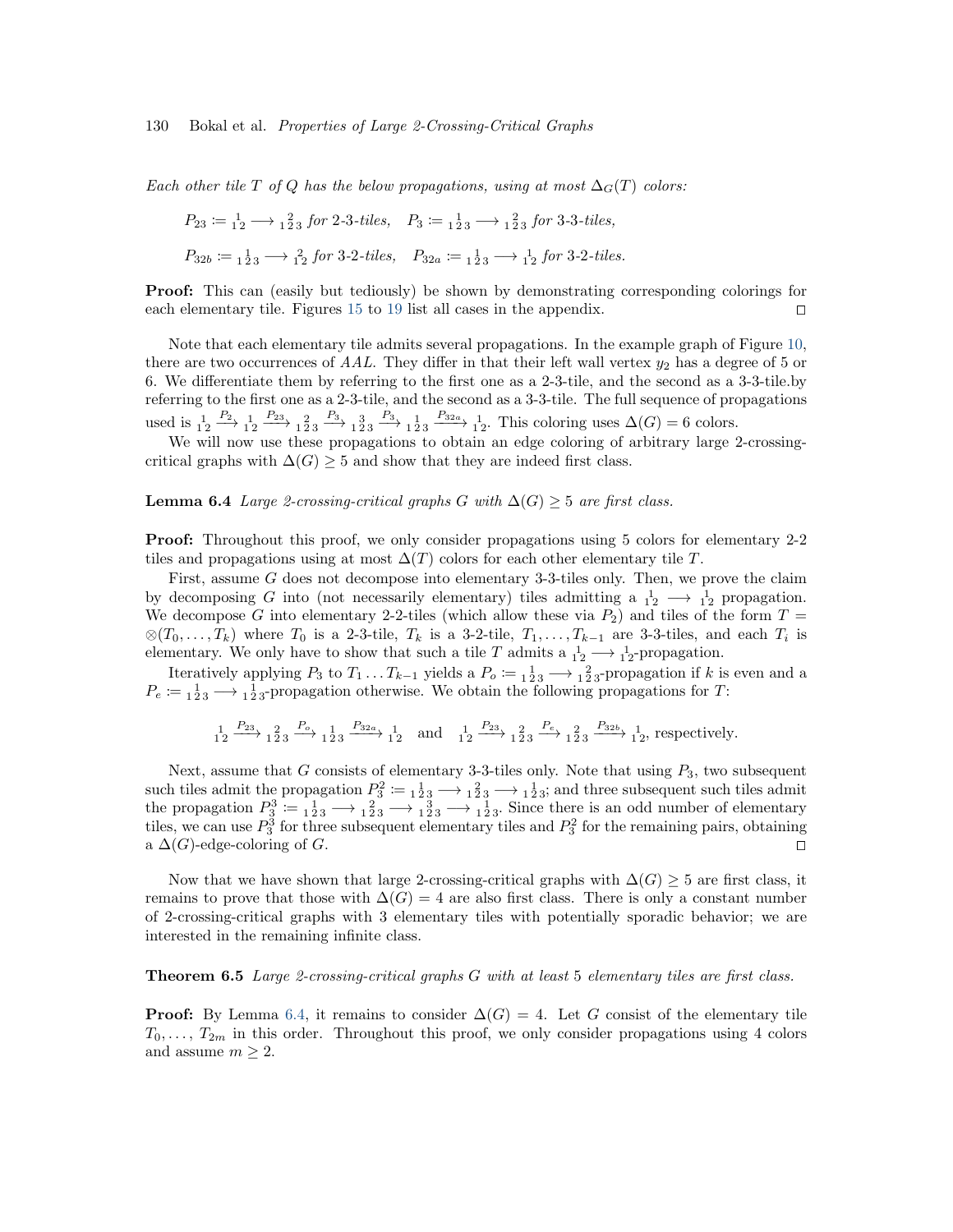We can find 4-propagations for all tiles with maximum degree 4 (all corresponding colorings are depicted in the appendix), in particular they can be categorized as follows:

$$
P_2 := \frac{1}{12} \longrightarrow \frac{1}{12}
$$
, for *BVL* and *VVdL* (see Figure 19), and  $P_w := \frac{1}{12} \longrightarrow \frac{3}{13}$ , for *BVL* and *VVdL* (see Figure 20), and  $P_s := \frac{1}{12} \longrightarrow \frac{1}{13}$ , for all other tiles of maximum degree 4 (see Figure 20).

We call the tiles  $BVL$  and  $VVdL$  whimsical, while the others are *sincere*. Let us prove the theorem by constructing a  $_1^1_2 \longrightarrow \frac{1}{12}$ -propagation for G. To this end, we consider the following three cases:

Case 1: Assume there is an odd number of whimsical tiles. Then the number of sincere tiles is even. We obtain the claim for G by using  $\frac{1}{12} \xrightarrow{P_2} \frac{1}{12}$  for whimsical tiles, and alternate between two colorings using  $P_s$ .

Case 2: Now, assume there is an even number of whimsical tiles and only a single sincere tile. We use propagation  $P_2$  on all but 3 consecutive whimsical tiles. These remaining whimsical tiles together propagate  $\frac{1}{12} \xrightarrow{P_w} \frac{4}{14} \xrightarrow{P_w} \frac{3}{34} \xrightarrow{P_w} \frac{1}{13}$ . Together with  $P_s$  for the sincere tile, we obtain the claimed propagation.

Case 3: Finally, assume we have an even number of whimsical tiles and at least 3 sincere tiles. Using  $P_2$  for each whimsical tile, we only have to prove that we can construct a  $1 \text{m/s} \rightarrow 1 \text{m/s}$ propagation for the sincere tiles. This is obtained by applying  $P_s$  to all but 3 of these tiles and using the following propagation on the remaining ones:  $\frac{1}{12} \xrightarrow{P_s} \frac{1}{13} \xrightarrow{P_s} \frac{1}{14} \xrightarrow{P_s} \frac{1}{12}$ .

Thus, any sufficiently large 2-crossing-critical graph G can be colored with  $\Delta(G)$  colors and is first class.  $\square$ 

### <span id="page-20-0"></span>7 Treewidth

Treewidth is a central measure in graph theory and parameterized complexity [\[6\]](#page-25-13). It was first introduced by Bertelé and Brioschi under the term *dimension* but rediscovered twice in following years [\[4,](#page-24-2) [23,](#page-26-13) [40\]](#page-27-11). Robertson and Seymour coined the term treewidth and discovered a profound theory based on it that spawned a plethora of results. While it is known that the treewidth of 2-crossing-critical graphs is bounded from above by  $2^{15\,361} - 2$  [\[25\]](#page-26-14), the known bound is far from optimal. Lower bounds are known for  $k \geq 3$  only [\[25\]](#page-26-14).

**Definition 7.1** A tree decomposition of a connected graph G is a tree T and a function  $f: V(T) \rightarrow$  $2^{V(G)}$  such that

(1) for each edge  $uv \in E(G)$ , there exists a vertex  $\alpha \in V(T)$  with  $\{u, v\} \subseteq f(\alpha)$ , and

(2) for each vertex  $v \in V(G)$ , the subgraph of T induced by  $\{\alpha \in V(T) : v \in f(\alpha)\}\$ is connected.

Each set  $f(\alpha)$  is typically called a bag. The treewidth tw(G) is the smallest  $\gamma \in \mathbb{N}$ , such that there exists a tree decomposition of G with  $\max_{\alpha \in V(T)} |f(\alpha)| \leq \gamma + 1$ .

While the above definition is the classical one by Robertson and Seymour, there are several equivalent characterizations of treewidth. For our proofs, we use one by Seymour and Thomas that employs a game of cops and robber [\[47\]](#page-27-12): The cops and the robber stand on vertices of the graph G. The robber may move—at infinite speed—to any other vertex w unless every path from v to w contains a vertex with a cop located on it. Cops move by "helicopter", i.e., they are removed from their vertex and—at a later point in time—are placed on some other vertex. All participants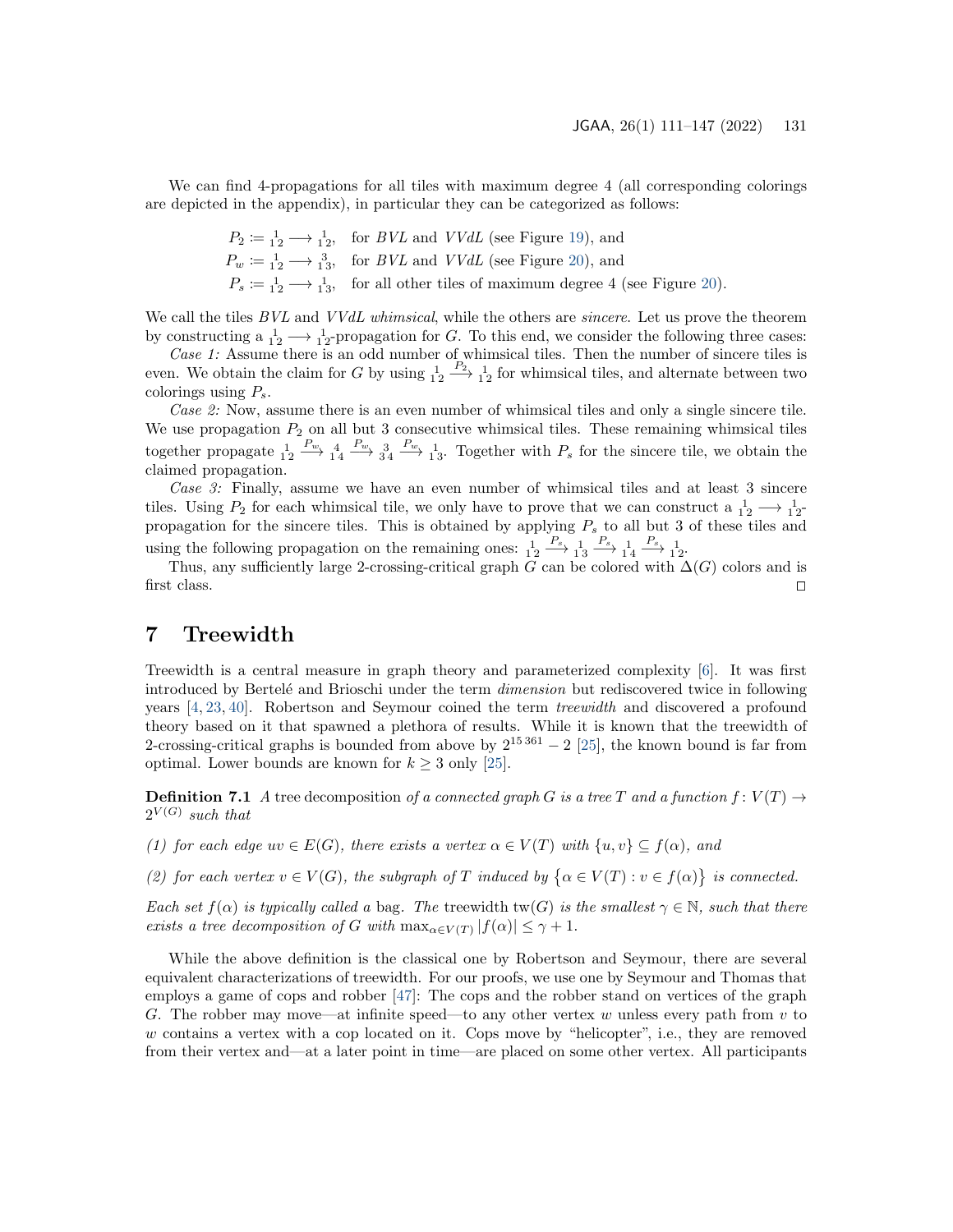know all positions and the graph at all times. The cops win if there exists a strategy such that after a finite number of cop movements, one of them is placed on the same vertex as the robber, independent of the robber's strategy. Otherwise, the robber has a strategy to avoid being caught indefinitely and wins. The treewidth of  $G$  is equal to the maximum number of cops such that the robber still wins. The intuitive connection between the original treewidth characterization and this game-theoretic approach is that cops would block all vertices of a bag in the decomposition tree  $T$ , locking the robber in some subtree of  $T$ ; then, the cops can iteratively move over to the adjacent bag that is closer to the robber, essentially pushing the robber towards a leaf-bag, where he will eventually be catched. If there are too few cops, they will be unable to always lock the robber within a subtree, and the robber can flee ad infinitum. See [\[47\]](#page-27-12) for details.

Similarly, since treewidth is minor-monotone, one may characterize graphs of treewidth at most k, also called *partial k-trees*, by a set of forbidden minors [\[3,](#page-24-3)[42\]](#page-27-13). Since all 2-crossing-critical graphs are non-planar, it follows from Kuratowski's theorem that they contain the  $K_4$  as a minor and their treewidth is at least 3 [\[5\]](#page-24-4).

**Definition 7.2** A tile  $T = (G, x, y)$  is blocked, if there are cops on G such that the robberindependent of his position— cannot move from a vertex on  $T$ 's left wall x to a vertex on  $T$ 's right wall y while using only edges of T, i.e., the graph  $G[W]$  induced by the vertices W of G that are not occupied by a cop, contains no path from a vertex in x to a vertex in y.

**Lemma 7.3** Any large 2-crossing-critical graph G with at least 5 elementary tiles has  $4 \leq \text{tw}(G) \leq$ 5.

**Proof:** Recall that the generalized Wagner graph  $V_8$  is a cubic graph that is constructed from the cycle on 8 vertices  $v_1, \ldots, v_8$  $v_1, \ldots, v_8$  $v_1, \ldots, v_8$  (in this order) by adding the edges  $v_i v_{i+4}, 1 \leq i \leq 4$  (cf. Figure 1 for the analogously defined  $V_{10}$ ). The  $V_8$  constitutes one of four obstructions in the characterization of graphs with treewidth  $\leq 3$  [\[3,](#page-24-3)[44\]](#page-27-14). We obtain tw(G)  $\geq 4$  since any G with at least 5 elementary tiles contains the  $V_8$  as a.

Let us now describe a strategy for catching a robber on any  $G$  with 6 cops: Using 2 cops, we may block any tile  $T$  by placing them on its left wall. Applying this operation iteratively, using 3 sets of 2 such cops each, we can force the robber into a single elementary tile  $T'$  (essentially using binary search), such that there is a cop on each wall vertex of  $T'$ . Checking each possible elementary tile individually, one can see that catching the robber within  $T'$  is then always possible with 6 cops.  $\Box$ 

In fact, also the graphs on 3 elementary tiles contain  $V_8$  as a minor unless each tile has the signature  $\sigma\tau L$  with  $\sigma,\tau \in \{A,D\}$ . A treewidth-3 decomposition for the latter cases is easily obtained.<sup>[2](#page-0-1)</sup> It remains to distinguish the large graphs with treewidth 4 from those with treewidth 5. Surprisingly, for this we only need to recognize one specific minor  $\mathbb{X}^3$ :

**Definition 7.4** The hourglass graph  $\Sigma$  is obtained from two disjoint triangles by identifying one vertex from the first with one vertex from the second triangle. The graph  $\mathbb{X}^3$  is obtained by cyclically joining three hourglass graphs, as given in Figure [11.](#page-22-0)

We now consider a general refined cop strategy that will allow us to use less than 6 cops in some cases.

<sup>&</sup>lt;sup>2</sup>The reader may check the central case  $sig(G) = AALAALAAL$  either by hand or, e.g., using ToTo [\[50\]](#page-27-15). The other cases follow since they are minors of this  $G$ .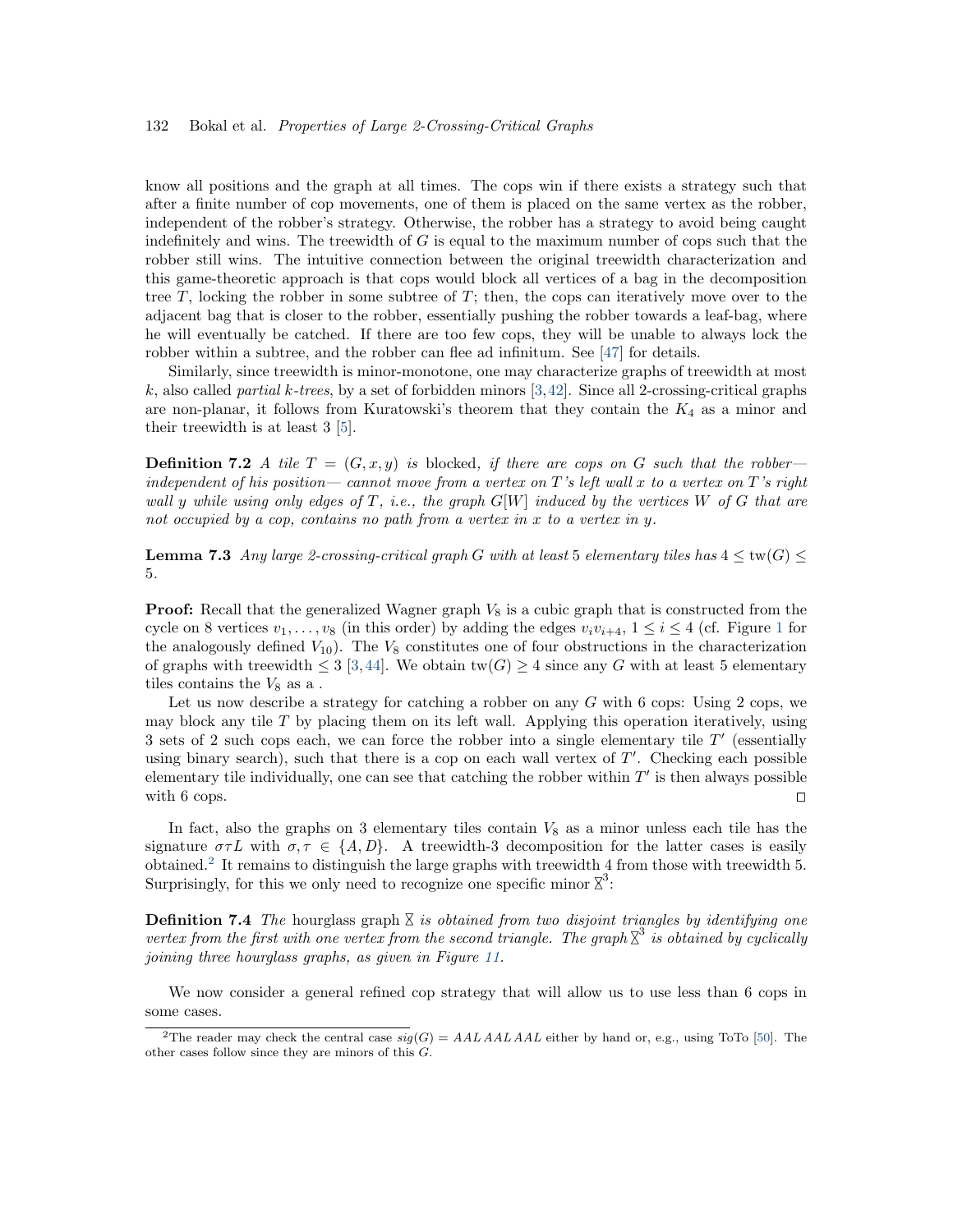

<span id="page-22-0"></span>Figure 11: Drawing of the minimal forbidden minor  $\mathbb{Z}^3$  for treewidth 4 in the projective plane as indicated by the identification of the same-labeled vertices. Vertices with the same labels are identified. Internal vertices are gray.

**Definition 7.5** Consider a tile  $T = (G, x, y)$  in a large 2-crossing-critical graph with cops placed on some of its vertices. Let  $W \subseteq V(G)$  denote the set of vertices occupied by cops. A vertex  $v \in V(G)$  is left-blocked (right-blocked) if  $G[V(G) \setminus W]$  contains no path from v to a vertex of its left wall (right wall, respectively). A vertex of  $G$  is tracked if itself or all its neighbors are occupied by cops. A sweep of T is a sequence of cop movements such that  $(1)$  the cops initially occupy the left wall,  $(2)$  after the sequence, the cops occupy the right wall; and  $(3)$  during the cop movements, each vertex in  $V(G)$  enters the three states "left-blocked", "tracked", and "right-blocked" in that order such that each state is entered exactly once and at each point in time, at least one state applies.

Observe that during a sweep, the respective tile always remains blocked since there is no vertex that is connected to both its walls. Further, a sweep is in fact applicable in both directions, i.e., the reverse sequence allows cops to move from the right to the left wall in the same manner.

**Definition 7.6** An elementary tile is messy, if it contains  $\mathbb{X}$  as a minor. An elementary tile T is neat if there is a sweep of  $T$  that uses at most 3 cops.

Lemma 7.7 Each elementary tile is neat or messy.

**Proof:** We show that elementary tiles with pictures  $\mathcal{M} := \{ VA, VIA, BA, BIA, H \}$  are messy and the remaining ones are neat. For this proof, we denote by  $X \nightharpoonup Y$  that picture X is a minor of picture  $Y$  such that  $X$  and  $Y$  have the same frame vertices.

For the first part, we contract all but the center 4-cycle of each tile's frame. Picture H becomes  $\overline{X}$  by contraction of the central edge. Clearly, *VIA*  $\prec$  *VA* and similarly  $BIA \prec BA$ —each by contraction of a single edge. Also,  $VIA \div BIA$  by contracting the double edge in B. Hence, all elements of M that are not H contain VIA as a minor that by removal of a single edge becomes  $\mathbb{X}$ .

It remains to show that tiles with pictures not in M are neat. These pictures are  $\overline{\mathcal{M}}$  :=  $\{DD, DV, DB, DA, VV, VB, BB, AA\}$ . For the sweep, we may assume to start on the picture's vertices as it is trivial to move from any wall-vertex that is not part of the picture to its adjacent vertex in the picture. Note that we may also omit the mirrored pictures  $DA$  and  $AA$  since it suffices to show a sweep of their mirrored counterparts  $(DV \text{ and } VV)$ , respectively) that are also in  $\overline{\mathcal{M}}$ . The remaining pictures in  $\overline{M}$  are all minors of BB: DD  $\prec DV \prec DB$  and  $VV \prec DB \prec BB$  where each minor-relation, except for the last, is witnessed by contraction of a single edge. Hence, it suffices to provide a sweep on BB: we label this picture's vertices as  $v_i$  starting at the top left with  $v_0$  in counter-clockwise order, see Figure [12.](#page-23-1) Assuming the cops arrive from the left side, they occupy  $v_0$  and  $v_2$ . First, we move the 3rd cop to  $v_3$ . Observe that all neighbors of  $v_1$  are now occupied by cops, i.e.,  $v_1$  is tracked. The remaining sweep goes as follows:  $v_2 \to v_7$ ,  $v_0 \to v_4$ ,  $v_3 \to v_6$ . Once<br>again.  $v_5$  is tracked by occupying its neighbors. again,  $v_5$  is tracked by occupying its neighbors.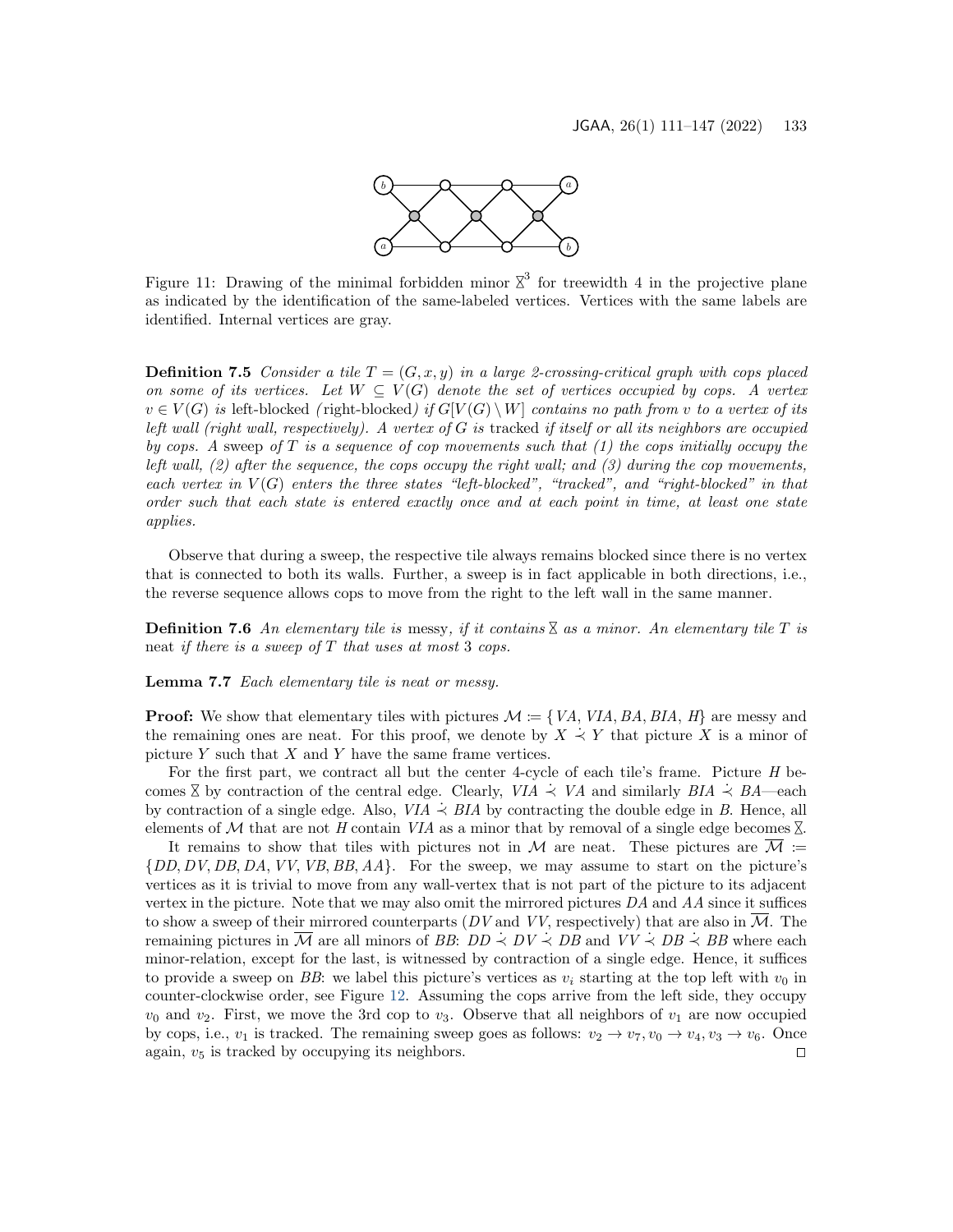<span id="page-23-1"></span>

Figure 12: Picture BB with nodes labeled in counter-clockwise order.

Theorem 7.8 A large 2-crossing-critical graph has treewidth 5 if and only if it contains at least 3 messy tiles, i.e, if and only if it contains  $\tilde{\vec{X}}^3$  as a minor.

**Proof:** If there are no messy tiles, every elementary tile is neat and can be sweeped by 3 cops. Hence, we may block an arbitrary tile with 2 cops and sweep around the remaining graph with 3 cops. If during the sweep, the robber should remain on a vertex that is tracked by cops occupying its neighbors, we catch him using one of the first 2 cops.

Similarly, if there are up to two messy tiles, say X and Y, 4 cops are initially placed on  $X$ 's walls. Then, the cops on the left wall of X start to sweep using a 5th cop c until they reach the wall of Y. Finally, the cops on the right wall of X sweep, again using  $c$ , until they reach the other wall of Y.

If, on the other hand, there are 3 messy tiles in G, then G contains the forbidden minor  $\mathbb{Z}^3$ , as witnessed by contracting all edges that do not belong to the set of 3 messy tiles and contracting each messy tile to  $\Sigma$ . On  $\Sigma^3$ , however, there exists a simple strategy for the robber to win against 5 cops: There are two types of vertices in  $\mathbb{X}^3$ : 6 *rim* vertices and 3 *internal* ones, seen in Figure [11](#page-22-0) as the (white) top/bottom and (gray) middle ones, respectively. The robber stays on an arbitrary rim vertex u until the last of its neighbors, say  $v$ , is about to be occupied by a cop. It then moves over  $v$  to a new rim vertex that is not adjacent to  $u$ .

If v is an internal vertex, it is adjacent to 4 rim vertices:  $u$ , a neigbor of u and two other vertices  $w_1, w_2$  that are not adjacent to u. Since there are only 5 cops,  $w_1$  or  $w_2$  is not occupied and the robber may move to it. Conversely, if  $v$  is a rim vertex, the robber will, depending on the position of the remaining fifth cop, either move another edge along the rim or over the non-occupied internal vertex to a further rim vertex non-adjacent to u. Since any pair of non-adjacent rim vertices has exactly two common neighbors, not all neighbors of the new rim vertex are occupied even after the cop lands on v.

<span id="page-23-0"></span>Corollary 7.9 Any large 2-crossing-critical graph on at least 5 elementary tiles has treewidth 5 if and only if it contains at least three elementary tiles with pictures from the set {VA, VIA, BA, BIA, H}. Otherwise, it has treewidth 4.

### 8 Conclusions

For several graph classes, we have conjectures on their crossing numbers. But there are only very few classes for which we know their crossing numbers. Then, their structure is mostly rather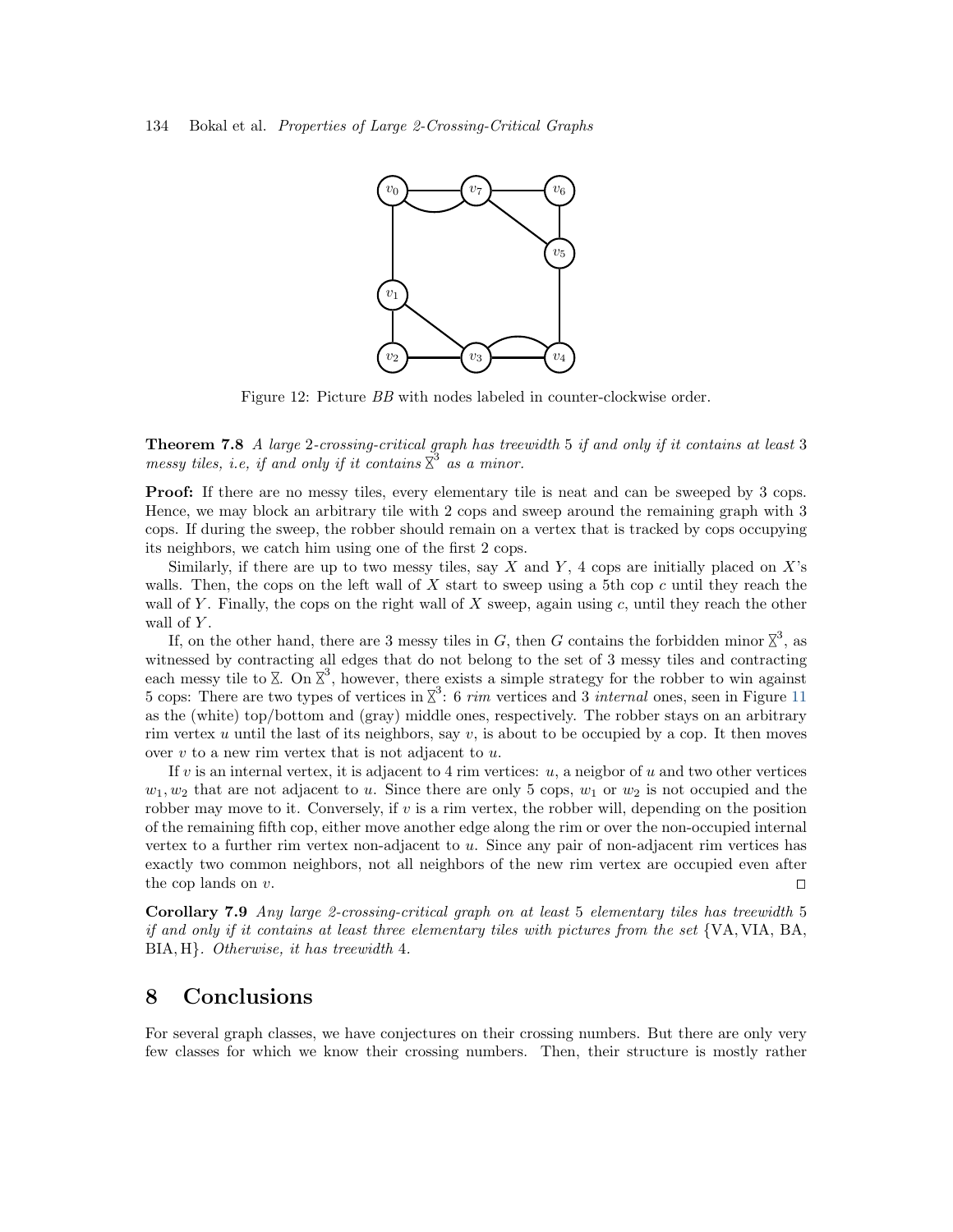simplistic. The class of 2-crossing-critical graphs seems to be the first graph class with known crossing numbers that still offers rich and non-trivial structure in terms of other graph measures as well.

In this paper, after some straight-forward graph properties as building blocks, we successfully discussed both their chromatic number and index, as well as their treewidth. We propose further investigation of general graph-theoretic properties of crossing-number related infinite graph families, to further the idea of interlinking the concepts of topological graph theory with other aspects of the field and further discovery of new applications. — On a more specific note, we recall Question [5.9](#page-16-1) from above, which asks whether we can fully characterize 3-colorable large 2-crossing-critical graphs.

In all our proofs, knowing the structure of large 2-crossing-critical graphs was instrumental to proving the values of the above invariants. For further research, it would be of interest to obtain these values without referring to the structure of the graphs, possibly by just assuming the 3-connectivity, 2-crossing-criticality and (should it be needed), presence of a  $V_{10}$  subdivision. Such approaches to graph invariants on 2-crossing-critical graphs may then be generalizable to ccrossing-critical graphs for  $c > 2$ . Furthermore, there are other graph invariants and problems one could consider on these graphs, www.graphclasses.org sharing an extensive list. By investigating these invariants and specifically by obtaining proofs that require no knowledge about the structure of the underlying 2-crossing-critical graphs, one may find ways to simplify the characterization theorem of [\[10\]](#page-25-3), or to identify an approach that would allow to list the finitely many 2-crossingcritical graphs that contain a  $V_8$ , but not a  $V_{10}$  subdivision, which is the final open step that would render their characterization completely constructive.

### Acknowledgement

D.B. was funded in part by Slovenian Research Agency ARRS, grant J1–8130 and programme P1– 0297. In addition, the research was initiated during knowledge exchange visit within the project INOVUP funded by the Republic of Slovenia and the European Union from the European Social Fund. M.C. and T.W. were partially funded by the German Research Foundation DFG, project CH 897/2-2.

### References

- <span id="page-24-1"></span>[1] K. Appel and W. Haken. Every planar map is four colorable. Part I: Discharging. Illinois Journal of Mathematics, 21(3):429–490, 09 1977. [doi:10.1215/ijm/1256049011](https://doi.org/10.1215/ijm/1256049011).
- <span id="page-24-0"></span>[2] D. Archdeacon. A Kuratowski theorem for the projective plane. Journal of Graph Theory, 5(3):243–246, 1981. [doi:10.1002/jgt.3190050305](https://doi.org/10.1002/jgt.3190050305).
- <span id="page-24-3"></span>[3] S. Arnborg, A. Proskurowski, and D. G. Corneil. Forbidden minors characterization of partial 3-trees. Discrete Mathematics, 80(1):1–19, 1990. [doi:10.1016/0012-365X\(90\)90292-P](https://doi.org/10.1016/0012-365X(90)90292-P).
- <span id="page-24-2"></span>[4] U. Bertele and F. Brioschi. Nonserial Dynamic Programming. Academic Press, 1972.
- <span id="page-24-4"></span>[5] H. L. Bodlaender. Dynamic programming on graphs with bounded treewidth. In T. Lepistö and A. Salomaa, editors, Automata, Languages and Programming, volume 317 of Lecture Notes in Computer Science, pages 105–118. Springer, 1988. [doi:10.1007/3-540-19488-6\\_110](https://doi.org/10.1007/3-540-19488-6_110).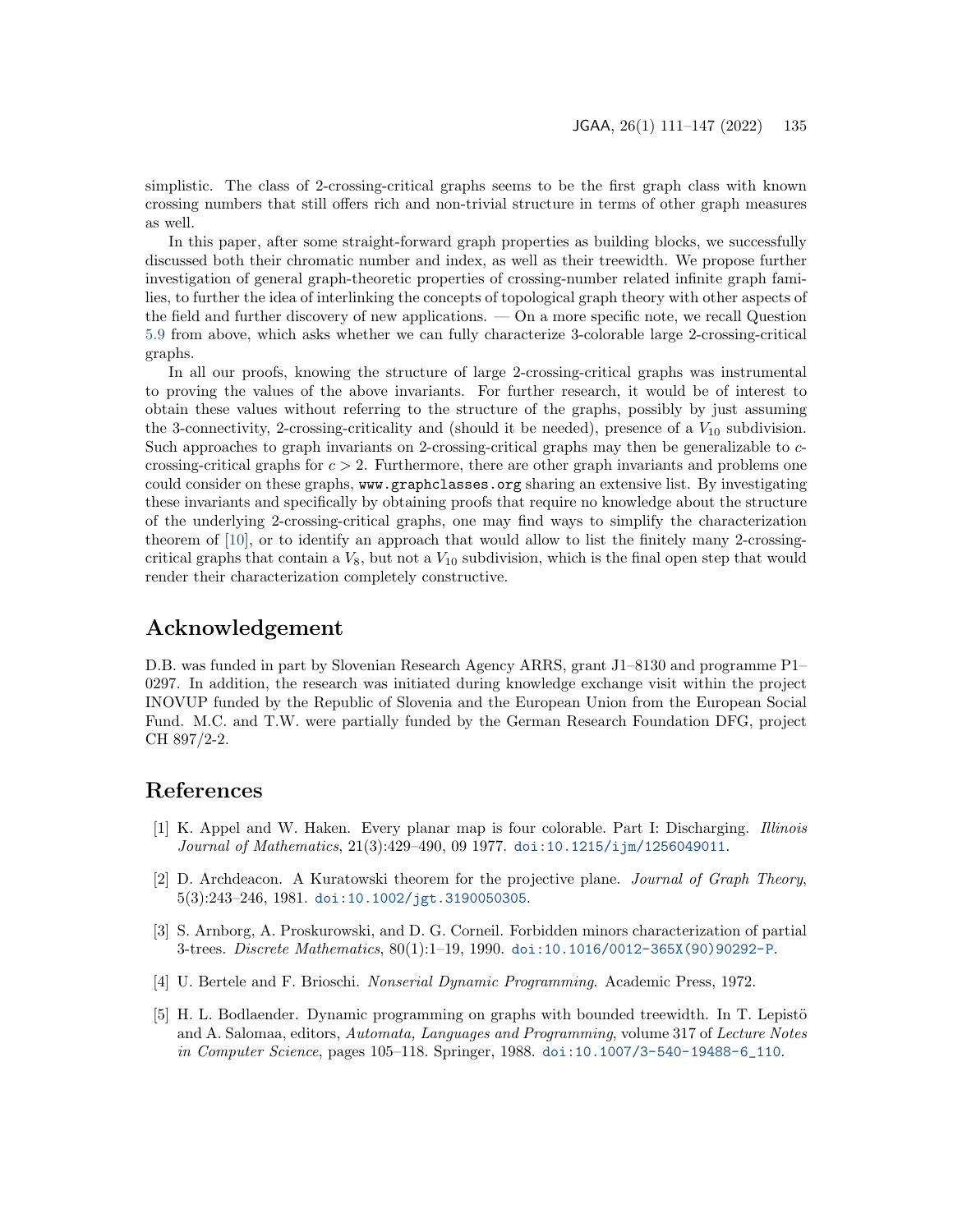- 136 Bokal et al. Properties of Large 2-Crossing-Critical Graphs
- <span id="page-25-13"></span>[6] H. L. Bodlaender. Treewidth: Structure and algorithms. In G. Prencipe and S. Zaks, editors, Structural Information and Communication Complexity, volume 4474 of Lecture Notes in Computer Science, pages 11–25. Springer, 2007. [doi:10.1007/978-3-540-72951-8\\_3](https://doi.org/10.1007/978-3-540-72951-8_3).
- <span id="page-25-4"></span>[7] D. Bokal, M. Bracic, M. Derňár, and P. Hliněný. On degree properties of crossing-critical families of graphs. The Electronic Journal of Combinatorics, 26(1):P1.53, 2019. [doi:10.](https://doi.org/10.37236/7753) [37236/7753](https://doi.org/10.37236/7753).
- <span id="page-25-7"></span>[8] D. Bokal, Z. Dvořák, P. Hliněný, J. Leaños, B. Mohar, and T. Wiedera. Bounded degree conjecture holds precisely for c-crossing-critical graphs with  $c \leq 12$ . In 35th International Symposium on Computational Geometry, volume 129 of LIPIcs, pages 14:1–14:15. Schloss Dagstuhl - Leibniz-Zentrum für Informatik, 2019. [doi:10.4230/LIPIcs.SoCG.2019.14](https://doi.org/10.4230/LIPIcs.SoCG.2019.14).
- <span id="page-25-5"></span>[9] D. Bokal, A. V. Kalamar, and T. Zerak. Counting hamiltonian cycles in 2-tiled graphs. arXiv:2102.07985, submitted. URL: <http://arxiv.org/abs/2102.07985>.
- <span id="page-25-3"></span>[10] D. Bokal, B. Oporowski, R. B. Richter, and G. Salazar. Characterizing 2-crossing-critical graphs. Advances in Applied Mathematics, 74:23–208, 2016. [doi:10.1016/j.aam.2015.10.](https://doi.org/10.1016/j.aam.2015.10.003) [003](https://doi.org/10.1016/j.aam.2015.10.003).
- <span id="page-25-0"></span>[11] B. Bollobás. Combinatorics: Set Systems, Hypergraphs, Families of Vectors, and Combinatorial Probability. Cambridge University Press, 1986.
- <span id="page-25-9"></span>[12] C. Buchheim, D. Ebner, M. Junger, G. W. Klau, P. Mutzel, and R. Weiskircher. Exact crossing minimization. In P. Healy and N. S. Nikolov, editors, International Symposium on Graph Drawing, volume 3843 of Lecture Notes in Computer Science, pages 37–48. Springer, 2005. [doi:10.1007/11618058\\_4](https://doi.org/10.1007/11618058_4).
- <span id="page-25-12"></span>[13] Y. Cao, G. Chen, G. Jing, M. Stiebitz, and B. Toft. Graph edge coloring: A survey. Graphs and Combinatorics, 35(1):33–66, 2019. [doi:10.1007/s00373-018-1986-5](https://doi.org/10.1007/s00373-018-1986-5).
- <span id="page-25-10"></span>[14] G. J. Chaitin. Register allocation & spilling via graph coloring. In J. R. White and F. E. Allen, editors, Proceedings of the 1982 SIGPLAN Symposium on Compiler Construction, pages 98–105. ACM, 1982. [doi:10.1145/800230.806984](https://doi.org/10.1145/800230.806984).
- <span id="page-25-1"></span>[15] G. Chartrand, D. Geller, and S. Hedetniemi. Graphs with forbidden subgraphs. Journal of Combinatorial Theory, Series B, 10(1):12–41, 1971. [doi:10.1016/0095-8956\(71\)90065-7](https://doi.org/10.1016/0095-8956(71)90065-7).
- <span id="page-25-11"></span>[16] B. Courcelle. The monadic second-order logic of graphs. I. Recognizable sets of finite graphs. Information and Computation, 85(1):12–75, 1990. [doi:10.1016/0890-5401\(90\)90043-H](https://doi.org/10.1016/0890-5401(90)90043-H).
- <span id="page-25-6"></span>[17] R. Diestel. Graph Theory. Springer, 5th edition, 2017.
- <span id="page-25-8"></span>[18] Z. Dvořák, P. Hliněný, and B. Mohar. Structure and generation of crossing-critical graphs. In 34th International Symposium on Computational Geometry, volume 99 of LIPIcs, pages  $33:1-33:14$ . Schloss Dagstuhl - Leibniz-Zentrum für Informatik, 2018. [doi:10.4230/LIPIcs.](https://doi.org/10.4230/LIPIcs.SoCG.2018.33) [SoCG.2018.33](https://doi.org/10.4230/LIPIcs.SoCG.2018.33).
- <span id="page-25-2"></span>[19] Z. Dvorák. On forbidden subdivision characterizations of graph classes. European Journal of Combinatorics, 29(5):1321–1332, 2008. [doi:10.1016/j.ejc.2007.05.008](https://doi.org/10.1016/j.ejc.2007.05.008).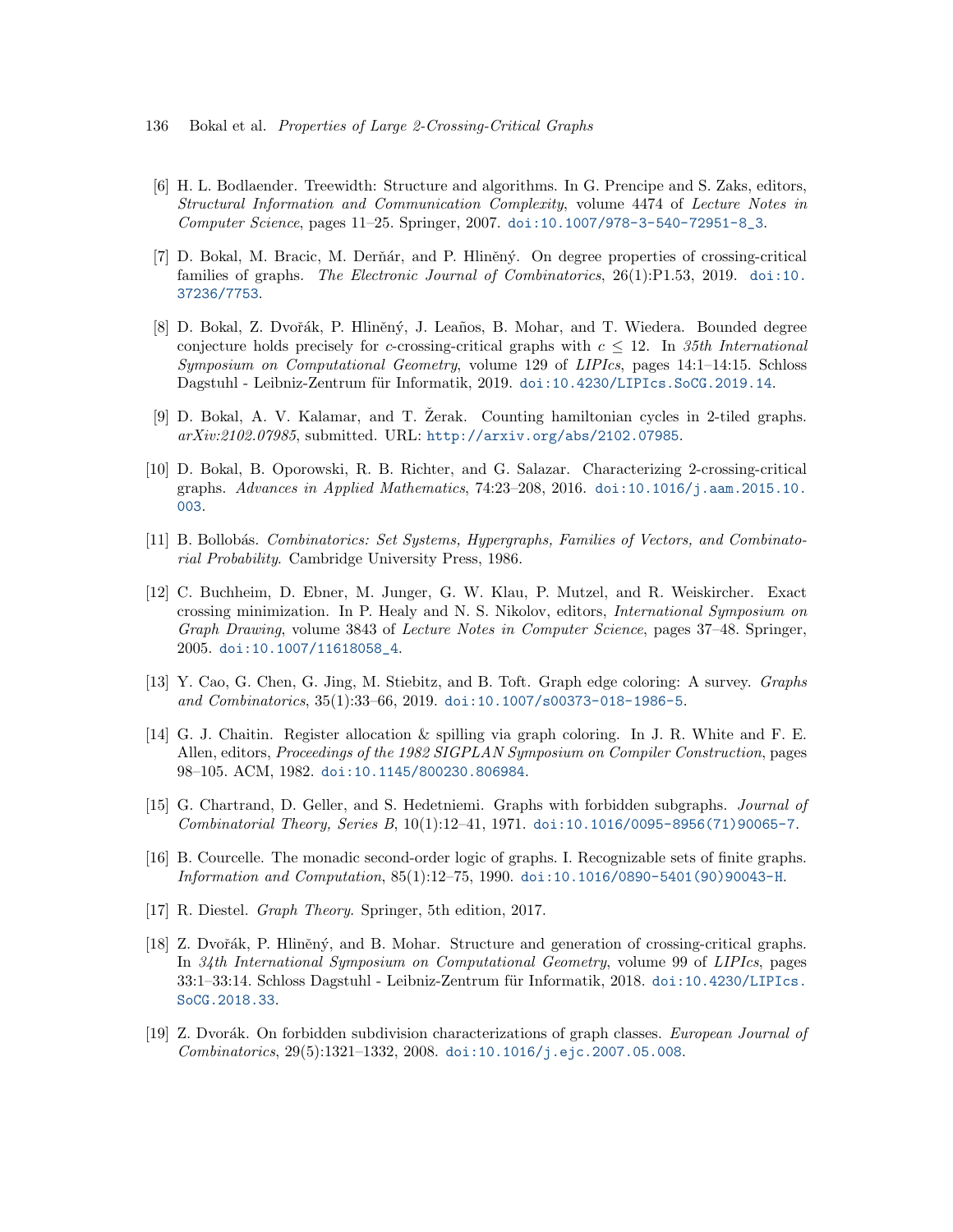- <span id="page-26-2"></span>[20] A. Gagarin, W. J. Myrvold, and J. Chambers. Forbidden minors and subdivisions for toroidal graphs with no  $k_{3,3}$ 's. Electronic Notes in Discrete Mathematics, 22:151-156, 2005. [doi:](https://doi.org/10.1016/j.endm.2005.06.027) [10.1016/j.endm.2005.06.027](https://doi.org/10.1016/j.endm.2005.06.027).
- <span id="page-26-9"></span>[21] M. R. Garey and D. S. Johnson. Computers and Intractability: A Guide to the Theory of NP-Completeness. W. H. Freeman, 1979.
- <span id="page-26-6"></span>[22] M. Grohe. Computing crossing numbers in quadratic time. Journal of Computer and System Sciences, 68(2):285-302, 2004. [doi:10.1016/j.jcss.2003.07.008](https://doi.org/10.1016/j.jcss.2003.07.008).
- <span id="page-26-13"></span>[23] R. Halin. S-functions for graphs. Journal of Geometry, 8:171–186, 1976. [doi:10.1007/](https://doi.org/10.1007/BF01917434) [BF01917434](https://doi.org/10.1007/BF01917434).
- <span id="page-26-8"></span>[24] P. Hlinený. Crossing-critical graphs and path-width. In P. Mutzel, M. Jünger, and S. Leipert, editors, Graph Drawing, volume 2265 of Lecture Notes in Computer Science, pages 102–114. Springer, 2001. [doi:10.1007/3-540-45848-4\\_9](https://doi.org/10.1007/3-540-45848-4_9).
- <span id="page-26-14"></span>[25] P. Hliněný. Crossing-number critical graphs have bounded path-width. *Journal of Combina*torial Theory, Series B, 88(2):347–367, 2003. [doi:10.1016/S0095-8956\(03\)00037-6](https://doi.org/10.1016/S0095-8956(03)00037-6).
- <span id="page-26-5"></span>[26] P. Hliněný and M. Korbela. On the achievable average degrees in 2-crossing-critical graphs. Acta Mathematica Universitatis Comenianae, 88(3):787–793, 2019. URL: [http://www.iam.](http://www.iam.fmph.uniba.sk/amuc/ojs/index.php/amuc/article/view/1178) [fmph.uniba.sk/amuc/ojs/index.php/amuc/article/view/1178](http://www.iam.fmph.uniba.sk/amuc/ojs/index.php/amuc/article/view/1178).
- <span id="page-26-12"></span>[27] I. Holyer. The NP-completeness of edge-coloring. SIAM Journal on Scientific Computing, 10:718–720, 1981. [doi:10.1137/0210055](https://doi.org/10.1137/0210055).
- <span id="page-26-3"></span>[28] K. Kawarabayashi, B. Mohar, and B. A. Reed. A simpler linear time algorithm for embedding graphs into an arbitrary surface and the genus of graphs of bounded tree-width. In  $49th$  Annual IEEE Symposium on Foundations of Computer Science, pages 771–780. IEEE Computer Society, 2008. [doi:10.1109/FOCS.2008.53](https://doi.org/10.1109/FOCS.2008.53).
- <span id="page-26-7"></span>[29] K. Kawarabayashi and B. A. Reed. Computing crossing number in linear time. In D. S. Johnson and U. Feige, editors, *Proceedings of the 39th Annual ACM Symposium on Theory* of Computing 2007, pages 382–390. ACM, 2007. [doi:10.1145/1250790.1250848](https://doi.org/10.1145/1250790.1250848).
- <span id="page-26-4"></span>[30] M. Kochol. Construction of crossing-critical graphs. Discrete Mathematics, 66(3):311–313, 1987. [doi:10.1016/0012-365X\(87\)90108-7](https://doi.org/10.1016/0012-365X(87)90108-7).
- <span id="page-26-0"></span>[31] C. Kuratowski. Sur le problème des courbes gauches en topologie. Fundamenta Mathematicae, 15(1):271–283, 1930. URL: <https://eudml.org/doc/212352>.
- <span id="page-26-10"></span>[32] R. M. R. Lewis. A Guide to Graph Colouring: Algorithms and Applications. Springer, 2016. [doi:10.1007/978-3-319-25730-3](https://doi.org/10.1007/978-3-319-25730-3).
- <span id="page-26-1"></span>[33] L. Lovász. A characterization of perfect graphs. Journal of Combinatorial Theory, Series B, 13(2):95–98, 1972. [doi:10.1016/0095-8956\(72\)90045-7](https://doi.org/10.1016/0095-8956(72)90045-7).
- <span id="page-26-11"></span>[34] D. Marx. Graph colouring problems and their applications in scheduling. Periodica Polytechnica Electrical Engineering, 48(1–2):11–16, 2004. URL: [https://pp.bme.hu/ee/article/](https://pp.bme.hu/ee/article/view/926) [view/926](https://pp.bme.hu/ee/article/view/926).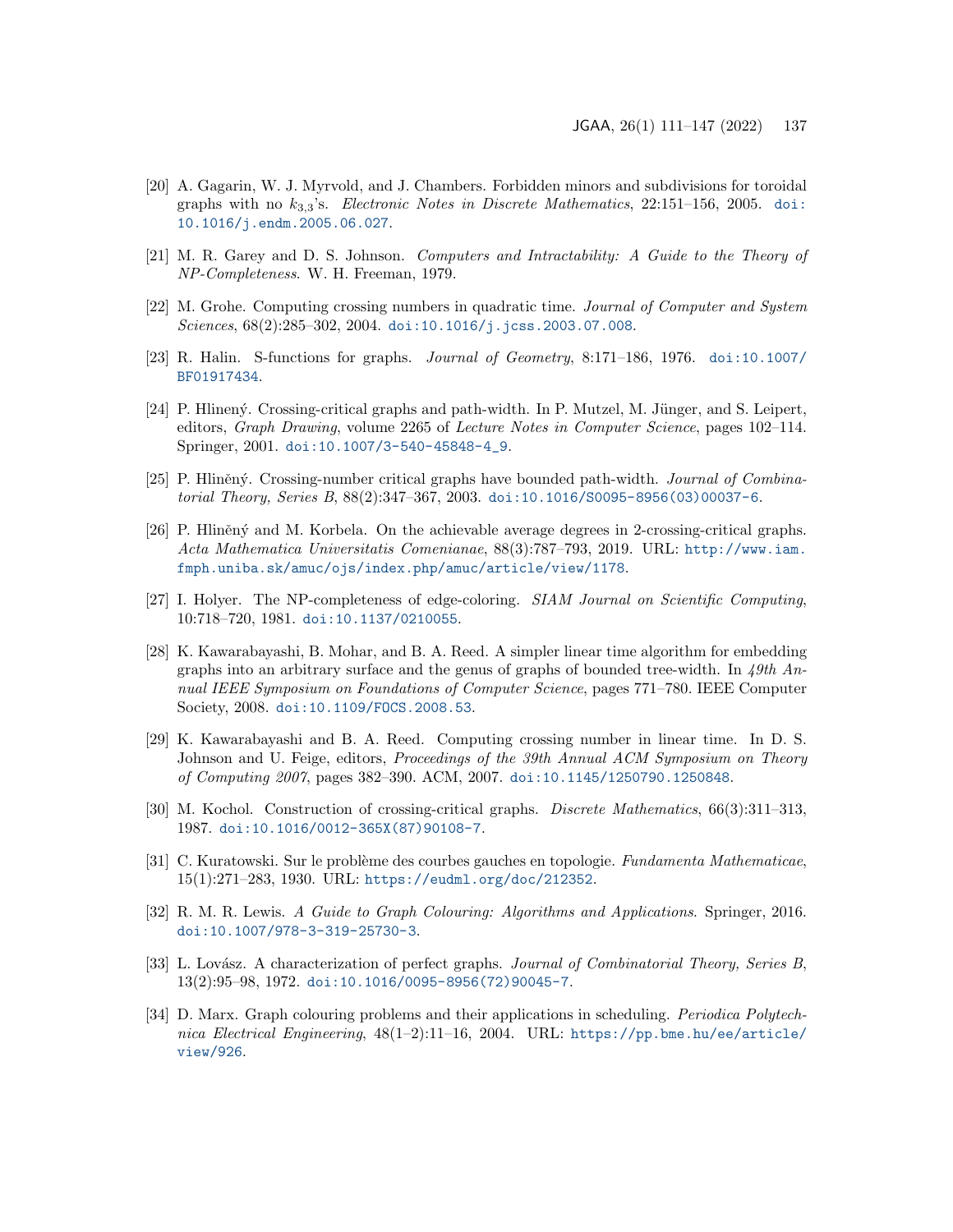- 138 Bokal et al. Properties of Large 2-Crossing-Critical Graphs
- <span id="page-27-3"></span>[35] B. Mohar. A linear time algorithm for embedding graphs in an arbitrary surface. SIAM Journal on Discrete Mathematics, 12(1):6–26, 1999. [doi:10.1137/S089548019529248X](https://doi.org/10.1137/S089548019529248X).
- <span id="page-27-9"></span>[36] A. Owens. On the biplanar crossing number. IEEE Transactions on Circuit Theory, 18(2):277– 280, 1971. [doi:10.1109/TCT.1971.1083266](https://doi.org/10.1109/TCT.1971.1083266).
- <span id="page-27-6"></span>[37] B. Pinontoan and R. B. Richter. Crossing numbers of sequence of graphs I: general tiles. Australian Journal of Combinatorics, 30:197–206, 2004. URL: [http://ajc.maths.uq.edu.](http://ajc.maths.uq.edu.au/pdf/30/ajc_v30_p197.pdf) [au/pdf/30/ajc\\_v30\\_p197.pdf](http://ajc.maths.uq.edu.au/pdf/30/ajc_v30_p197.pdf).
- <span id="page-27-1"></span>[38] B. A. Reed. A semi-strong perfect graph theorem. Journal of Combinatorial Theory, Series B, 43(2):223–240, 1987. [doi:10.1016/0095-8956\(87\)90022-0](https://doi.org/10.1016/0095-8956(87)90022-0).
- <span id="page-27-8"></span>[39] G. Ringel. Ein Sechsfarbenproblem auf der Kugel. Abhandlungen aus dem Mathematischen Seminar der Universität Hamburg, 29:107-117, 1965. [doi:10.1007/BF02996313](https://doi.org/10.1007/BF02996313).
- <span id="page-27-11"></span>[40] N. Robertson and P. D. Seymour. Graph minors. III. Planar tree-width. Journal of Combinatorial Theory, Series B, 36(1):49–64, 1984. [doi:10.1016/0095-8956\(84\)90013-3](https://doi.org/10.1016/0095-8956(84)90013-3).
- <span id="page-27-2"></span>[41] N. Robertson and P. D. Seymour. Graph minors. VIII. A Kuratowski theorem for general surfaces. Journal of Combinatorial Theory, Series B,  $48(2):255-288$ , 1990. [doi:10.1016/](https://doi.org/10.1016/0095-8956(90)90121-F) [0095-8956\(90\)90121-F](https://doi.org/10.1016/0095-8956(90)90121-F).
- <span id="page-27-13"></span>[42] N. Robertson and P. D. Seymour. Graph minors. XX. Wagner's conjecture. Journal of Combinatorial Theory, Series B, 92(2):325–357, 2004. [doi:10.1016/j.jctb.2004.08.001](https://doi.org/10.1016/j.jctb.2004.08.001).
- <span id="page-27-7"></span>[43] G. Salazar. Infinite families of crossing-critical graphs with given average degree. Discrete Mathematics, 271(1–3):343–350, 2003. [doi:10.1016/S0012-365X\(03\)00136-5](https://doi.org/10.1016/S0012-365X(03)00136-5).
- <span id="page-27-14"></span>[44] A. Satyanarayana and L. Tung. A characterization of partial 3-trees. Networks, 20(3):299–322, 1990. [doi:10.1002/net.3230200304](https://doi.org/10.1002/net.3230200304).
- <span id="page-27-10"></span>[45] M. Schaefer. The graph crossing number and its variants: A survey. The Electronic Journal of Combinatorics, 2013. [doi:10.37236/2713](https://doi.org/10.37236/2713).
- <span id="page-27-5"></span>[46] M. Schaefer. Crossing Numbers of Graphs. CRC Press, 1st edition, 2017.
- <span id="page-27-12"></span>[47] P. D. Seymour and R. Thomas. Graph searching and a min-max theorem for tree-width. Journal of Combinatorial Theory, Series B, 58(1):22–33, 1993. [doi:10.1006/jctb.1993.](https://doi.org/10.1006/jctb.1993.1027) [1027](https://doi.org/10.1006/jctb.1993.1027).
- <span id="page-27-4"></span>[48] J. Sirán. Infinite families of crossing-critical graphs with a given crossing number. *Discrete* Mathematics, 48(1):129–132, 1984. [doi:10.1016/0012-365X\(84\)90140-7](https://doi.org/10.1016/0012-365X(84)90140-7).
- <span id="page-27-0"></span>[49] W. T. Trotter and J. I. M. Jr. Characterization problems for graphs, partially ordered sets, lattices, and families of sets. Discrete Mathematics, 16(4):361–381, 1976. [doi:10.1016/](https://doi.org/10.1016/S0012-365X(76)80011-8) [S0012-365X\(76\)80011-8](https://doi.org/10.1016/S0012-365X(76)80011-8).
- <span id="page-27-15"></span>[50] R. van Wersch and S. Kelk. ToTo: An open database for computation, storage and retrieval of tree decompositions. Discrete Applied Mathematics, 217:389–393, 2017. [doi:10.1016/j.](https://doi.org/10.1016/j.dam.2016.09.023) [dam.2016.09.023](https://doi.org/10.1016/j.dam.2016.09.023).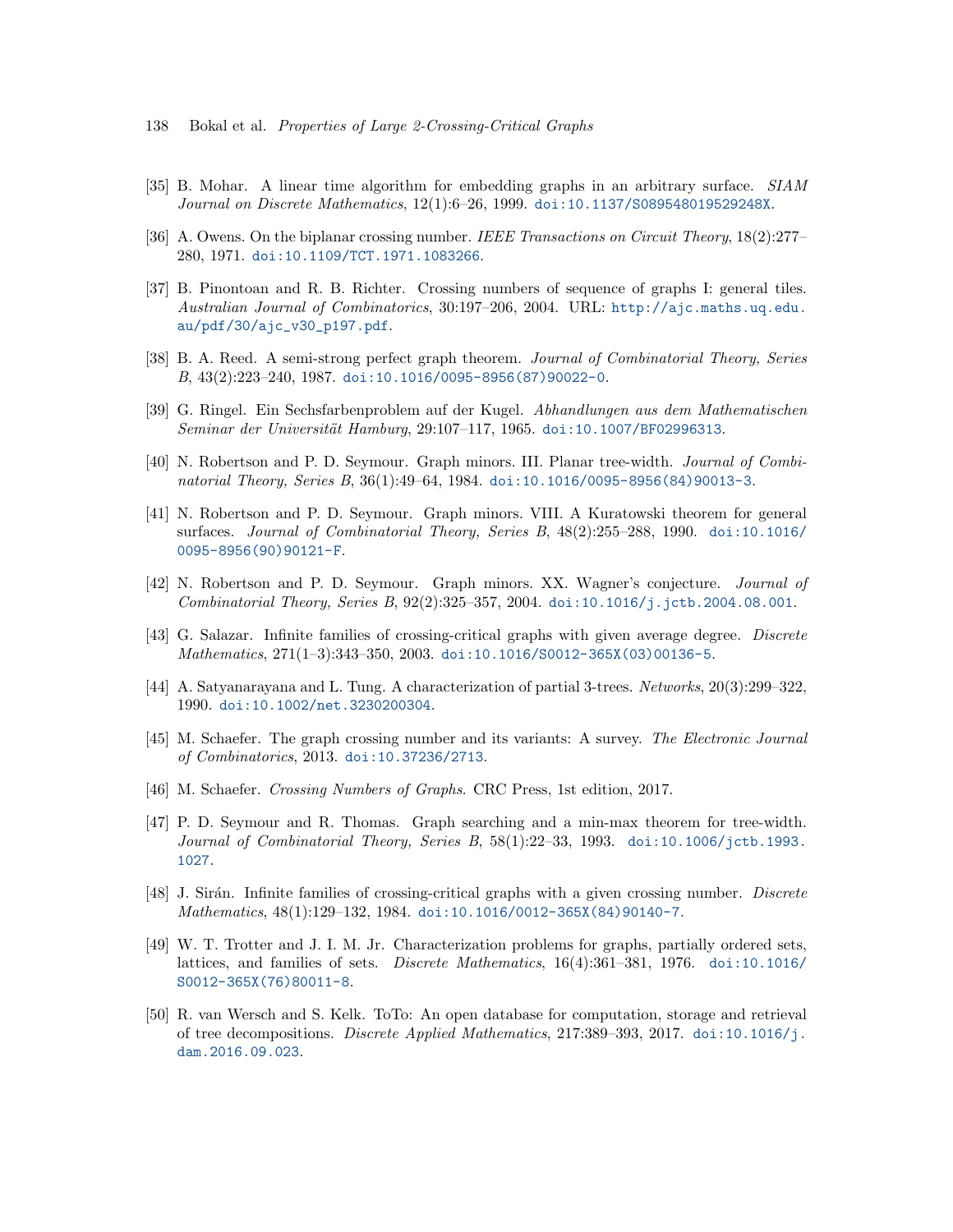- <span id="page-28-0"></span>[51] K. Wagner. Über eine Eigenschaft der ebenen Komplexe. Mathematische Annalen, 114:570– 590, 1937. [doi:10.1007/BF01594196](https://doi.org/10.1007/BF01594196).
- <span id="page-28-1"></span>[52] D. Zuckerman. Linear degree extractors and the inapproximability of max clique and chromatic number. Theory of Computing, 3(6):103–128, 2007. [doi:10.4086/toc.2007.v003a006](https://doi.org/10.4086/toc.2007.v003a006).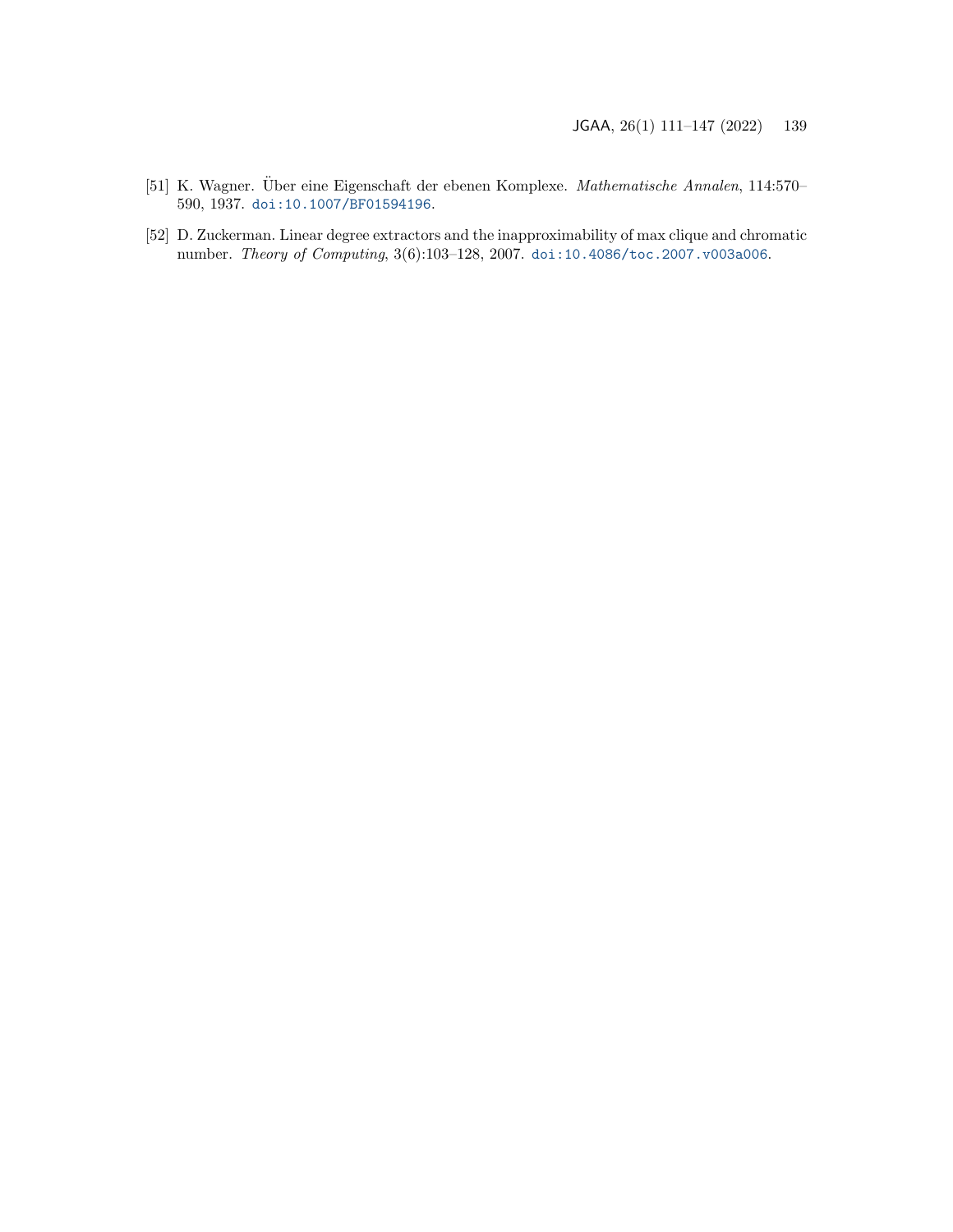# Appendix

<span id="page-29-0"></span>

Figure 13: 4-vertex-coloring of every tile of S with L-frame with  $\frac{a}{b} \leadsto \frac{c}{a}$ -propagation. The vertex marked as  $x$  can be colored in any color other than 1.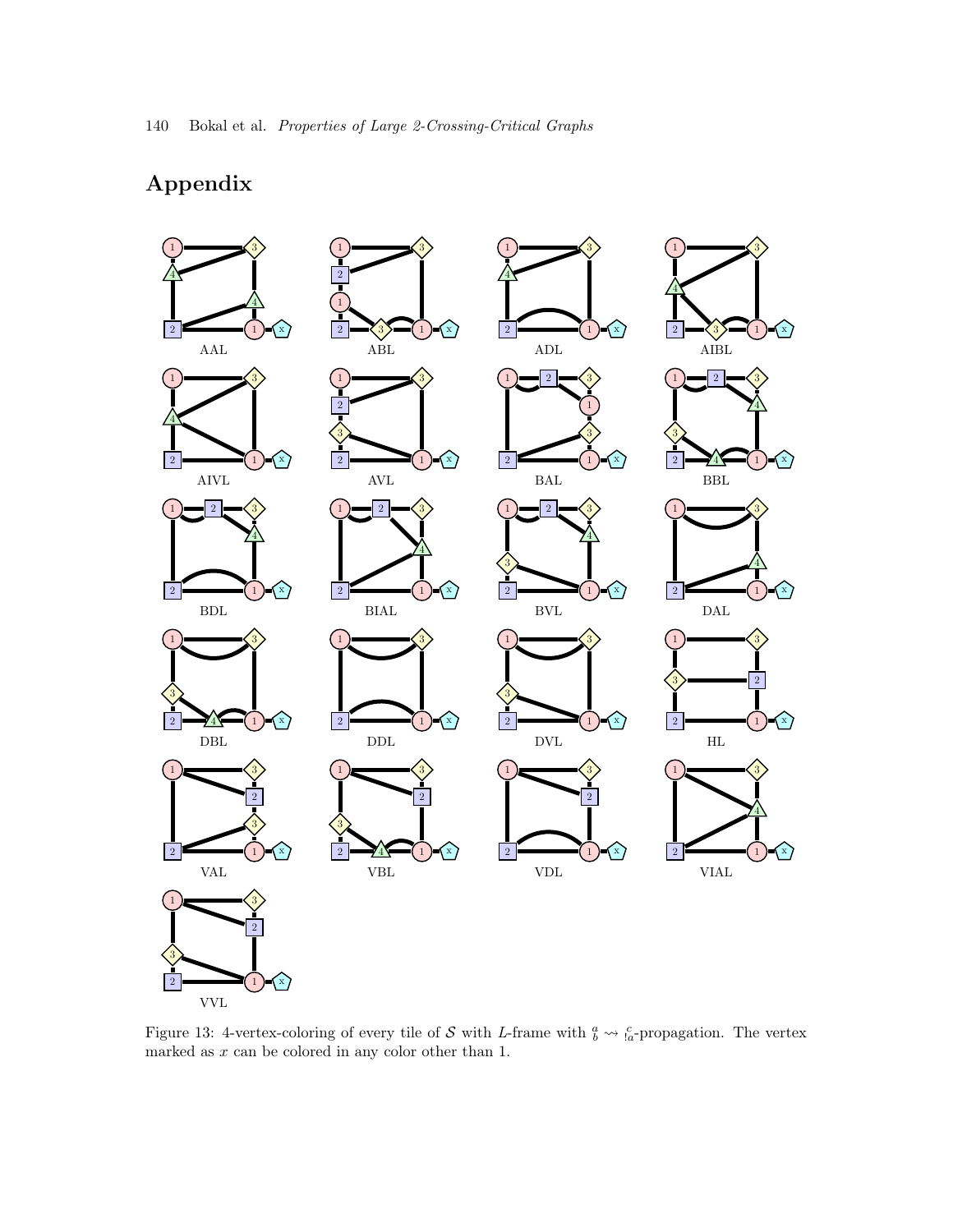<span id="page-30-0"></span>![](_page_30_Figure_1.jpeg)

Figure 15: Edge color propagation  $\mathcal{P}_{23}$  for all 2-3-tiles.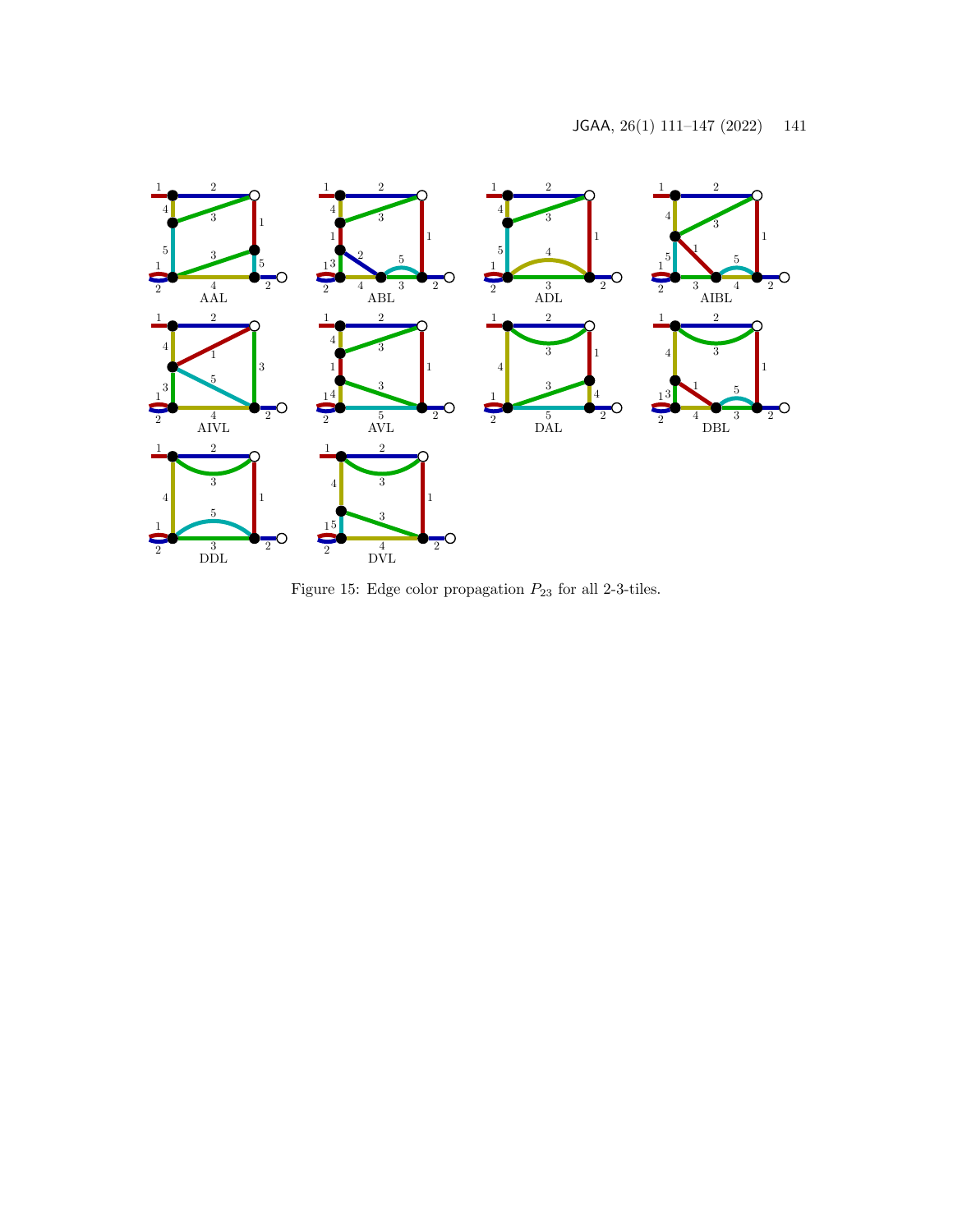<span id="page-31-0"></span>![](_page_31_Figure_0.jpeg)

Figure 14: 4-vertex-coloring of every tile of S with dL-frame with  $\frac{a}{b} \rightarrow \frac{c}{a}$ -propagation. The vertex marked as x can be colored in any color other than 1.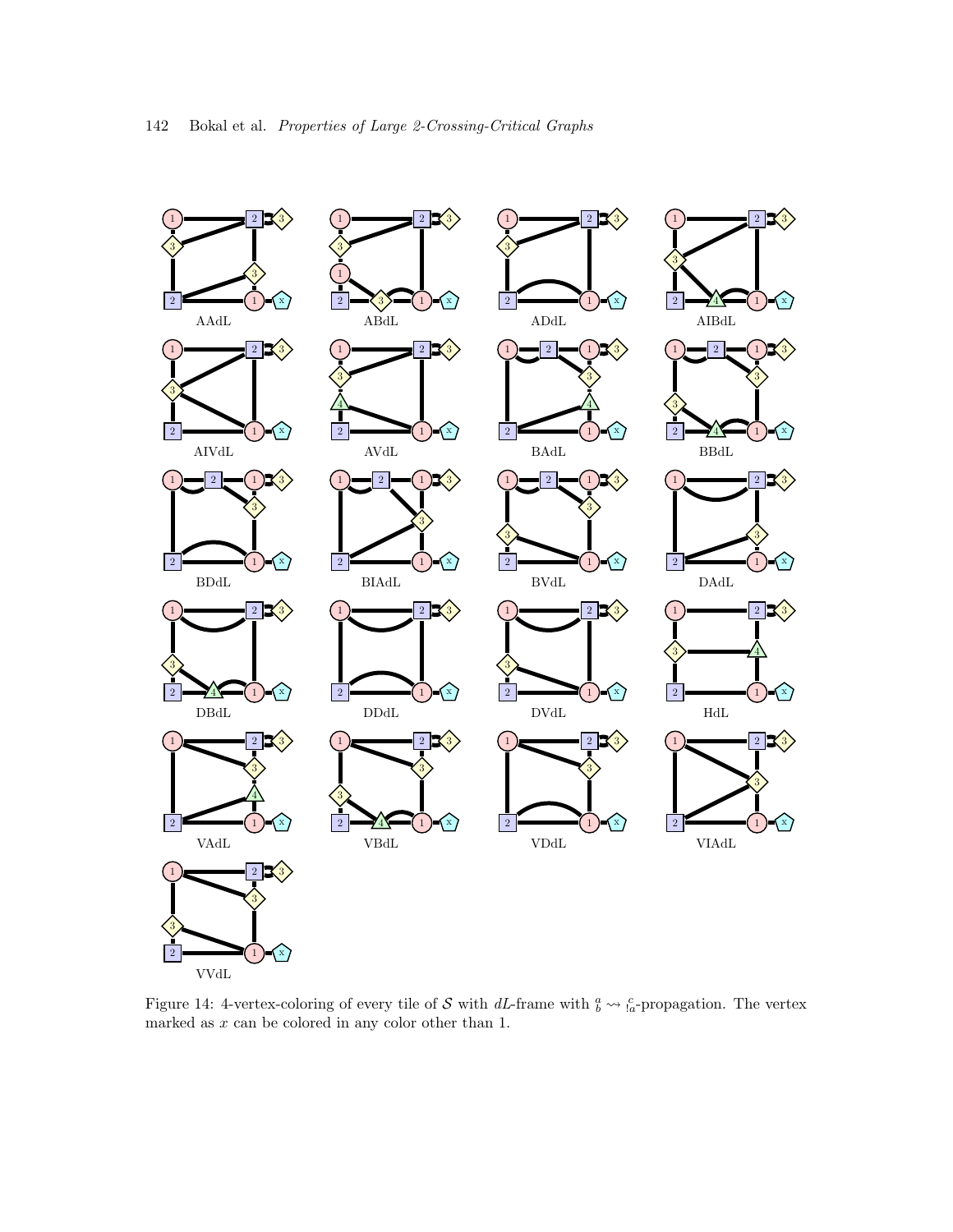![](_page_32_Figure_1.jpeg)

Figure 16: Edge color propagation  $\mathcal{P}_3$  for all 3-edge-tiles.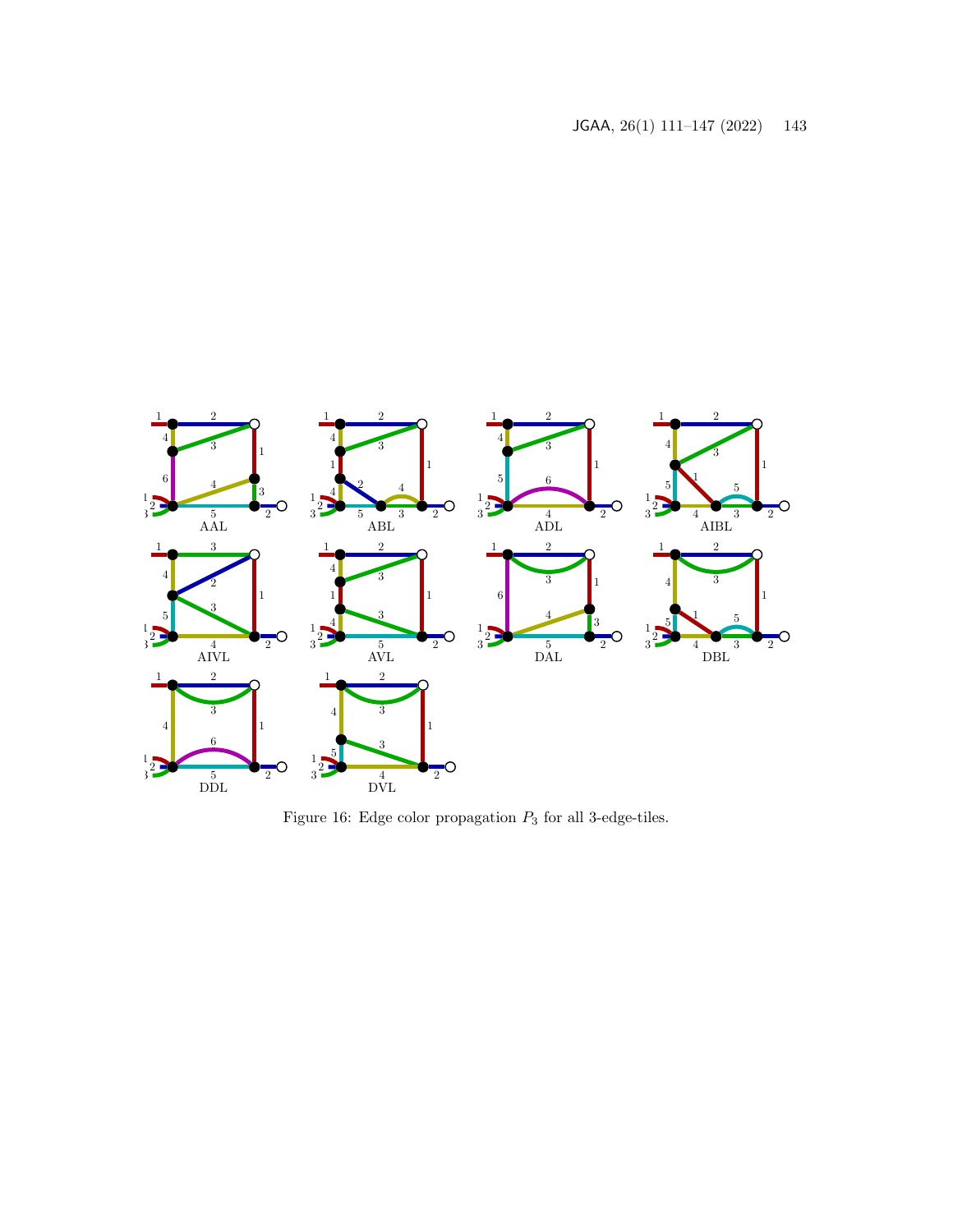![](_page_33_Figure_0.jpeg)

Figure 17: Edge color propagation  $P_{32a}$  for all 3-2-tiles.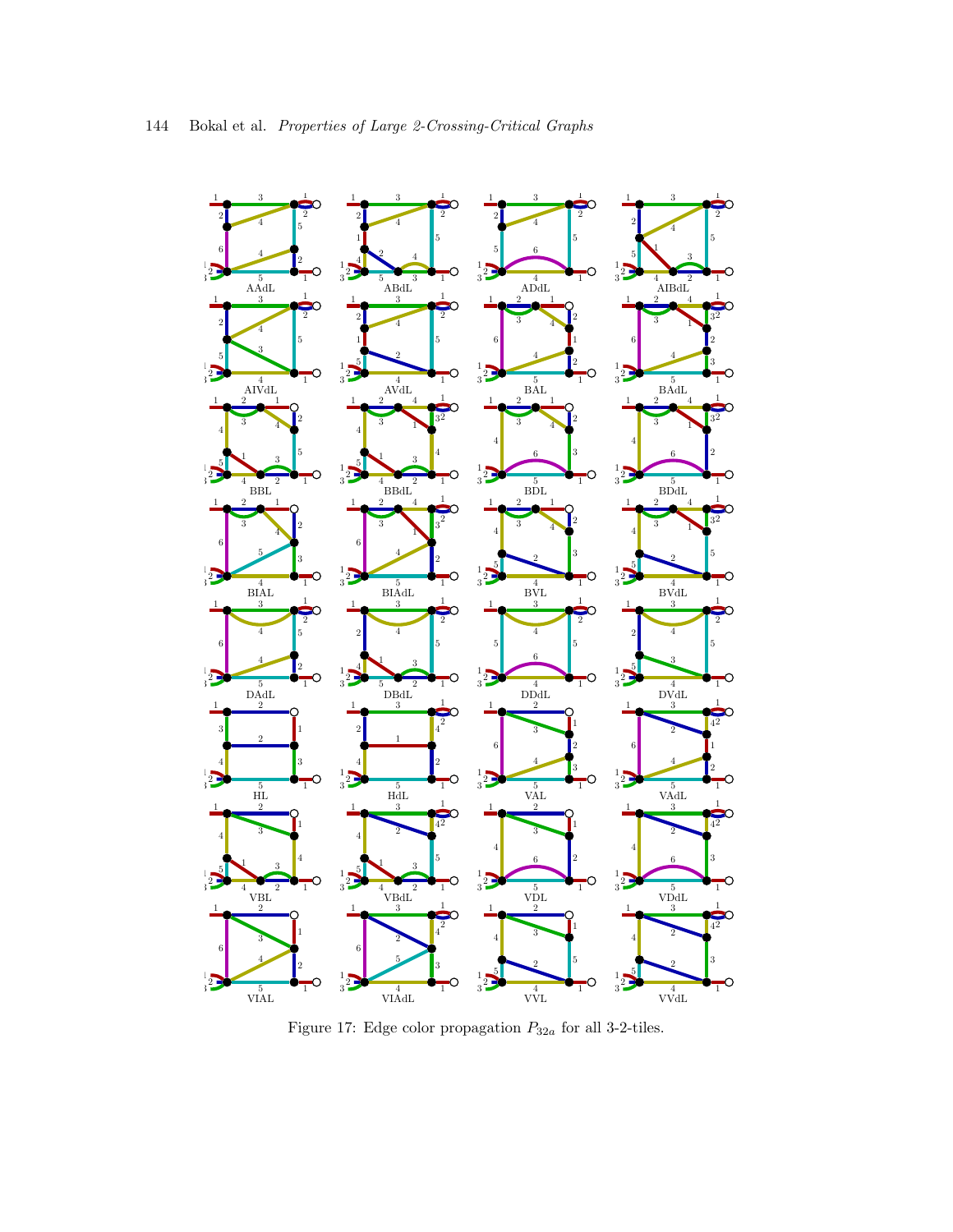![](_page_34_Figure_1.jpeg)

Figure 18: Edge color propagation  $\mathcal{P}_{32b}$  for all 3-2-tiles.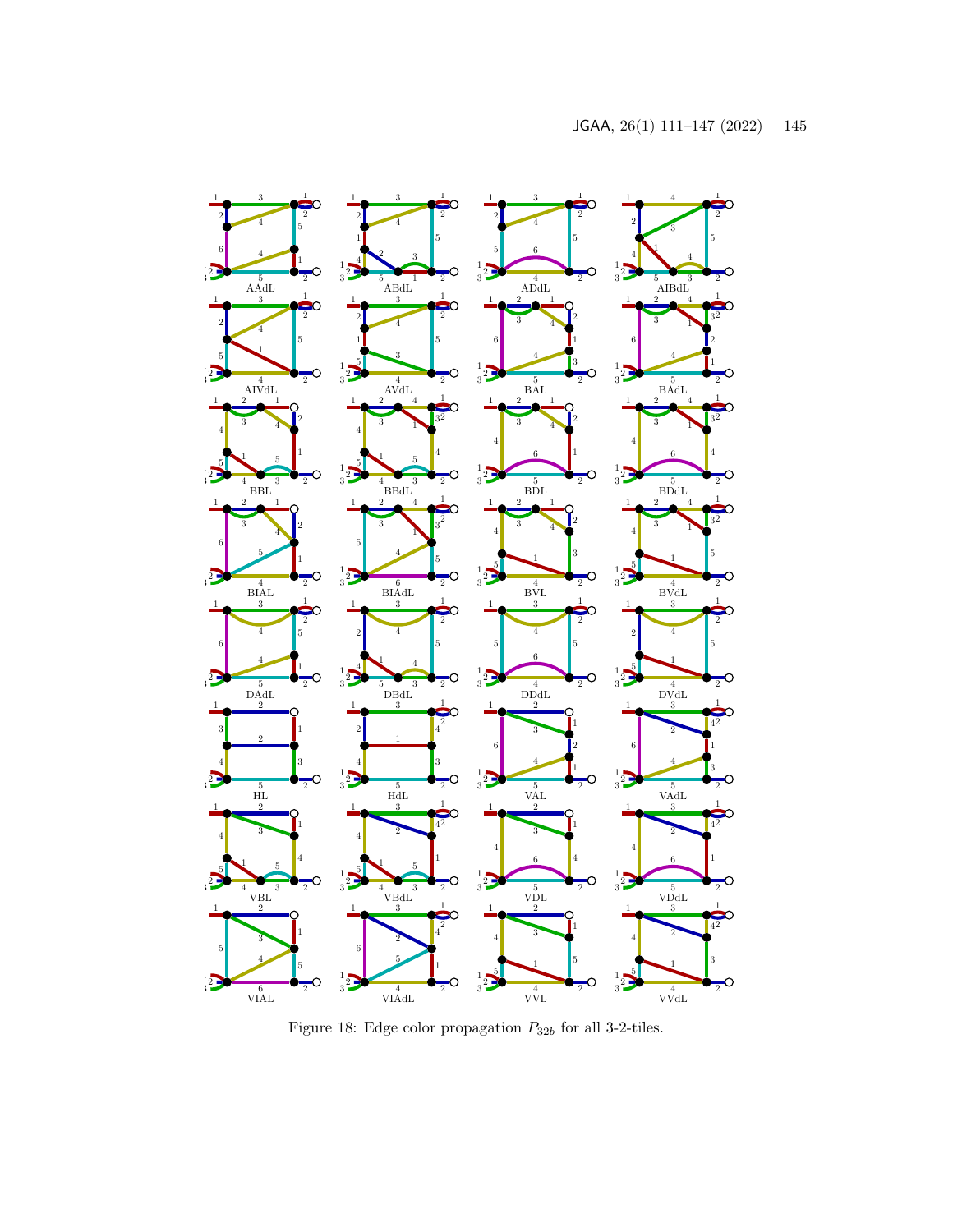<span id="page-35-0"></span>![](_page_35_Figure_0.jpeg)

 

 $4^{\degree}$ 

 

 

 

 $\mathbf{1}$ 

 

 

 

 

 $4^{\degree}$ 

 

 $4^{\degree}$ 

 $\frac{4}{3}$ 

 $^{2}$ 

 $\frac{3}{3}$ 

 $^{2}$ 

 $\rm{vVdL}$ 

 $\frac{5}{2}$ 

 $\frac{3}{2}$ 

 $\frac{4}{\text{VVL}}$ 

 

 

 

 $\frac{4}{3}$ 

 $^{2}$ 

 $\frac{4}{\text{VBdL}}^2$ 

4 VIAdL

 

 

 

 

 

 $_{\rm HL}^{\rm 3}$ 

 

 $\frac{4}{\text{VBL}}$ <sup>2</sup>

 $\overline{2}$ 

 $_{\rm VIAL}^{3}$ 

 

 

Figure 19: Edge color propagation P<sup>2</sup> for all 2-edge-tiles. Note that BBL, VVL, BVdL, VBdL require 5 colors for  $\mathcal{P}_2$  despite having maximum degree 4.